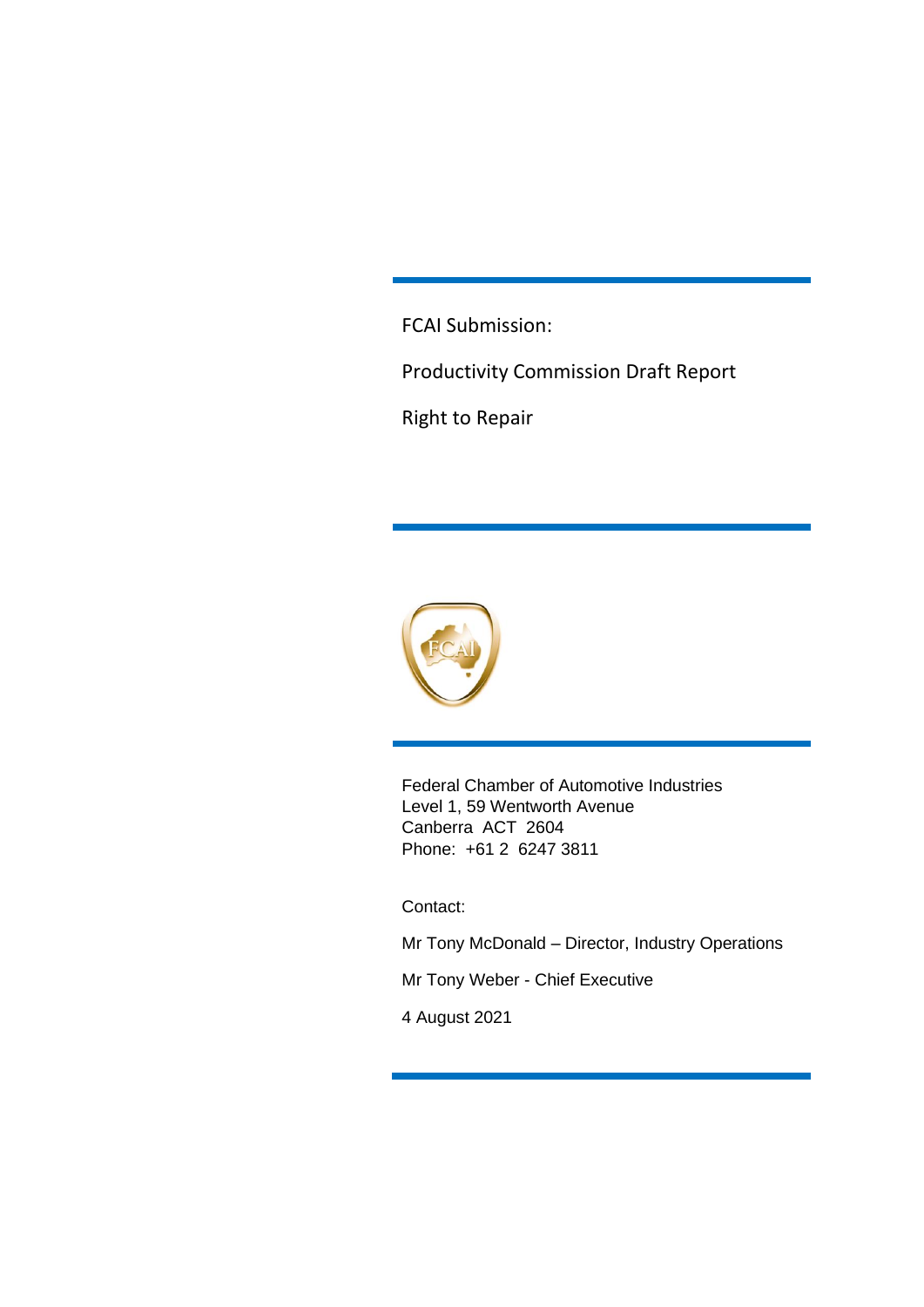# **Contents**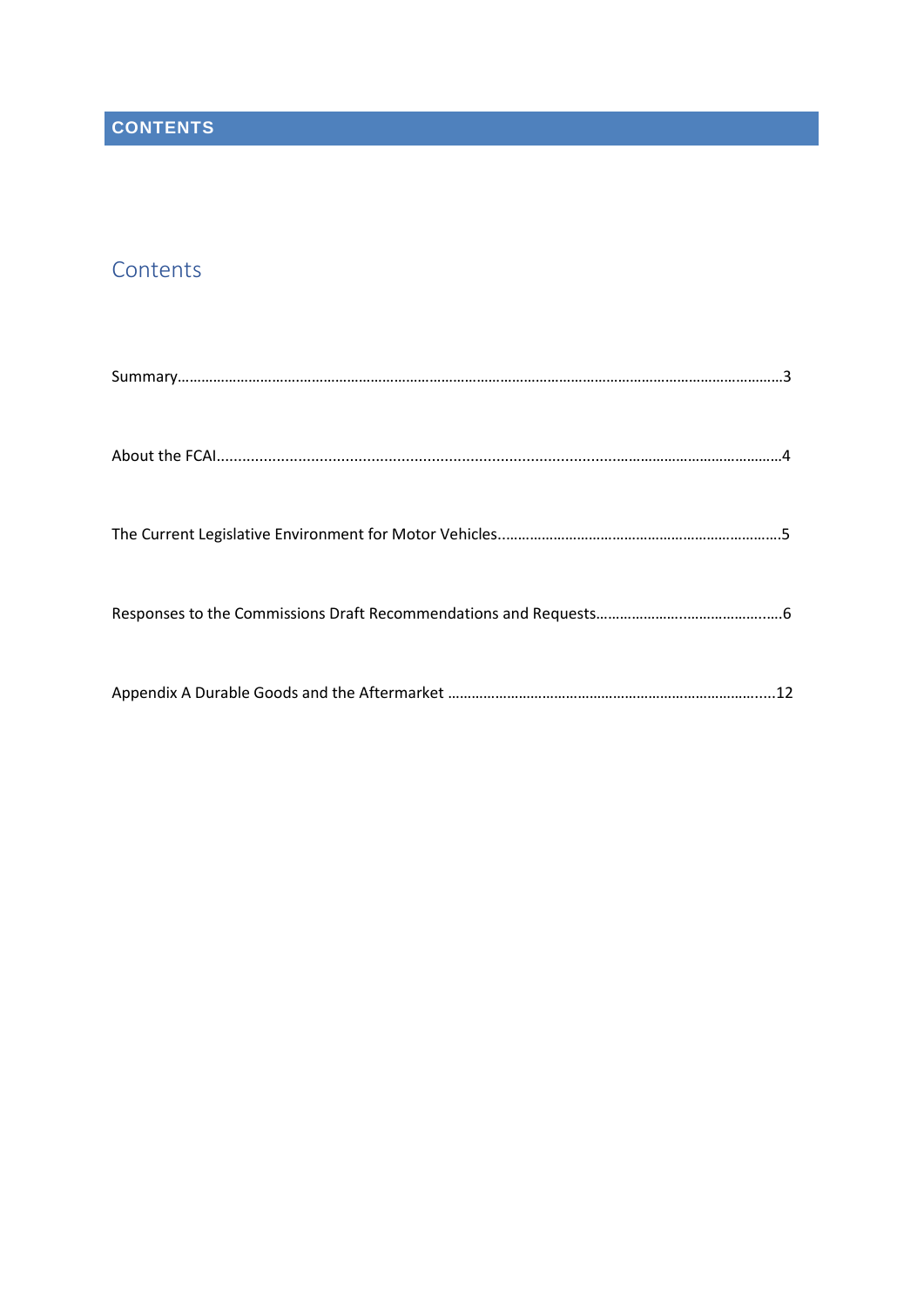The FCAI welcomes the opportunity to respond to the Productivity Commission Draft Report on Right to Repair. In respect of the draft recommendations and findings the below summarises our views which are further expanded upon in the following pages.

- The FCAI has no data to suggest that further alternate dispute resolution pathways would positively add to the current consumer law conflict resolution procedures.
- As FCAI identified in the previous Productivity Commission inquiry into ACL Enforcement and Administration there is a significant downside to the introduction of the proposed "super complaints" regime in Australia and no upside given the existing extensive consumer protections.
- FCAI supports the PC's draft recommendation 4.1 regarding the need for an evaluation of the motor vehicle access to service and repair information scheme after three years to determine if there is any community net benefit.
- There is no evidence indicating that within the motorcycle and ATV markets access to service and repair information is leading to a lack of competition.
- There is wide availability of spare parts, repair information and tools within the new motor vehicle service and repair market to support consumers.
- Any recommendations focusing upon the potential for fair use and fair dealing amendments to the Copyright Laws must ensure they do not undermine the intent and application of the new motor vehicle access to service and repair information legislation.
- Suppliers should not be required to expand consumer warranty information to advise of potential non-authorised service, repair and parts availability.
- A principles-based approach on supplier's statements as to the durability of products is the appropriate approach.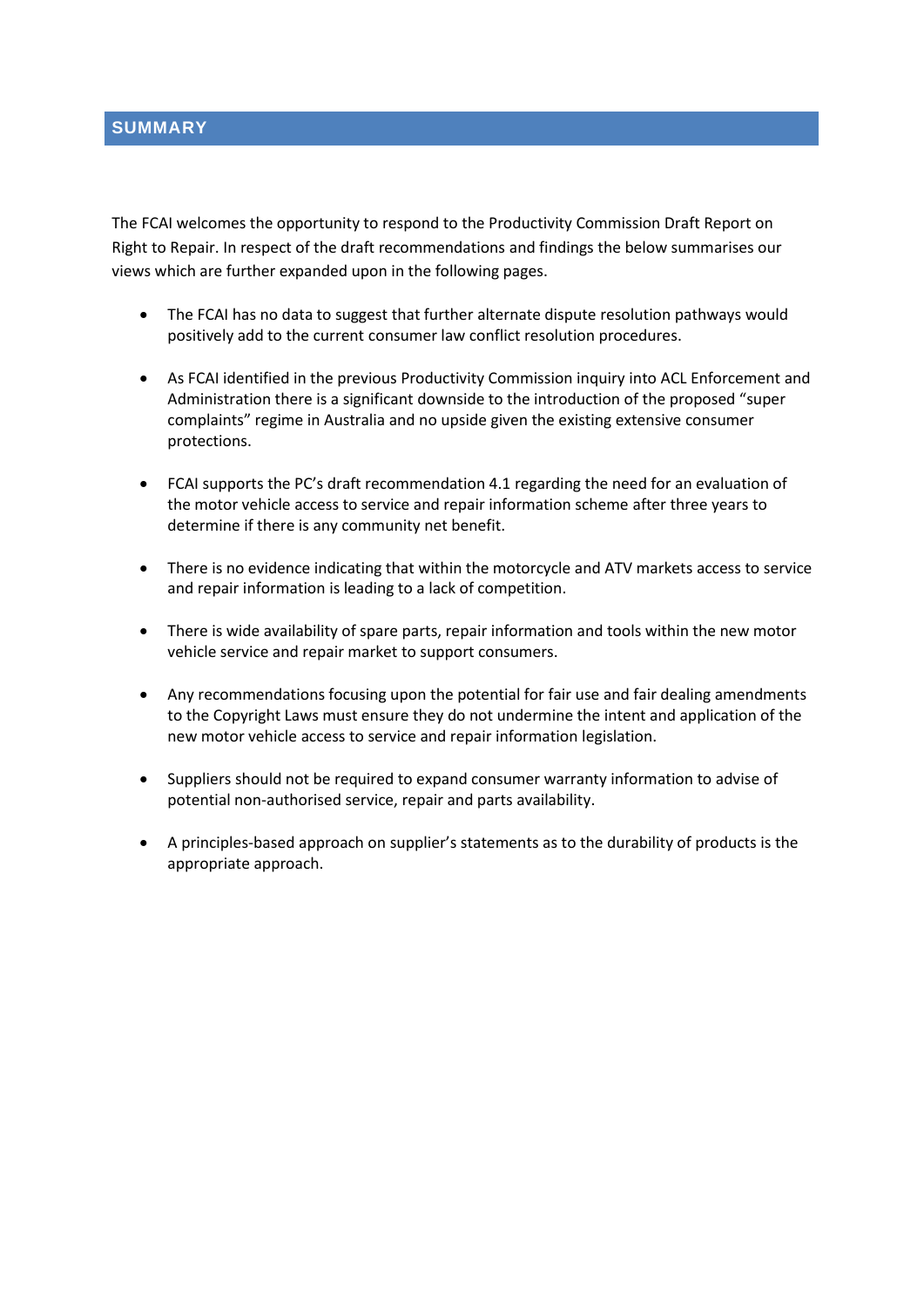## **ABOUT THE FCAI**

FCAI represents 60 brands offering 380 models, sold, and serviced by almost 3,600 dealers, Australia's automotive sector is a large employer and contributor to our economy, lifestyle, and communities big and small. The FCAI also is the peak body for motorcycle and ATV (ALL Terrain Vehicles).

Australia recorded 916,968 new vehicle sales in 2020, a reduction of about 146,000 sales compared with 2019. The decrease is largely attributable to the impact of the COVID-19 related lockdowns. A significant increase in new technologies is steadily making their way into the market, including zero and low emissions vehicles such as electric vehicles, further benefiting consumers with greater choice and increasing competition.

FCAI member organisations, their parent entities and related supply chain partners are at the cutting edge of innovation. According to the US Auto Alliance, in 2018 global vehicle manufacturers invested more than US\$125 billion on automotive research and development in areas including safety, low emissions, connected vehicles and autonomy. This investment compares with US\$22 billion invested in the aerospace and defence industries. Ford Motor Company Australia and Toyota Motor Corporation Australia retain design and engineering facilities in Victoria which support domestic and global new model and accessory development. Nissan operates a casting plant exporting casting products globally. Australia also remains a source of components (including aluminium castings and alloy wheels) which are sold to several global manufacturers.

The reach of the automotive sector is significant: vehicle importation, distribution, retailing, servicing, logistics/transport, and engineering. Support comes from hundreds of supplier companies, employing thousands of Australians.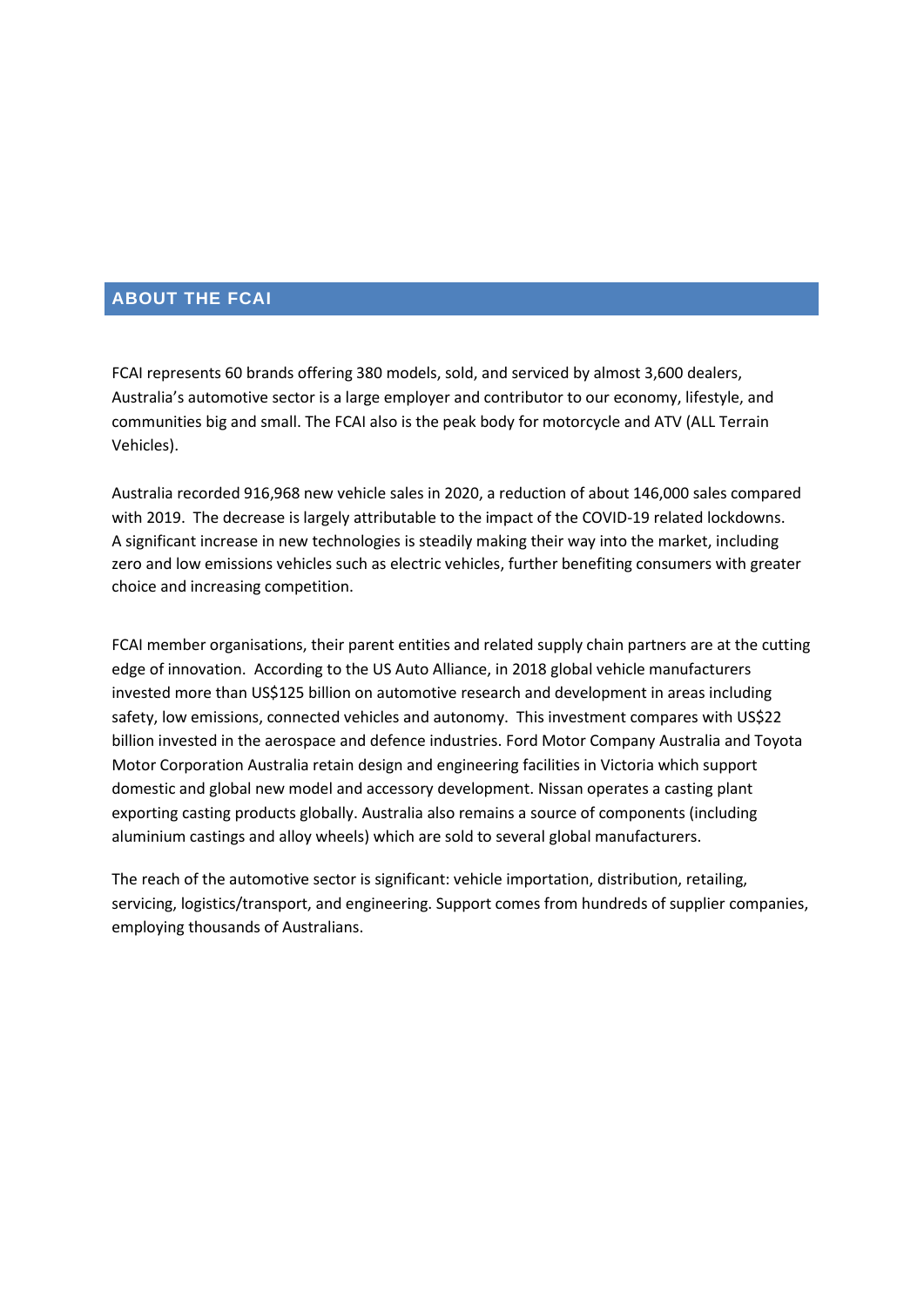## **THE CURRENT LEGISLATIVE ENVIRONMENT FOR NEW MOTOR VEHICLES**

As is noted in the draft report the motor vehicle sector is subject to the recently passed Motor Vehicle Service and Repair Information Sharing Scheme legislation. While the FCAI observes that there is significant red-tape and added expense accompanying this legislation, our members support the concept that the independent service and repair sector has access to service and repair information. In fact, given the significant percentage of vehicles repaired by the independent repairers today, it is clear that the information is already available, and consumers benefit from the competition between not only authorised and independent repairers, but also competition within the independent repair sector itself.

With this in mind, FCAI fully supports the Commissions draft recommendation 4.1 to evaluate the new information sharing scheme after three years, including a consideration of whether the scheme should continue.

Aside from this industry-specific legislation there are very significant protections offered to consumers through the Australian Consumer Law. The provisions of the ACL include the need to provide products that are safe and of acceptable quality and to ensure that parts and repair facilities are available to support the product. Given the significance of the expenditure (relatively) on a new motor vehicle, the industry has responded with manufacturer warranties over and above statutory warranties ensuring that consumers can enjoy peace of mind motoring for an extended period. Given the intense competition amongst new vehicle suppliers in Australia, this trend towards improved warranty coverage is not surprising.

FCAI is not aware of any data indicating that there is any need for systemic changes to the current legislative protections for consumers or for independent repairers and is of the view that any further amendments would, in face of this lack of quality data, only complicate the environment for both the consumer and the supplier.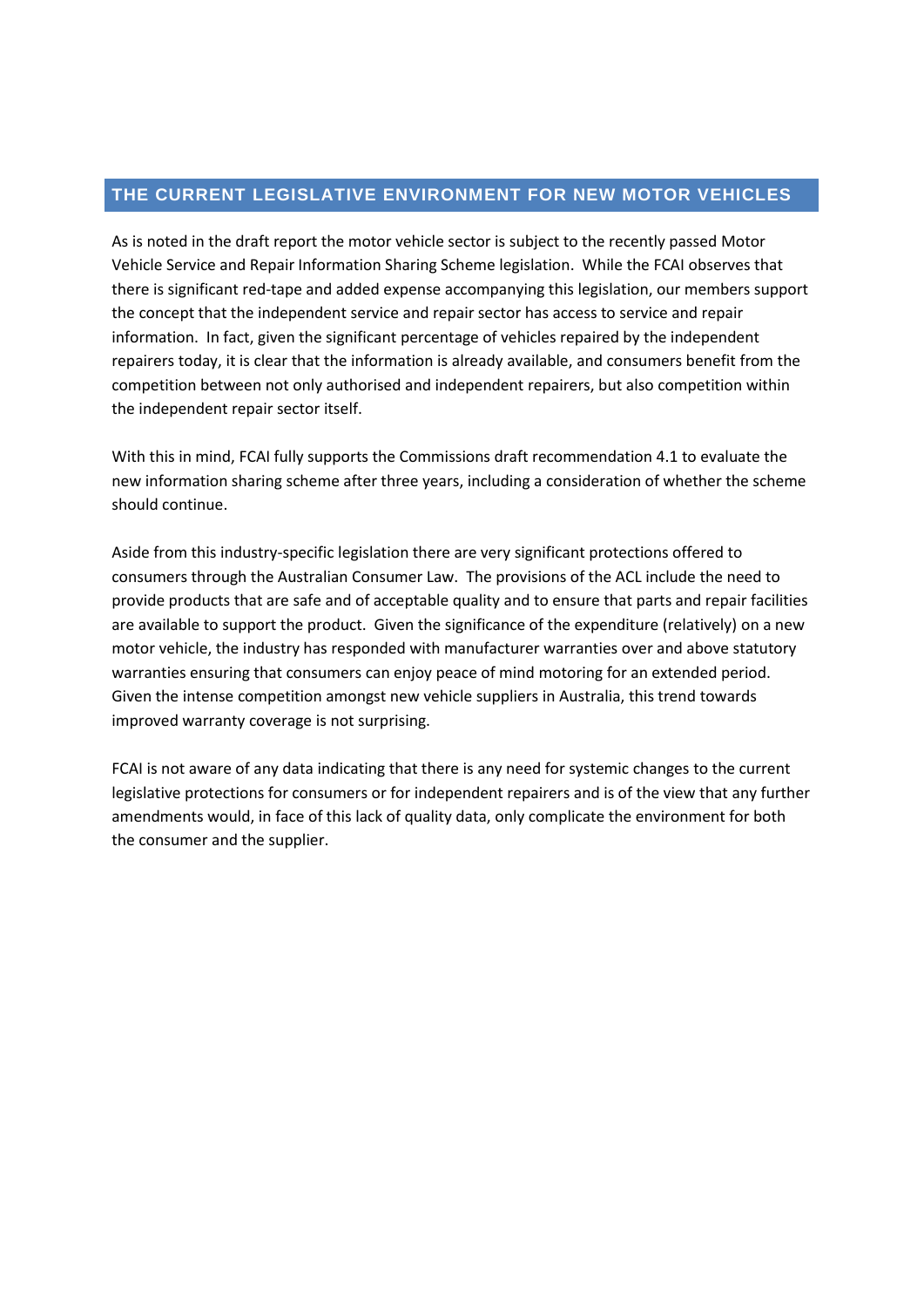## **RESPONSES TO THE COMMISSION'S DRAFT RECOMMENDATIONS AND REQUESTS FOR INFORMATION**

| <b>Enhance access to consumer rights</b>                                |                                                                                                                                                                                                                                    |                            |
|-------------------------------------------------------------------------|------------------------------------------------------------------------------------------------------------------------------------------------------------------------------------------------------------------------------------|----------------------------|
| Consumers can find it difficult<br>to obtain a remedy under             | State and Territory Governments to introduce alternative<br>dispute resolution mechanisms to better resolve consumer<br>complaints (such as compulsory conciliation or directions).                                                | Draft rec<br>$3.2^{\circ}$ |
| consumer guarantees and<br>regulators have limited<br>powers to assist. | The Australian Government to enable designated consumer<br>groups to lodge 'super complaints' on consumer guarantee<br>issues, with complaints to be fast tracked by the Australian<br>Competition and Consumer Commission (ACCC). | Draft rec<br>3.3           |

In the first instance the FCAI draws the attention of the Commission to the data in table 3.1 and the conclusion drawn that motor vehicles are the major cause of consumer complaints. It is integral to data analysis and subsequent policy recommendations that data such as this is very carefully dissected before use as a basis for a particular conclusion. FCAI has repeatedly made the point that these data sets are extremely unreliable as a guide to new vehicle issues. For example, as noted in the Commission's footnote, there is no clarity as to the data set pertaining to genuinely new vehicles compared to used vehicles (often also referred to as a "new car" when consumers are explaining their purchases), or whether the complaint was in fact in relation to a dealer matter as opposed to a new or used vehicle. Given the anecdotal evidence that the majority of complaints are about used vehicles, it is in all probability likely that consumer complaints about new vehicles are in fact relatively low.

A further point is that whenever these figures are referred to, there seems to be the assumption that all, or most, of the complaints are justified. This is not the case. Manufacturers and dealers resolve the vast majority of customer concerns – it is in their commercial interests to do so, given the intense competitive pressure they are under. As a result, many of these concerns are resolved on a 'goodwill' basis: i.e. outside the dealer's/manufacturer's legal liability. Even so, for a number of reasons some customers still complain and while we are not suggesting that none of the complaints are justified, we are making the point that not all complaints are necessarily justified.

In relation to Draft Recommendation 3.2, there are already appropriate dispute resolution process in existence. The various State and Territory civil and administrative tribunals were established to provide a cheap, quick and relatively informal dispute resolution process which they do well. They have a strong focus on trying to resolve matters before a hearing and this includes pre-hearing compulsory conciliation conferences.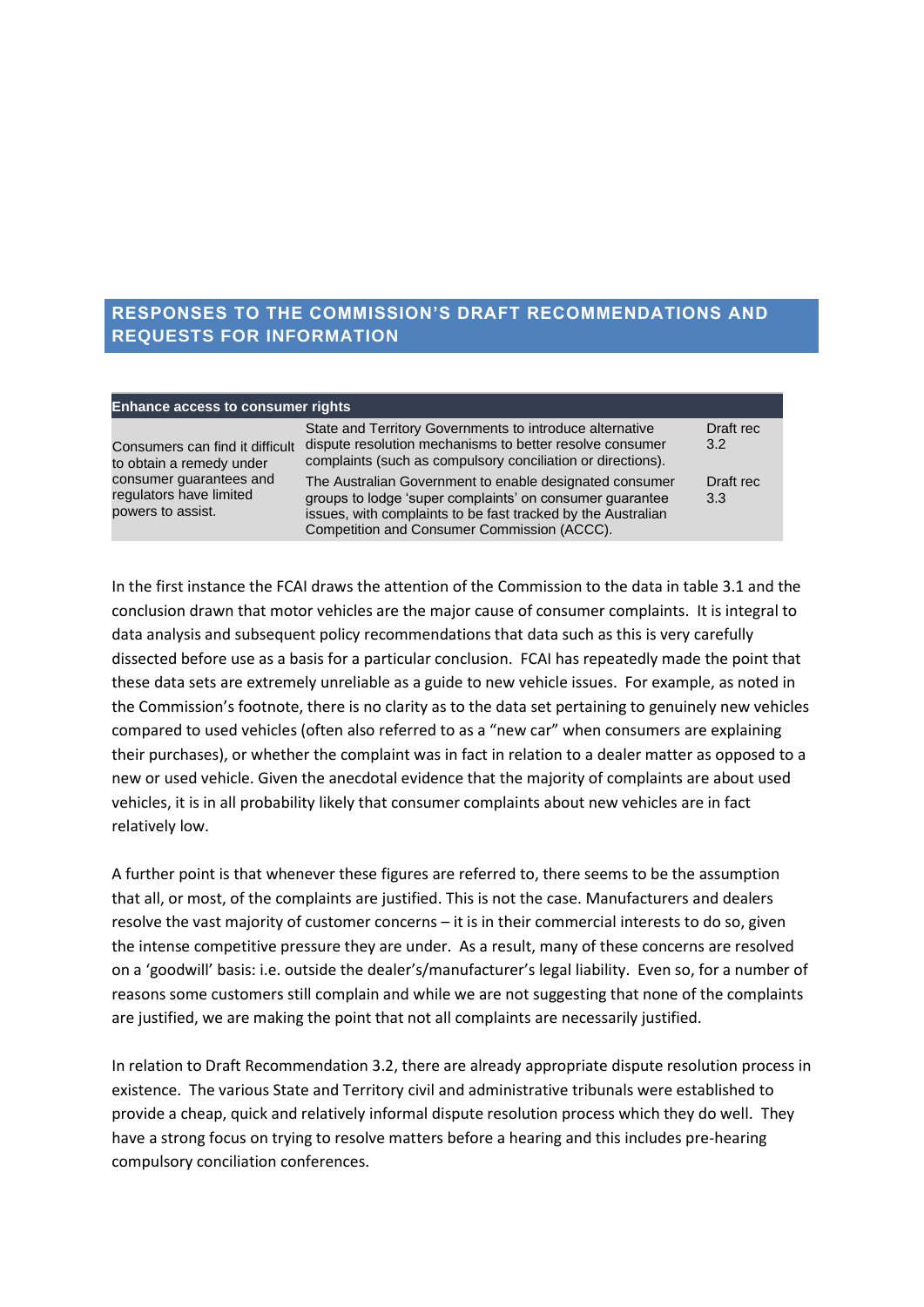Disputes involving motor vehicles can be complex and the monetary consequences for the parties involved can be substantial. It is appropriate therefore that their resolution is conducted within a structured framework which is offered by the State tribunals. Establishing a further process to resolve disputes would be costly, unnecessary and lead to confusion.

There is no evidence to support the contention in the Draft Report (page 100) that:

'*Collectively, these costs and inconvenience mean that courts and tribunals are not an effective form of redress for many consumers.*'

As a first point, the Tribunals are not inconvenient. As already mentioned, they were established as an alternate to the Courts, to be more convenient and accessible to complainants.

Secondly, the fact is that a number of disputes involving motor vehicles will necessarily be complex, especially those that have not been resolved. The report identifies that in many vehicle dispute cases there are costs involved in obtaining technical report(s) and having an expert attend the hearing. These do not simply disappear under an Alternative Dispute Resolution (ADR) process.

Finally, whatever the alternative dispute resolution process, there needs to be a final determination in the event that the parties cannot reach as agreement. This final determination is provided by the state Tribunals which provide a process which balances the needs of the parties to be fairly heard and present evidence against any unfairness caused by an inequality of resources available to each of the parties.

In respect of Draft Recommendation 3.3, there is absolutely no evidence to suggest a super complaints system would provide a net benefit. FCAI is unaware of the "balance of costs and benefits" referred to by the Draft Report on page 104. To our knowledge there has been no contemporary consideration of the costs to industry of a consumer advocacy led extension of the current process. Prior to any support for "super-complaints" approach the FCAI is of the view the Commission must consider the current extensive consumer protections provided by the Australian Consumer Law and compare this environment against the context of the super-complaints system within the UK consumer protection system. It is the FCAI's understanding that the new motor vehicle consumer protections in Australia are extensive in a comparative respect, and to place suppliers in a position of exposure to a complaint where the regulator (highly likely unskilled in terms of the complexities of the issues within the context of the particular market complained about) can take untested allegations into a formal and public inquiry process would be inappropriate. Even if the regulator shared the essence of the complaint with the subject industry prior to making a decision to investigate, they would not be in a position to make an informed judgement on technical automotive matters as they would have only a very limited time period to conclude their investigations. The outcomes of these claims should not, in the case of highly technical products, be based on a subjective consideration of technical matters outside of a tribunal or higher legal authority.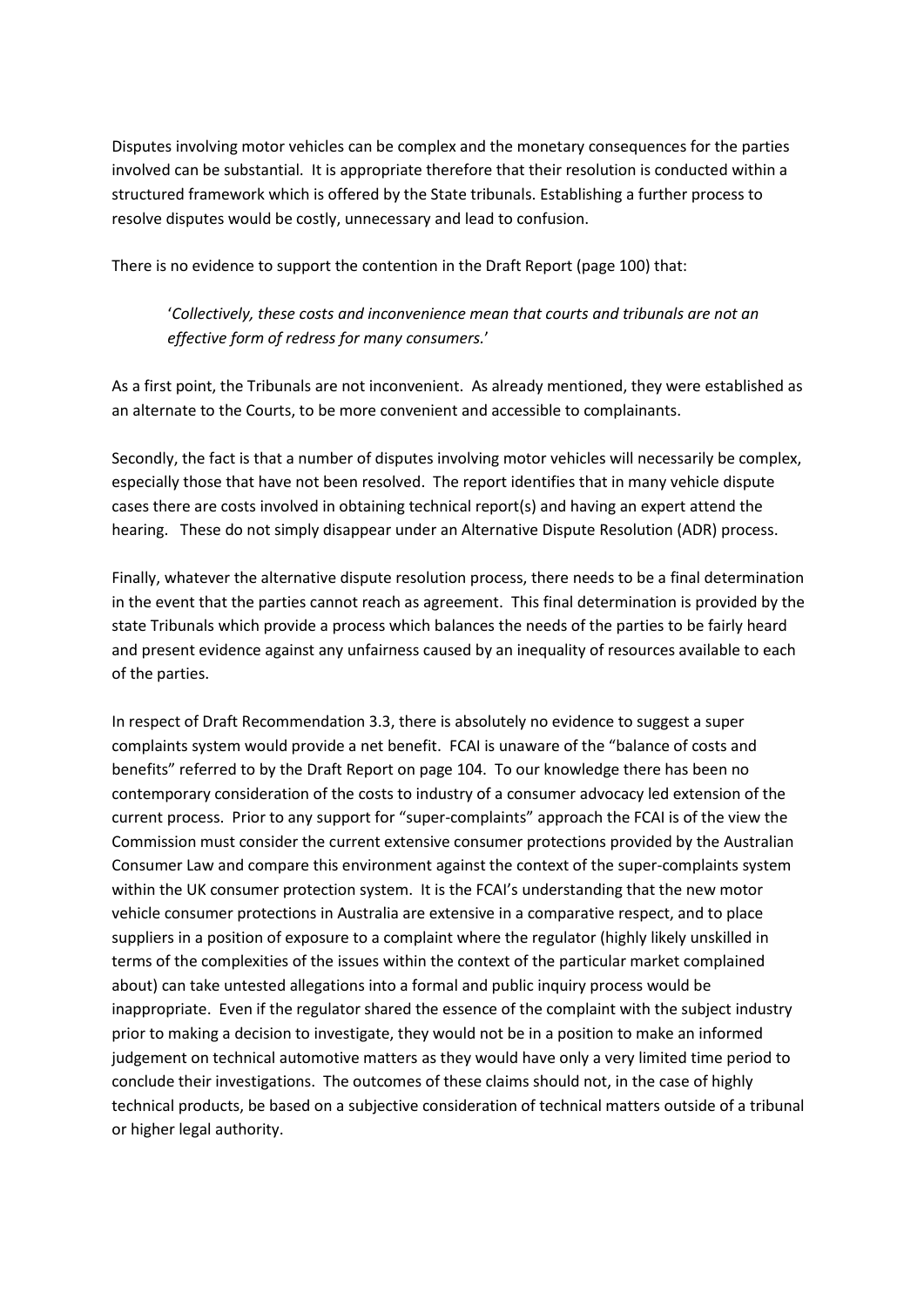The examples within the Draft Report of successful applications under the NSW Legislation (misleading free range egg labelling and electricity switching costs) could in all likelihood have been lodged without the need for a "super-complaints" mechanism.

Another issue with the concept of "super-complaints" is the potential scope of matters that can be included under such an arrangement. There would need to be some way to determine the types of "super complaints" that could be lodged and given the broad reach and clear capacity of the current regulatory arrangements there is no evidence to provide guidance on what this might be.

Finally, it is important to recognize the significant detrimental impact on a manufacturer's brand that would occur if one of its vehicles was unjustifiably involved in a 'super-complaints' process. This impact cannot, and should not, be ignored. If there is to be such a process, it should be structured in such a way that the chance of an unjustified referral to a 'super-complaints' process is minimized and that if ultimately it is found that the referral was unjustified, the manufacturer is compensated for the loss it will have suffered.

| <b>Enable access to repair supplies</b>                                                                                                              |                                                                                                                                                                                             |                     |
|------------------------------------------------------------------------------------------------------------------------------------------------------|---------------------------------------------------------------------------------------------------------------------------------------------------------------------------------------------|---------------------|
| Limited access to repair<br>supplies (such as spare<br>parts, repair information and<br>tools) can impede<br>competition from<br>independent repair. | The Australian Government to evaluate the costs and benefits<br>of the proposed motor vehicle mandatory information sharing<br>scheme after three years.                                    | Draft rec<br>4.1    |
|                                                                                                                                                      | The Commission is seeking further evidence on the extent of<br>consumer harm in different repair markets, to determine if an<br>additional policy response is needed.                       | Info request<br>4.1 |
|                                                                                                                                                      | The Commission is seeking evidence on the costs and benefits of<br>a 'positive obligation' that requires manufacturers to provide<br>access to repair supplies in different repair markets. | Info request<br>4.2 |

FCAI supports Draft Recommendation 4.1 to review the current legislation regulating the supply of repair information, tools and software updates under the Service and Repair legislation amendment to the ACL

In terms of Information Request 4.1, the information available to the FCAI is that in respect of our motorcycle and ATV markets there is no issue with access to service and repair information.

FCAI has resubmitted our original Appendix A to our initial submission in the interests of ensuring that the broader economic literature is considered in the final findings and recommendations of the Commission.

| reasonable access to repair                                 | Manufacturers may not provide The Commission is seeking evidence on whether repair<br>facilities, spare parts and software updates are adequately | Info request<br>3.1 |
|-------------------------------------------------------------|---------------------------------------------------------------------------------------------------------------------------------------------------|---------------------|
| facilities and spare parts<br>(including software updates). | available under consumer quarantees.                                                                                                              |                     |

FCAI agrees with the Commission as noted on page 93 of the Draft Report that there is limited evidence that there is an issue in respect of availability of repair facilities, spare parts or software updates. The FCAI view is that there is significant availability of genuine and aftermarket parts, numerous authorised and independent repair facilities, and a very small demand for software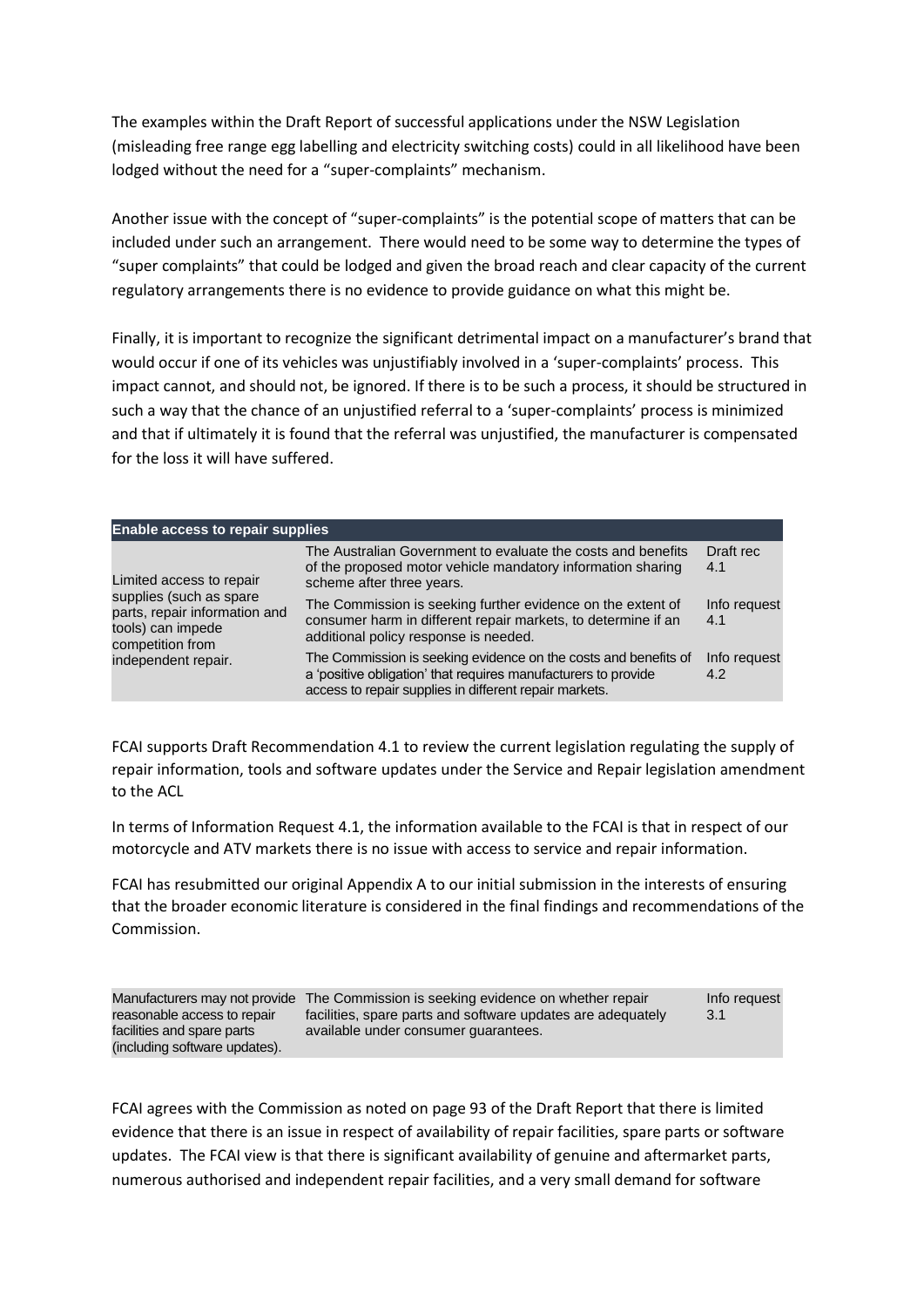updates as part of the overall demand for service. In fact, data available to the FCAI from a sample of brands (including high market share brands) indicates that less than 5% of any servicing requires software updates.

| Third-party repairers may be<br>unable to access repair<br>information under copyright | The Commission is seeking feedback on the merits of<br>introducing a 'fair use' or 'fair dealing' exception in the<br>Copyright Act to allow third-party repairers to share copyright | Info request<br>5.1 |
|----------------------------------------------------------------------------------------|---------------------------------------------------------------------------------------------------------------------------------------------------------------------------------------|---------------------|
| law.                                                                                   | information (such as manuals and schematics).                                                                                                                                         |                     |

Under the new legislation recently introduced into Parliament independent repairers will access service and repair information through a new pathway. If changes are suggested by the Commission in respect of the Copyright Act these will need to be consistent with the agreement reached within the motor vehicle industry and outlined by the new Commonwealth legislation. Independent repairers will be able to purchase access to information under certain terms and conditions and they will not be free to share that information with other entities or sites (related or not).

| Third-party repairers may be<br>unable to obtain tools to<br>circumvent digital locks to | The Commission is seeking feedback on the merits of<br>amending the Copyright Act to allow third-party repairers to<br>legally procure tools to circumvent digital locks to access repair | Info request<br>-5.1 |
|------------------------------------------------------------------------------------------|-------------------------------------------------------------------------------------------------------------------------------------------------------------------------------------------|----------------------|
| access repair information.                                                               | information (such as diagnostic data).                                                                                                                                                    |                      |

As per the above response, this matter has been extensively canvassed in the development of the service and repair information sharing legislation for the motor vehicle sector

| Ensure warranties do not impede independent repair                                                                           |                                                                                                                                                                                       |                     |  |
|------------------------------------------------------------------------------------------------------------------------------|---------------------------------------------------------------------------------------------------------------------------------------------------------------------------------------|---------------------|--|
| Manufacturer 'warranty void'<br>clauses can deter consumers<br>from using third-party<br>repairers, impeding<br>competition. | Require additional text in warranties to inform consumers that<br>consumer guarantees do not require authorised repair or spare 4.2<br>parts.                                         | Draft rec           |  |
|                                                                                                                              | The Commission is seeking further information on prohibiting<br>warranties from containing terms that require use of authorised<br>repairers or spare parts to maintain the warranty. | Info request<br>4.3 |  |

If the manufacturer is being asked to repair a product under an express warranties, consumer guarantee or product recall, the obligation to conduct the repair (or to pay for the repair by having to reimburse the repairer) rests on the manufacturer. It is only fair that the manufacturer should have the ability to direct who is carrying out the repair work. After all, they are paying for it. This is of course different to repair work which is undertaken outside of an express warranty claim or the consumer guarantees where the customer should be, and is, free to choose who can carry out the work.

Any request for manufacturers to add additional information in respect of consumer guarantees and repair work should be limited to indicating that the products must be serviced and repaired in accord with the manufacturer's specifications. The FCAI agrees that suppliers should not promote that their warranty is void if other than authorised repairers are repairing the products. That does not mean that you mandate compliant industries or industry members to promote other businesses, which is essentially the effect of Draft Recommendation 4.2.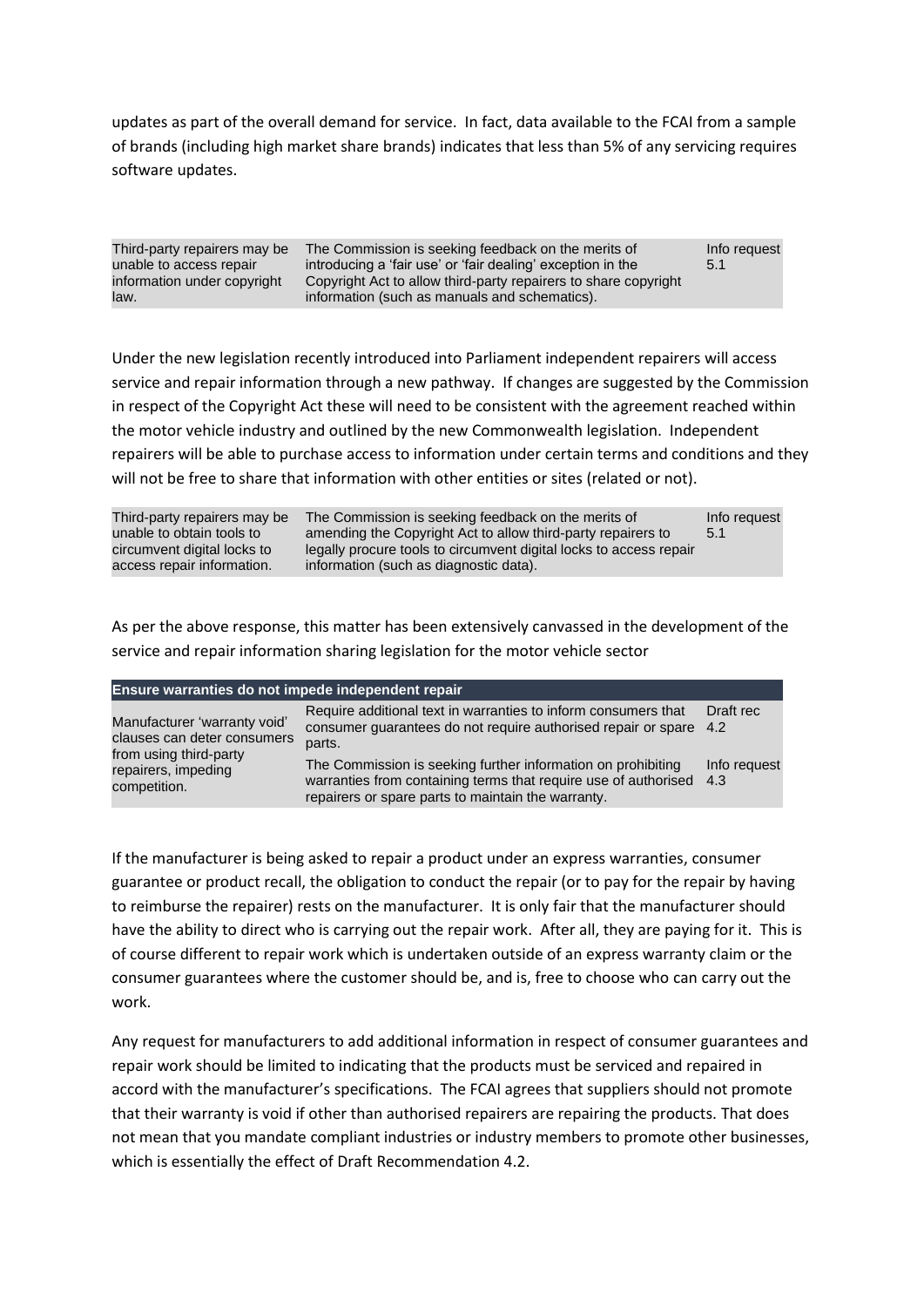In respect of information request 4.3, in the new motor vehicle industry FCAI understands that the terminology used by most suppliers is that if a repair is by an unauthorised repairer and there is a subsequent failure then the manufacturer's warranty will not cover this failure to the extent that it was caused by the independent repairer's work. This is an entirely appropriate statement.

#### **Better information for consumers on product durability and repairability**

Uncertainty about what constitutes a reasonable period of product durability and whether consumer guarantees apply.

ACCC to develop and publish guidance on how long common household products could reasonably be expected to last without fault (durability) under consumer guarantees. Guidance could use ranges for different value products. Draft rec 3.1

A principles based approach (i.e., the current approach) is the appropriate basis for any advice as to the likely durability of products. Importantly, in the case of new motor vehicles (whether or not they are considered as "common household products") there are so many variables out of the control of the supplier that any attempt to codify durability (by a regulator or other party) would be impossible or so qualified as to be of little, if any, value. For many products including motor vehicles, the actual durability will be impacted by the quality of the service and maintenance provided over the product's operational life. Even with equivalent quality service and repair the same product can have very different life spans due to the environment and the way the product is driven (for example). We all know of instances of a vehicle loving looked after by its owner which can last a lifetime, as compared to the same type of vehicle which is not looked after at all, lasting only a few years. This is why the concept of the "reasonable consumer" in the consumer guarantees is appropriate.

New motor vehicles also come with manufacturers warranties for a varying period of time, usually at least for three to five years. The fact is that technically advanced products with many moving and consumable parts such as motor vehicles will need service and repair to continue to operate. The length of time, and/or the number of kilometres, that the product last for may be for a period in excess of the warranty period. However, to require a manufacturer to determine, or even to speculate, on that period is in our view unreasonable.

FCAI also notes the Commission's comment (page 86) that manufacturers statements as to the durability of their products could become a driver of competition between suppliers. For the reasons explained above, having any meaningful statements about durability will be almost impossible, meaning that any comparisons will also be virtually impossible. Putting that to one side for the moment, if there was to be a requirement for there to be such statements, the Commission should make it clear that if a product requires repair during the specified 'durability period' this does not mean the product was not of "acceptable quality".

One of the main determinants of a vehicle's durability is whether or not it has been serviced in accordance with the manufacturer's recommendations. Invariably, as a vehicle gets older, it moves into the used vehicle market and gets serviced outside the manufacturer's authorised network. This is not necessarily an issue but it makes it extremely difficult, if not impossible, for the manufacturer to ensure that the Vehicle is being serviced in accordance with its recommendations.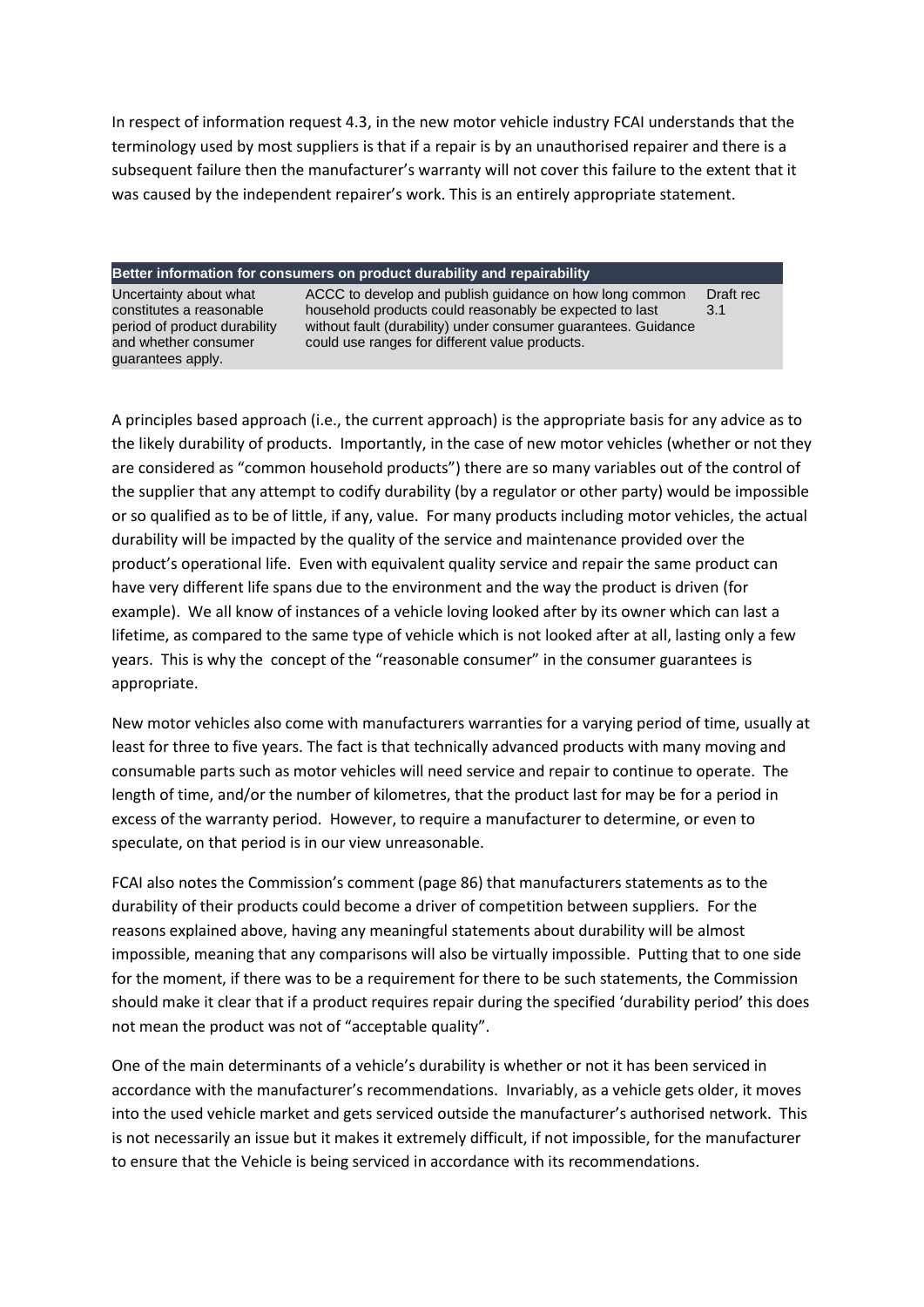and repairability information, affecting purchase decisions.

Consumers may lack durability The Commission is seeking further evidence about how significant these information gaps are, as well as the costs, benefits and design of a product labelling scheme.

Any labelling around durability of motor vehicles would have to be so qualified as to be meaningless and would potentially end up being confusing rather than informative. Competition in the Australian new motor vehicle market is intense and consumer choice reflects the value placed on durability of a product through the demand for particular vehicles. As mentioned in the FCAI submission to the Commission's Issues Paper there are a range of independent publications and sources of information on the quality, performance and value on new vehicles.

| Improve management of e-waste to facilitate repair and reuse                   |                                                                                                                                    |                  |  |
|--------------------------------------------------------------------------------|------------------------------------------------------------------------------------------------------------------------------------|------------------|--|
| Existing product stewardship<br>schemes do not enable<br>e-waste to be reused. | Amend the National Television and Computer Recycling<br>Scheme (NTCRS) to count repaired and reused products in<br>annual targets. | Draft rec<br>7.1 |  |
| Risks of stockpiling, and<br>unlawful exports of e-waste.                      | Amend the NTCRS to use global positioning system (GPS)<br>trackers to monitor e-waste recycling streams.                           | Draft rec<br>7.2 |  |

FCAI has no comment on these Draft Recommendations.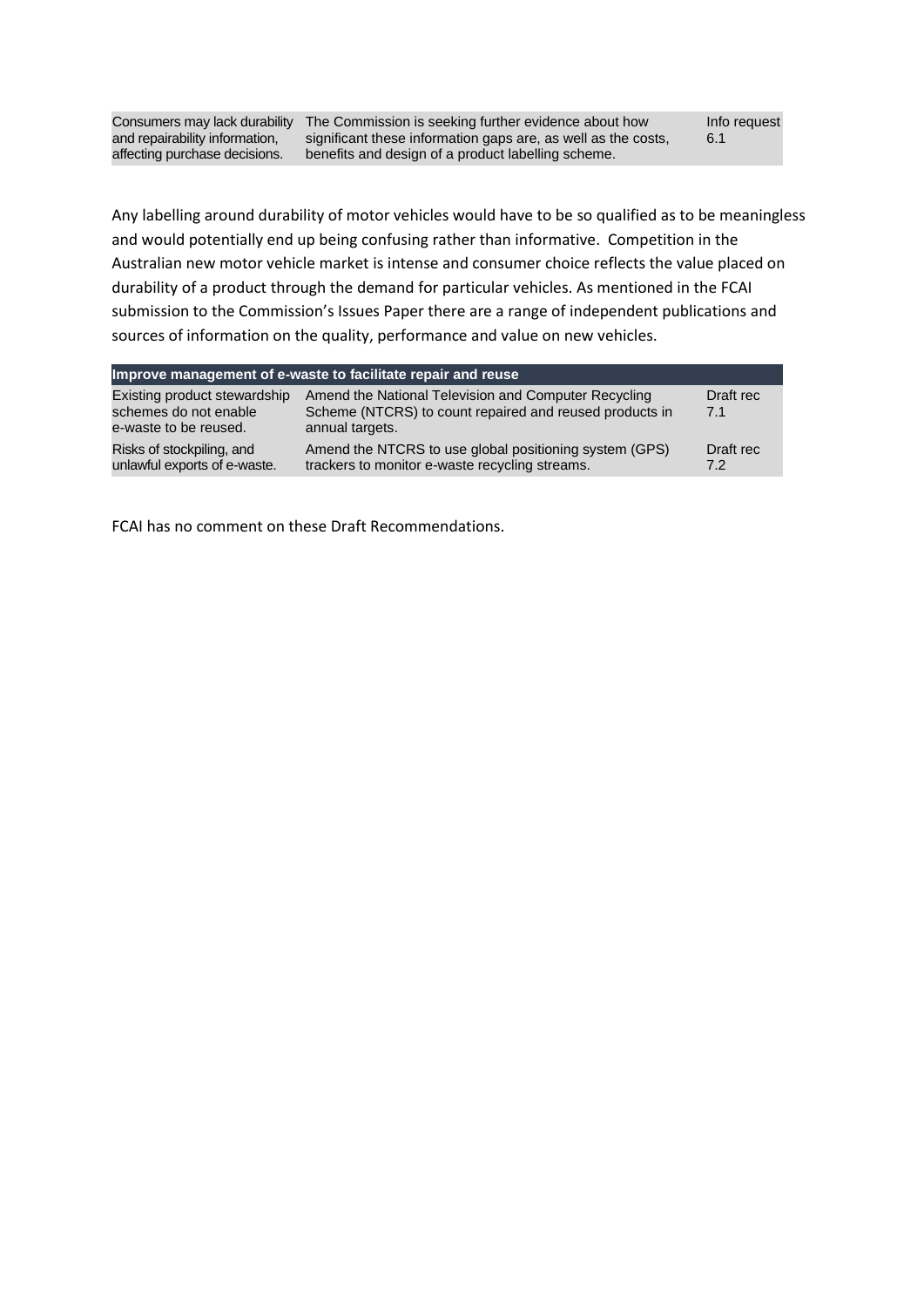#### **APPENDIX A**

## **Durable Goods and Aftermarkets**

Durable goods are purchased with the expectation of using them and obtaining associated benefits over an extended period of time (MacKie-Mason & Metzler, 2009, p. 559).

Aftermarkets are markets for goods and services used in combination with durable goods but purchased after the consumer has invested in the equipment (Borenstein, MacKie-Mason, & Netz, 1995, p. 455). Aftermarkets comprise markets for complementary goods and services that are often purchased subsequent to the purchase of the durable goods (Gundlach, 2007, p. 18). The market in the durable good is known as the primary market.

An example of a primary market is for new cars that has aftermarkets in repair parts and servicing. Demand for repair services is composed entirely of consumers of the primary market. Consumers don't demand vehicle repair unless they own a car in the first instance.

Once a durable good is purchased, consumers are required to buy aftermarket products or services that are compatible with that primary product (Organisation for Economic Co-operation and Development, 2017, p. 5). The primary good manufacturer, who has the technology, know-how, information and incentives to produce high quality secondary products, is often a major supplier in the aftermarket (Organisation for Economic Co-operation and Development, 2017, p. 5).

Products sold in aftermarkets, together with the primary product to which they relate, are components of a product system (Gundlach, 2007, p. 18). Like individual products that compete in various ways against one another, product systems also can compete against other product systems in various ways (Gundlach, 2007, p. 19). Referred to as *systems competition*, competition involving product systems can include *intrasystem* competition as well as *intersystem* competition. Intersystem competition occurs where primary and aftermarket product providers compete against other product systems (Gundlach & Foer, 2007, pp. 1-2). Intrasystem competition occurs where providers in the primary market and aftermarkets compete against each other in relation to the sale of same product and in the provision of aftermarket services.

#### Motor Vehicle Repair

Once a consumer buys a new car, they require a range of ongoing aftermarket services and parts to ensure the car is maintained and repaired (Australian Competition and Consumer Commission, 2017, p. 38). Manufacturer car servicing requirements, including the replacement of certain high wear service parts, are set out in the logbook and service manual.

New car logbooks and service manuals detail the car manufacturer's service requirements typically up to the first 200,000km (Australian Competition and Consumer Commission, 2017, p. 40). The logbook tells the consumer when a service is required and what needs to be done.

A consumer can choose to have their car serviced by two main groups: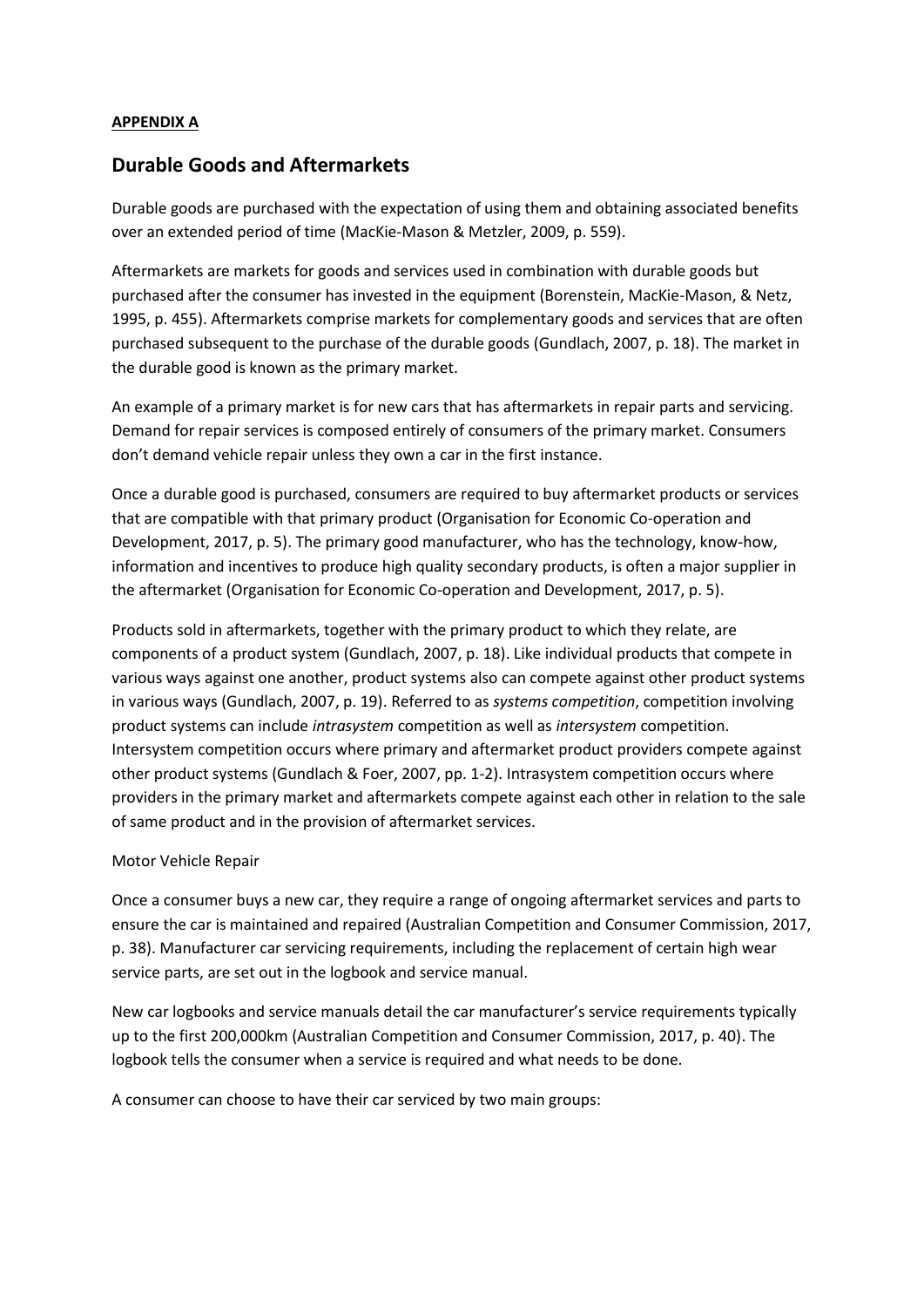- Authorised repairers that are aligned with a motor vehicle manufacturer (or new vehicle importer) (Commonwealth Consumer Affairs Advisory Council, 2011, p. vi). <sup>1</sup> *Authorised* means a manufacturer has authorised the supply of a good and/or service to the Australian market under their brand name (Australian Competition and Consumer Commission, 2017, p. 25).
- Independent repairers that are not authorised or affiliated with car manufacturers (Australian Competition and Consumer Commission, 2017, p. 2).

## Authorised Repairers

Authorised repairers are part of an authorised new car dealer network. A dealer agreement is typically required to sell a car manufacturer's models in Australia (Australian Competition and Consumer Commission, 2017, p. 32). The agreement is a legal contract which establishes the terms and conditions the manufacturer and authorised dealer are required to meet for the period of the contract. Dealer agreements typically have a duration of one to five years and expire unless a new agreement is reached. Dealer agreements are deemed by the Franchising Code of Conduct to also be franchise agreements (Australian Competition and Consumer Commission, 2017, p. 9).

The pro-competitive rationales for vertical restraints in the new motor vehicle market are numerous and varied and intrabrand restraints initiated by manufacturers acting without coercion from their dealers are almost certain to be competitive (Hovenkamp, 2005, pp. 184-185). The most commonly cited one is the *free-rider* problem. A free rider is someone who enjoys the benefits of someone else's investment without having to pay compensation (Elzinga & Mills, 2008, p. 1842).

In the case of intrabrand competition, the free rider's business policy uses discounted retail prices to attract shoppers whose demands are enhanced by the influence of the full-service retailer even though the free rider does not itself provide the retail service in question and so can undercut the full-service retailer's prices (Elzinga & Mills, 2010, p. 357). This is unsustainable as the full-service retailer cannot incur the extra expense of these services and still match the discounter's low price and must cut back on their marketing efforts. This reduction in retail service reduces demand for the manufacturer's product and this produces detrimental consequences for consumers as well as for the manufacturer. Even in the absence of free riding, retailers may not be inclined to make the level of investments in service that would maximize the overall competitiveness of a manufacturer's products (Baumol, et al., 2006).

Imposing service requirements is one means through which car manufacturers seek to address the free riding problem and ensure the quality of service associated with a vehicle's branding is maintained to a particular standard. In relation to car servicing, the Australian Automotive Dealer Association (AADA) (2011, p. 1), representing new car dealers, has observed:

*Manufacturers / suppliers provide strict guidelines and procedures for the equipping, tooling and operations of workshops; the training and development of technicians, and; the methodologies and responsibilities for accessing information at cost to the dealer. The options available to* 

 $1$  Other parties engaged in the business of distribution of new motor vehicles supplied by manufacturers overseas will also be referred to manufacturers.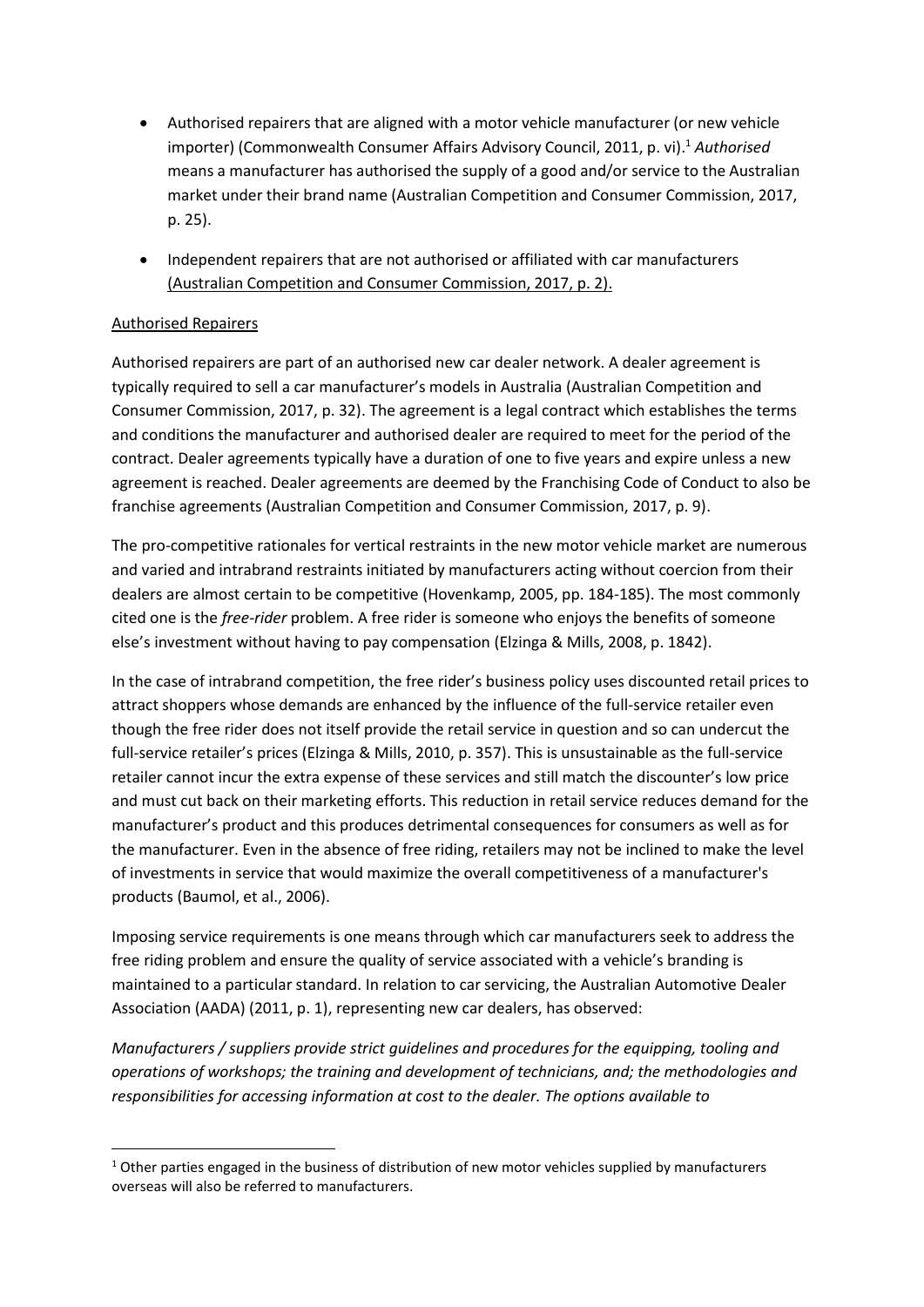*manufacturers / suppliers for any breaches of these requirements can be cause for the termination of a dealer's franchise agreement.*

As part of their dealership agreement, authorised dealers are required to undertake ongoing investment in training of their service personnel, to acquire expensive special tools and to maintain equipment and relevant campaign and repair parts inventories (Australian Automotive Dealer Association, 2016a, p. 32).

The imposition of service requirements also ensure that service and repair shops are part of authorised dealers, thereby fulfilling the obligations of manufacturers under Australian Consumer Law (ACL) to take reasonable action to ensure that facilities for the repair of motor vehicles are reasonably available for a reasonable period after the vehicle was supplied.<sup>2</sup>

Authorised new car dealerships across the country typically operate a repair and service centre which aims to service their manufacturer's cars within the geographical area defined in their dealer agreements (Australian Competition and Consumer Commission, 2017, p. 38).

There are around 1,500 authorised new car dealers in Australia operating from approximately 3,135 dealerships (Australian Automotive Dealer Association, 2020, pp. 3-4). Authorised new car dealers employ more than 55,000 people including almost 4,500 apprentices and have a total turnover/sales of more than \$55 billion and generate more than \$2 billion in tax revenue.

### Independent Repairers

Most independent repairers are small businesses operating as sole proprietors, partnerships or family businesses servicing cars in their local area (Australian Competition and Consumer Commission, 2017, p. 38). It has been estimated that there are some 30,000 independent car repair businesses operating in Australia (Australian Automotive Aftermarket Association, 2020).

There are a small number of branded repairers consisting of franchise repairers (e.g. Midas, Ultra Tune and mycar Tyre & Auto), repairers with supported relationships (e.g. Repco Authorised Service and Bosch Authorised Service), and motoring club affiliated repairers (NRMA MotorServe and RAC Auto Services in Western Australia), although these control only a small share of the overall national repair and service market (Australian Competition and Consumer Commission, 2017, p. 38). In addition, some independent repairers are approved repairers for the motoring clubs.

## Competition between Authorised and Independent Repairers

From a systems perspective, one could view each car manufacturers and its authorised dealer network as firms within a single system that manufactures and supports cars (Hawker, 2011, p. 60). The car manufacturer supply interface in the form of new cars as well as the hardware and software components that dealers connect to the cars in the service aftermarket. However, intersystem rivalry in the primary market is not the only form of competition.

There is intrasystem rivalry among authorised dealers of a specific car manufacturer from sales of cars to consumers (Hawker, 2011, p. 60). The integrated product system assembled by car manufacturers also faces further intrasystem competition from third party alternatives to its original

<sup>2</sup> Part 3-2 Division 1 s. 58, Schedule 2 of the *Competition and Consumer Act 2010.*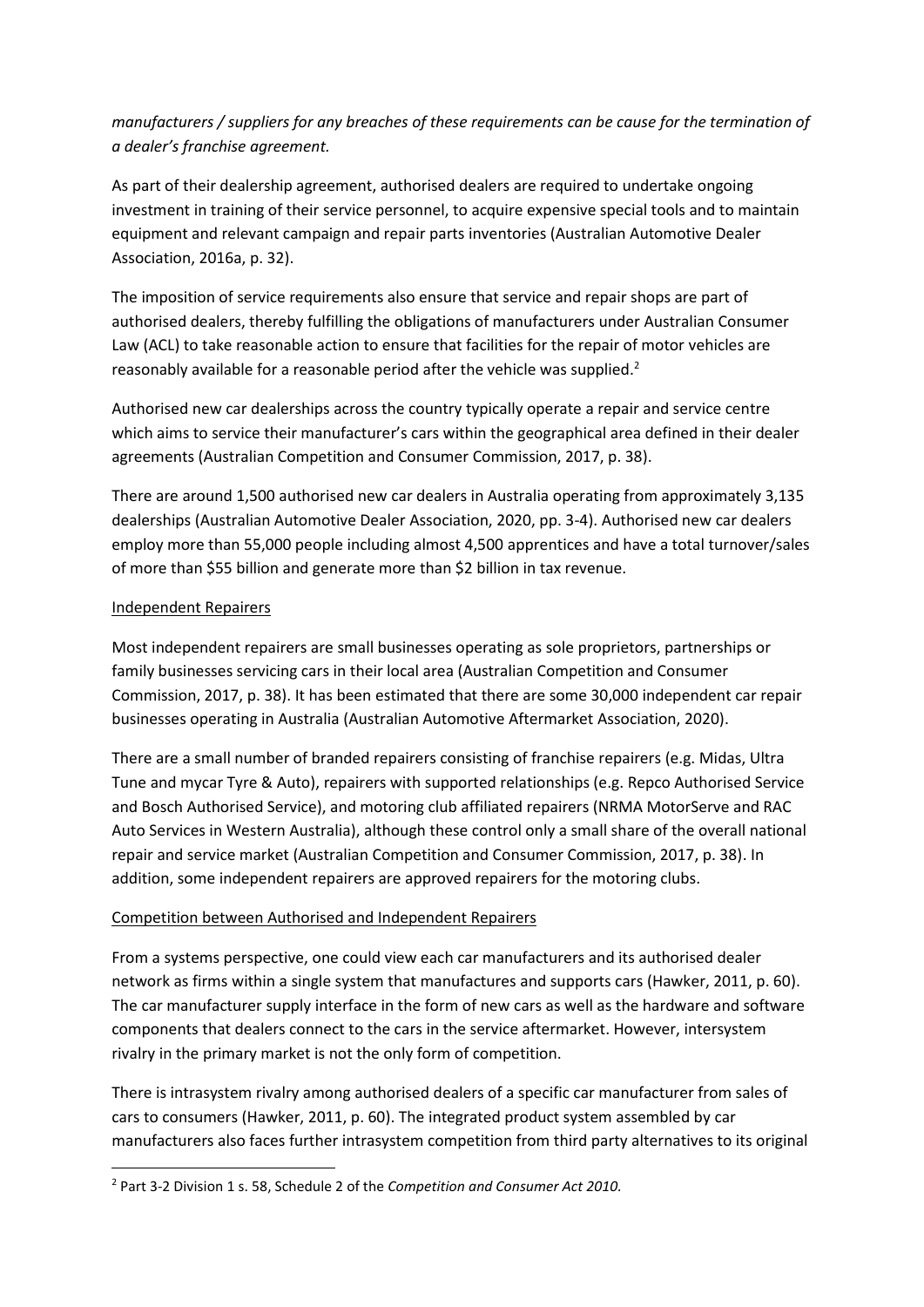equipment manufacturer (OEM) parts as well as competition to its authorised repairers from independent repairers.

Authorised dealer service centres and independent repairers compete on a range of factors including the price of servicing, repairs and replacement parts, the quality and speed of their work, geographical convenience for consumers, the provision of loan cars, guarantees and other complementary services (Australian Competition and Consumer Commission, 2017, p. 41).

The nature of technical information to repair and service new cars is rapidly changing, with digital files and codes and appropriate diagnostic tools now often necessary to complete a car repair or service (Australian Competition and Consumer Commission, 2017, p. 124).

In Australia independent repairers have complained in experiencing problems in relation to being denied access to specific technical information or proprietary diagnostic tools.

Car manufacturers have participated in several initiatives through the FCAI to address the concerns expressed by independent repairers. The *Agreement on Access to Service and Repair Information for Motor Vehicles* between the FCAI, AADA, the Australian Automotive Aftermarket Association (AAAA), and the Australian Motor Industry Association (AMIA) that was signed in December 2014. The *Agreement on Access to Service and Repair Information for Motor Vehicles* ensures that service and repair information is available in a timely manner to the consumer's repairer of choice at a fair and reasonable cost. In February 2015 the FCAI established the *Voluntary Code of Practice – Access to Service and Repair Information for Motor Vehicles* to provide for an information pathway and a means of access to repair information for parties outside the authorised dealer network.

The Australian Competition and Consumer Commission (ACCC) (2017, p. 3) has found "that some car manufacturers provide independent repairers with access to most of the technical information they need to repair and service new cars" and that some car manufacturers are providing a good level of access to technical information. Despite this, the ACCC (2017, p. 122) has found that problems continue to be experienced by independent repairers in accessing technical information, and to some degree proprietary diagnostic tools, for the repair and servicing of new cars.

## **Competition Issues in New Car Servicing**

## ACCC Conclusions on New Car Servicing

It has been claimed that barriers to accessing technical information is resulting in a reduction in competition in car repair and servicing markets because independent repairers cannot compete with authorised dealers and preferred repairer networks on an even playing field (Australian Competition and Consumer Commission, 2017, p. 114). In turn, the ACCC (2017, p. 128) has come to the view that the competitive discipline imposed by independent repairers on competition in aftermarkets remains valuable and of benefit to consumers. To ensure that this competitive discipline continues, the ACCC (2017, p. 133) has recommended that a mandatory scheme should be introduced for car manufacturers to share technical information with independent repairers, on commercially fair and reasonable terms.

In reaching its conclusion, the ACCC has drawn very narrowly and selectively on the available economic and competition law (antitrust) literature that exists in relation to aftermarkets. For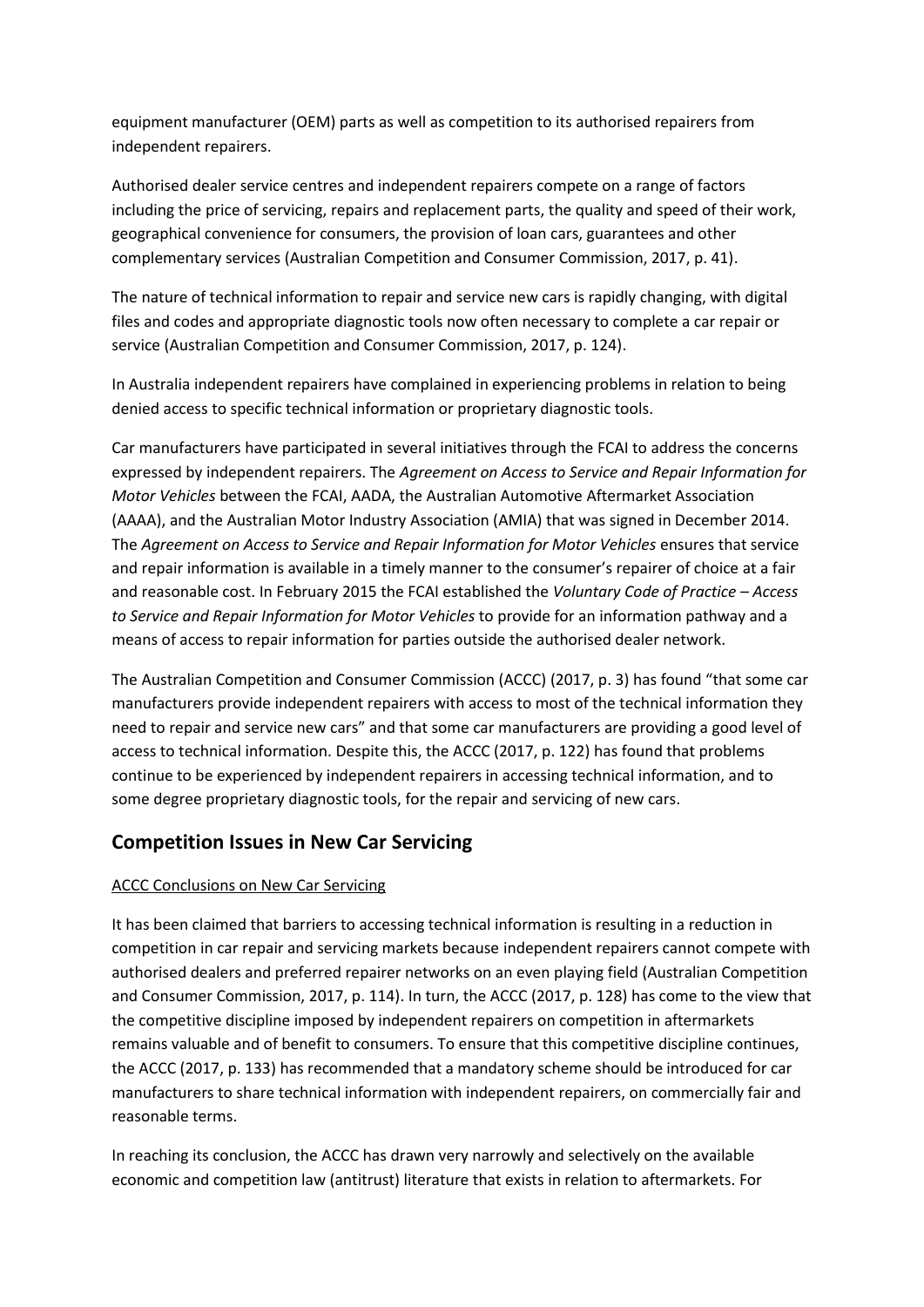instance, the ACCC (2017, p. 143n) has drawn on the work of economic consultant Dr Lorenzo Coppi (2007, pp. 70-71) who has asserted:

*There is an emerging consensus in economics that the potential for anticompetitive effects exists whenever customers are locked in, that is, they can purchase only those aftermarket products produced by the manufacturer of the primary product. … Most commentators now agree that:*

> *1. The potential for harm from aftermarket monopolization is present under fairly general circumstances, even when the primary market is quite competitive and consumers are fully informed about the product lifecycle costs.*

It is submitted that if the ACCC had conducted a more thorough review of the available literature then it would have found that the circumstances in which producers can exploit consumers in aftermarkets is actually very narrow indeed and that Dr Coppi's assertions are not accurate. According to Professor Emeritus Joseph P Bauer (2007, p. 39) of Notre Dame Law School:

*Many instances in which firms attempt to retain or expand their market shares in the aftermarket sector of a systems industry will not harm consumers. Indeed, those firms may offer a wide variety of explanations for this behavior, arguing that the use of these techniques either is efficiency-enhancing and thus has procompetitive results or, at worst, is competitively neutral.*

## **Tying**

Precluding access for independent repairers to vehicle service and repair information could constitute an attempt on the part of car manufacturers to engage in a tying arrangement. The Commonwealth Consumer Affairs Advisory Council (CCAAC) (2012, p. 24) commented that it "would be concerned if manufacturers were engaging in conduct that effectively 'tied' or 'bundled' the supply of a new car with servicing by a dealership if this impacted on competition in the supply of automotive repair services."

Tying refers to conditioning the sale of one good on the purchase of another (Church & Ware, 2000, p. 168). In this case, a car manufacturer would condition the sale of a motor vehicle on the purchase of spare parts and servicing from the car manufacturer or their agent.

There are three potential reasons why firms seek to engage in tying behaviour:

- preservation of quality
- price discrimination or metering
- leveraging market power (Nalebuff, 2003, p. 70).

These reasons are examined further below.

## Preservation of Quality

Firms may be motivated to tie for reasons related to quality (Nalebuff, 2003, p. 70). For example, if a car breaks down, then the manufacturer could suffer from a loss of reputation. Quality standards lower consumer search and information costs which tends to enhance competition (Cohen, 1996, p. 548).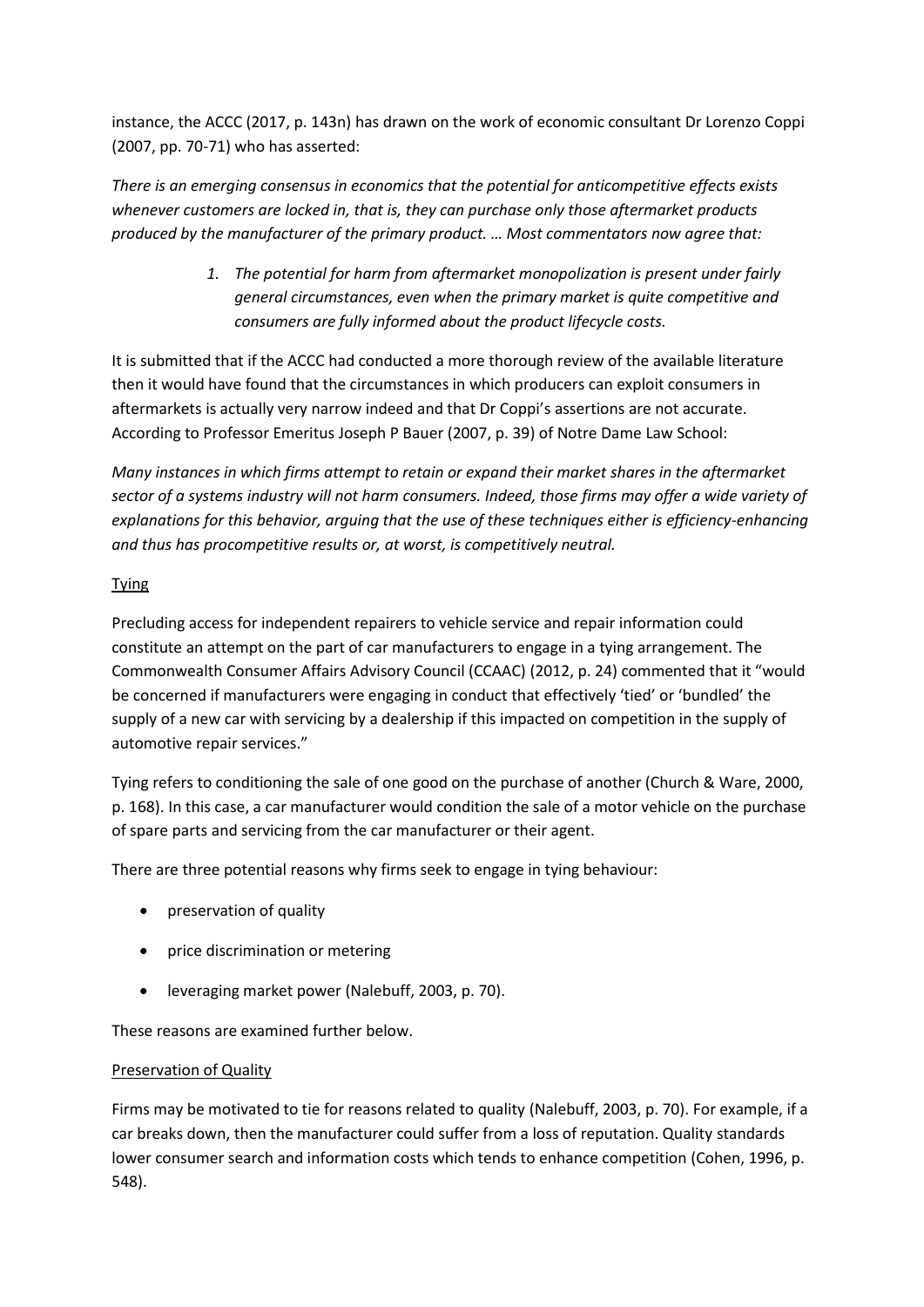Car manufacturers seek to maintain their quality standards through trade marks. A trade mark is a word, symbol, or other signifier used to distinguish a good or service produced by one firm from the goods or services of other firms (Landes & Posner, 1987, p. 268).

Trade marks promote economic efficiency through reducing consumer search costs (Landes & Posner, 1988, p. 270). Trade marks lower consumer search costs by providing consumers with a means for distinguishing between products that differ in quality but that, absent a brand name, would be difficult to distinguish at the point of purchase (Blair & Cotter, 1999, p. 13). Trade marks accomplish this goal by conferring upon the trade mark owner the right to exclude others from using the same or a similar mark on the same or related products or services, in cases in which such use would be likely to cause confusion as to source, sponsorship, or affiliation (Blair & Cotter, 1999, p. 13).

The benefits of trade marks in reducing consumer search costs require that the producer of a trade marked good maintain a consistent quality over time and across consumers (Landes & Posner, 1988, p. 271). In this way, trade mark protection encourages expenditures on quality. Rather than investigating the attributes of all goods, the consumer may find it less costly to search by identifying the relevant trade mark and purchasing the corresponding brand. For this strategy to be efficient, however, not only must it be cheaper for the consumer to search for the right trade mark than for the desired attributes of the good, but past experience must be a good predictor of the likely outcome of current consumption choices. Thus, the brand must exhibit consistent quality through time.

In turn, a firm's incentive to invest resources in developing and maintaining a strong trade mark, such as through advertising, depends on its ability to maintain consistent product quality (Landes & Posner, 1987, p. 270). Trade marks are valuable because they denote consistent quality, and a firm has an incentive to develop a trade mark only if it is able to maintain consistent quality. If a brand's quality is inconsistent, then consumers will learn that the trade mark does not enable them to relate their past to future consumption experiences and the branded product will then be like a good without a trade mark; the trade mark will not lower search costs, so consumers will be unwilling to pay more for the branded than for the unbranded good (Landes & Posner, 1988, pp. 271-272). As a result, the firm will not earn a sufficient return on its expenditures promoting the trade mark to justify the expenditures. Similarly, a firm with a valuable trade mark would be reluctant to lower the quality of its brand because it would suffer a capital loss on its investment in the trade mark.

#### Price Discrimination

Firms may also be motivated to tie in order to engage in price discrimination or metering. Price discrimination occurs when like goods or services are provided to different persons at different prices, the difference in price being unrelated to the cost of providing the goods or services (Dawson, Segal, & Rendall, 2003, p. 89).

If a customer's value for a product is positively related to their intensity of use, then it will typically be possible to extract more consumer surplus through a two-part pricing scheme (Nalebuff, 2003, p. 70). The consumer pays some reduced initial price for the product plus a per-use fee (Nalebuff, 2003, pp. 70-71). This allows a firm to charge more to high-value customers, while still making sales at lower prices to low-value customers (Nalebuff, 2003, p. 71).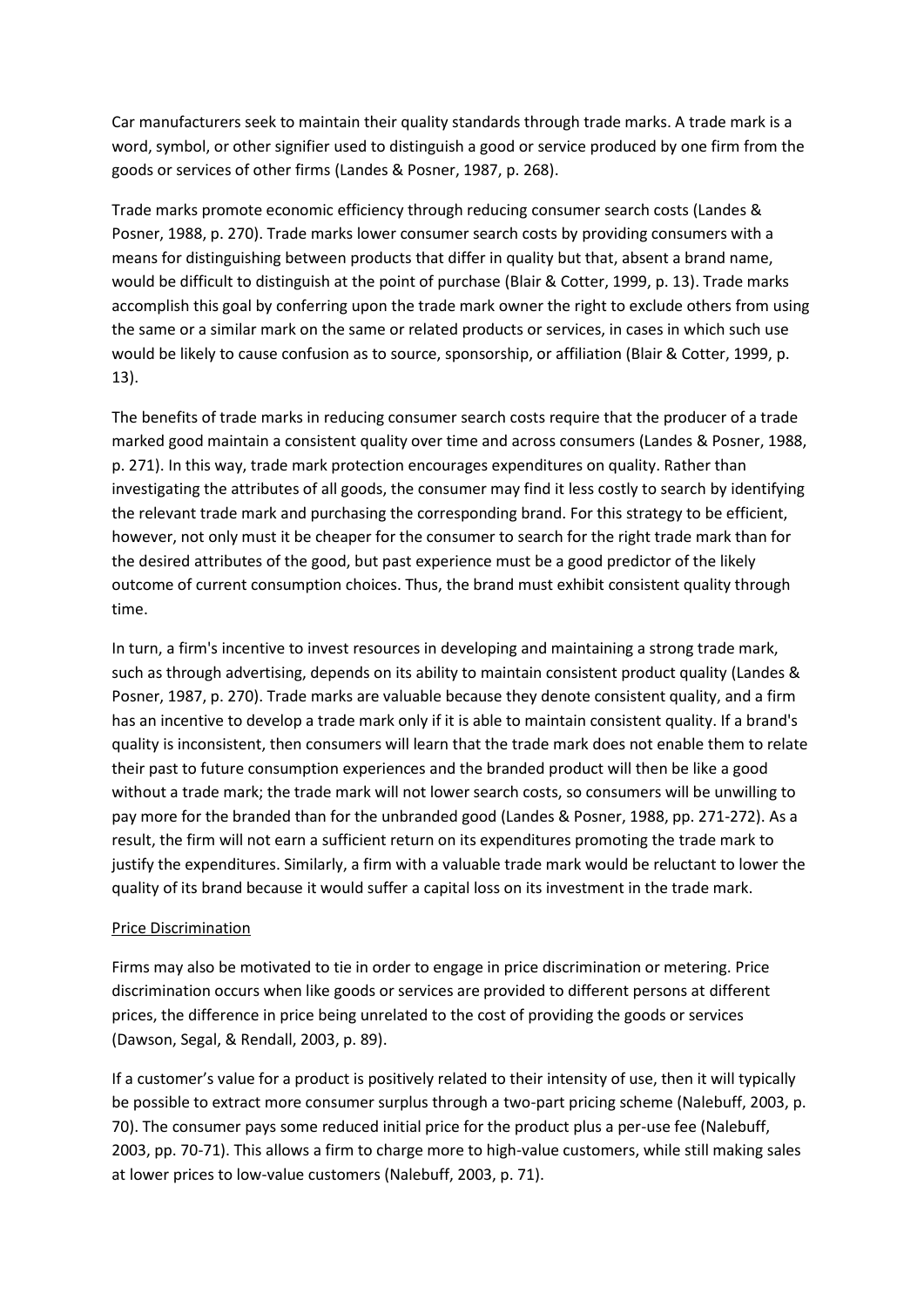In what has been described as a *razor/razor blade* strategy, a manufacturer will sell the durable good in the primary market relatively cheaply, earning the bulk of its profits from sales in the aftermarket (Glick & Cameron, 1999, p. 357). This has been characterised as second-degree price discrimination whereby the producer sells different units of output for different prices, but every individual who buys the same amount of the good pays the same price.

Economic theory provides no general guidance as to whether price discrimination increases or decreases overall efficiency, consumer surplus or total output (Shapiro, 1995, p. 499).

The objective of any monopolist or participant in a tacitly collusive agreement is to reduce output and raise prices to increase profits. For this reason, Professor Hal Varian (1996) of the University of California at Berkeley has commented in regard to the welfare effects of price discrimination that:

*… if price differentiation allows more consumers to be served it will generally increase welfare... Market segmentation that allows markets to be served that would otherwise be neglected is also a case where overall welfare can be expected to be enhanced.*

*On the other hand, price differentiation that merely shuffles prices paid by pre-existing customer groups and that does not result in an increase in the number of customers served, or the amount that they consume, will tend to reduce overall welfare.*

*...*

*The key concern in examining the welfare consequences of differential pricing is whether or not such pricing increases or decreases total output.*

According to Commissioner Dr Stephen King (2011) of the Productivity Commission:

*Price discrimination may not be a bad thing. To the degree that it puts a wedge between consumers' marginal valuations for the same product (in other words, different consumers face different prices) price discrimination leads to a loss in economic surplus. But price discrimination also changes the quantity of product sold. To the degree that total sales rise with price discrimination, there may be an overall economic benefit.*

In its 2008 grocery inquiry, the ACCC made the following observations in regard to price discrimination:

*The ACCC considers that there can be significant economic efficiency and competition benefits resulting from price discrimination … (Australian Competition and Consumer Commission, 2008, p. 552)*

*The ACCC recognises that there can be genuine economic efficiency reasons for price discrimination. (Australian Competition and Consumer Commission, 2008, p. 553)*

According to distinguished American economist William Baumol Baumol (2005, p. 31):

*... it should be noted that the market's imposition of discriminatory pricing in a wide range of circumstances is not necessarily to be deplored. It has long been known ... that discriminatory prices can enhance output and increase economic welfare.*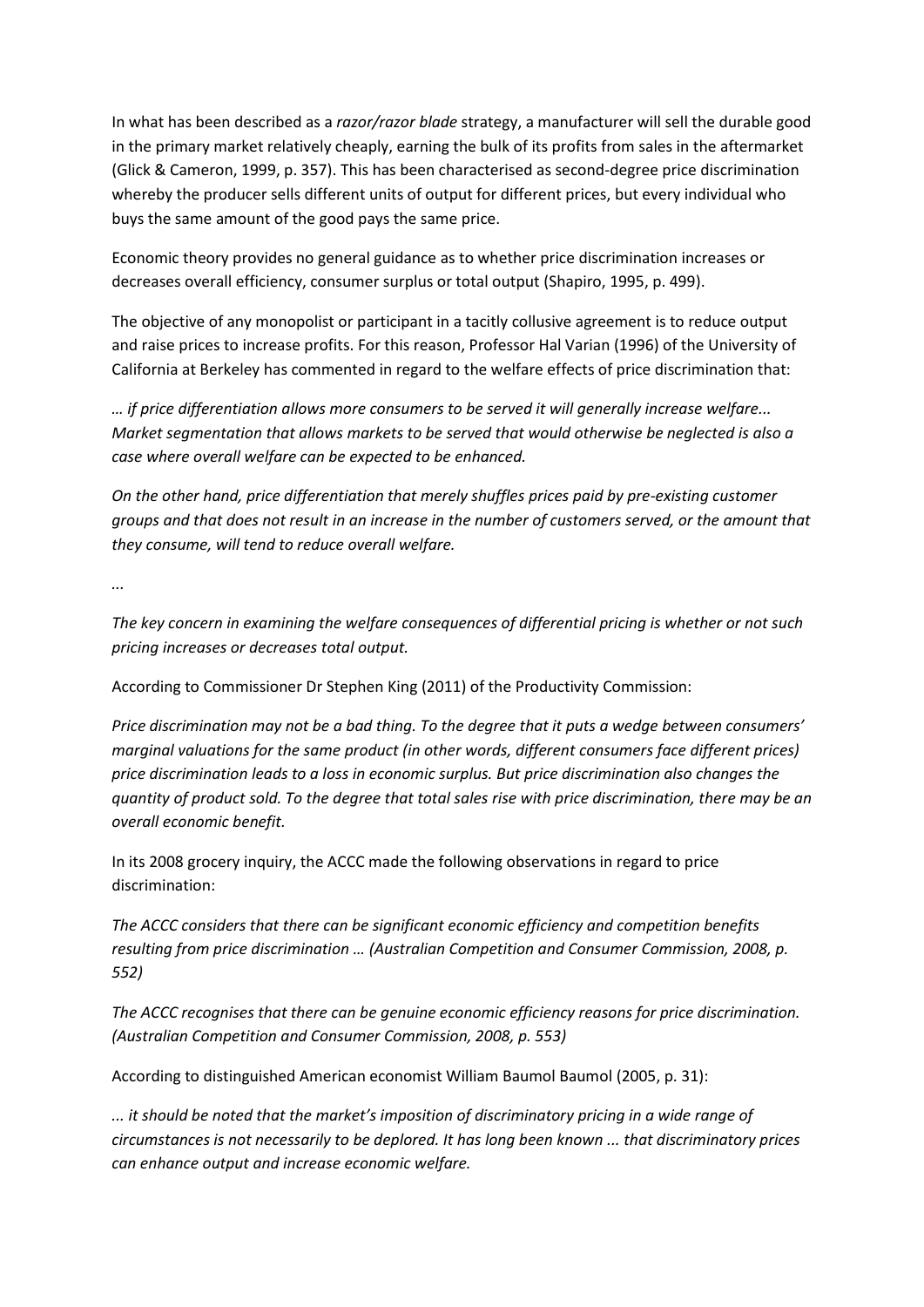Professor Varian (1996) has observed that price discrimination is ubiquitous in industries that exhibit large fixed costs. Where fixed costs are high, pricing at short-run marginal cost would prevent firms being able to fully recover their fixed costs which would have a detrimental impact on future investment decisions as well as product provision. Under these circumstances, price discrimination that enables firms to recover their fixed costs can be beneficial. According to Professor Damien Geradin and Nicolas Petit of the University of Liege (2006, pp. 484-485):

*A key insight of economics is that price discrimination is most likely to expand output where the seller has declining average total costs. Expanding output through price discrimination is an essential strategy for firms facing problems of fixed cost recovery. Price discrimination allows firms facing large fixed costs (in practice all firms that make substantial investments) to expand their output and thus spread fixed costs over a large number of units. When marginal costs are low … any positive price allows the firm to contribute to its fixed costs. Prohibiting price discrimination would thus prevent efficient recovery of fixed costs and would, in the long run, have a negative impact on investments.*

In relation to fixed costs in car manufacturing, the Productivity Commission (2014, p. 50) has observed:

*There are large fixed costs involved in manufacturing vehicles, starting with the design of new platforms and models, and new powertrains, as well as in general market research and advertising. These costs are usually incurred by motor vehicle producers at a global level, particularly with the move toward global platforms (discussed below). There are also large fixed costs associated with establishing infrastructure and equipment at the plant level (and retooling for upgrades and new car models).*

According to Professor Mark Glick of the University of Utah and economic consultant Duncan J Cameron (1999, pp. 358-359):

*We think that the razor/razor blade strategy frequently, if not generally, benefits rather than harms consumers. … the strategy of pricing the initial product low and earning profits on aftermarket sales tends to succeed only with good product quality and aftermarket support. As a result, the pricing strategy itself providers important consumer information about product quality and continued support. This pricing strategy also makes the products accessible to a larger base of users. In addition, the razor/razor blade strategy typically will increase manufacturer profits and incentives for innovation, and consumer welfare. Our ultimate conclusion is that the razor/razor blade strategy is more likely to benefit competition and that the antitrust laws should more explicitly allow for the protection of proprietary aftermarkets when it does.*

#### Leveraging Market Power

Leveraging occurs where market power in one market is leveraged to obtain a competitive advantage in a second market (Chang, 2009, p. 328).<sup>3</sup> Traditionally, leveraging was viewed as a threat to competition under the assumption that a firm with market power could reap additional

 $3$  A firm possesses market power when it can behave persistently in a manner different from the behaviour that a competitive market would enforce on a firm facing otherwise similar cost and demand conditions. (Kaysen & Turner, 1959, p. 75).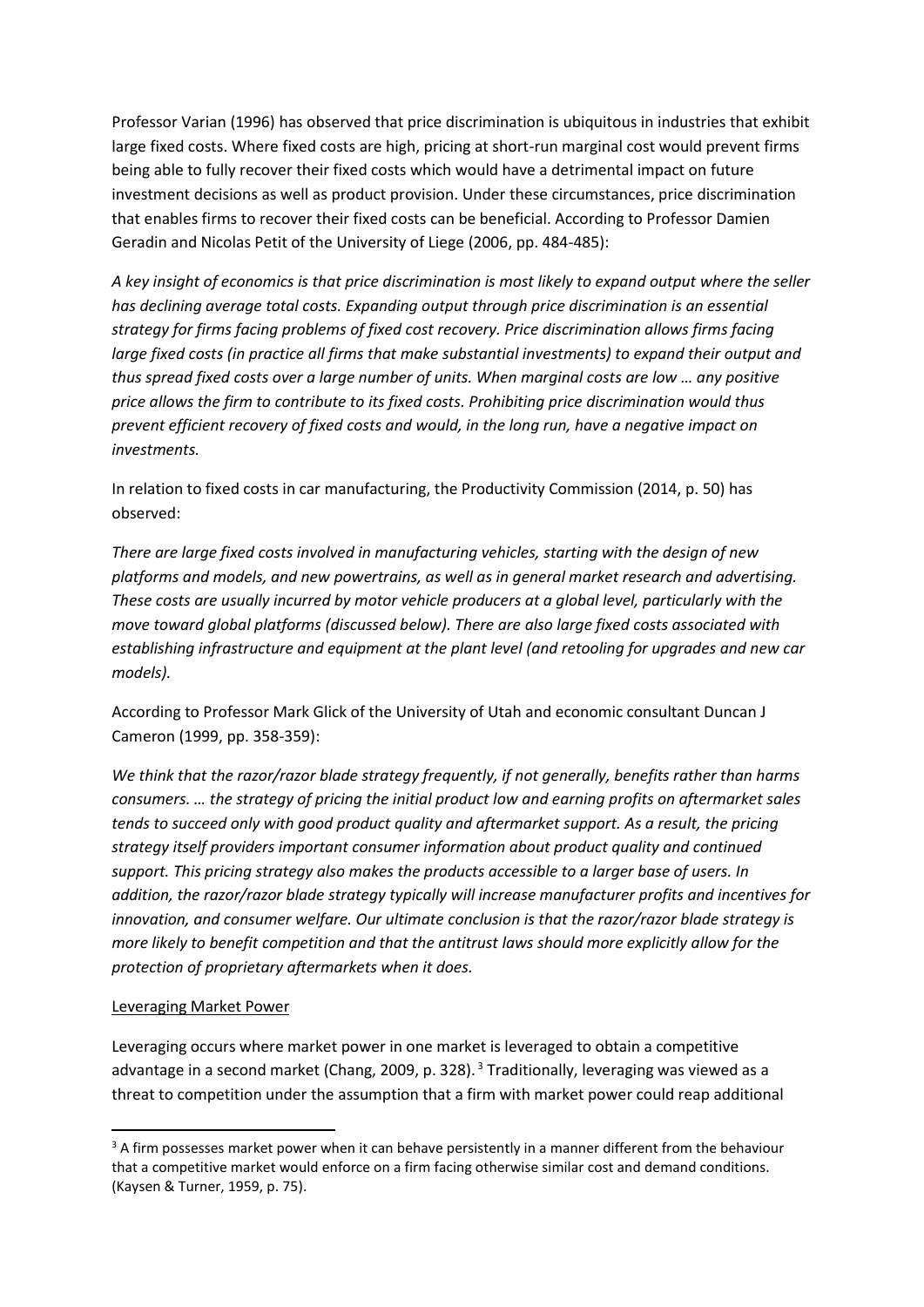profits by leveraging their power into a second market. The ability to leverage market power across from one market into another market would see market power exercised in two markets and thus increase the overall level of profitability.

The theory of leveraging has been a controversial topic in the field of competition law and economics. The so-called *Chicago* school of antitrust has queried the ability of firms to leverage market power from one market across to another market and thereby increase the overall level of profits. According to this line of reasoning, a firm with pre-existing market power in one market will not be able to leverage this market power over to another market and thereby extend its overall level of market power and increase the overall level of profits (Bork, 1978, p. 372).

While the Chicago school view on leveraging has not gone unchallenged (Kaplow, 1985; Clarke-Smith, 2002), Professor Barry Nalebuff (2003, p. 88) of the Yale School of Management has observed:

*This idea of leveraging power is a commonly told story, but it is not one that has a solid theoretical or empirical basis.*

The notion of car manufacturers leveraging their market power presupposes the existence of any meaningful market power on their part in the first instance. The available evidence suggests that new car manufacturing worldwide as well as new car retailing in Australia is extremely competitive, with the Productivity Commission observing:

*Competition within the global automotive industry is intense…*

*As a result of this competition, especially amongst the lower-priced, high-volume vehicle models, there is limited ability for producers to raise their prices …*

*The limited scope for producers to raise their selling prices within particular vehicle market segments has resulted in cost pressures throughout the automotive supply chain. (Productivity Commission, 2014, pp. 48-49)*

and

*The highly competitive Australian automotive market limits the scope for all sellers of cars in Australia to increase the selling price of their vehicles. (Productivity Commission, 2014, p. 67)*

## Aftermarket Tying – Competition or Contracting Failure?

In its 1992 decision in the matter of *Eastman Kodak Co. v. Image Technical Services Inc.* (*Kodak*), the US Supreme Court found that a nondominant firm could abuse its market power with respect to "locked in" purchasers of the primary product in the aftermarket.<sup>4</sup> Kodak sold high speed photocopiers (Hovenkamp, 2005, p. 98). The largest firm in the market was Xerox, and Kodak's share of the copier market was only 23 per cent. However, consumers who already owned a Kodak photocopier were said to be "locked in" to Kodak's replacement parts because these parts were

<sup>4</sup> 504 U.S. 451 (1992).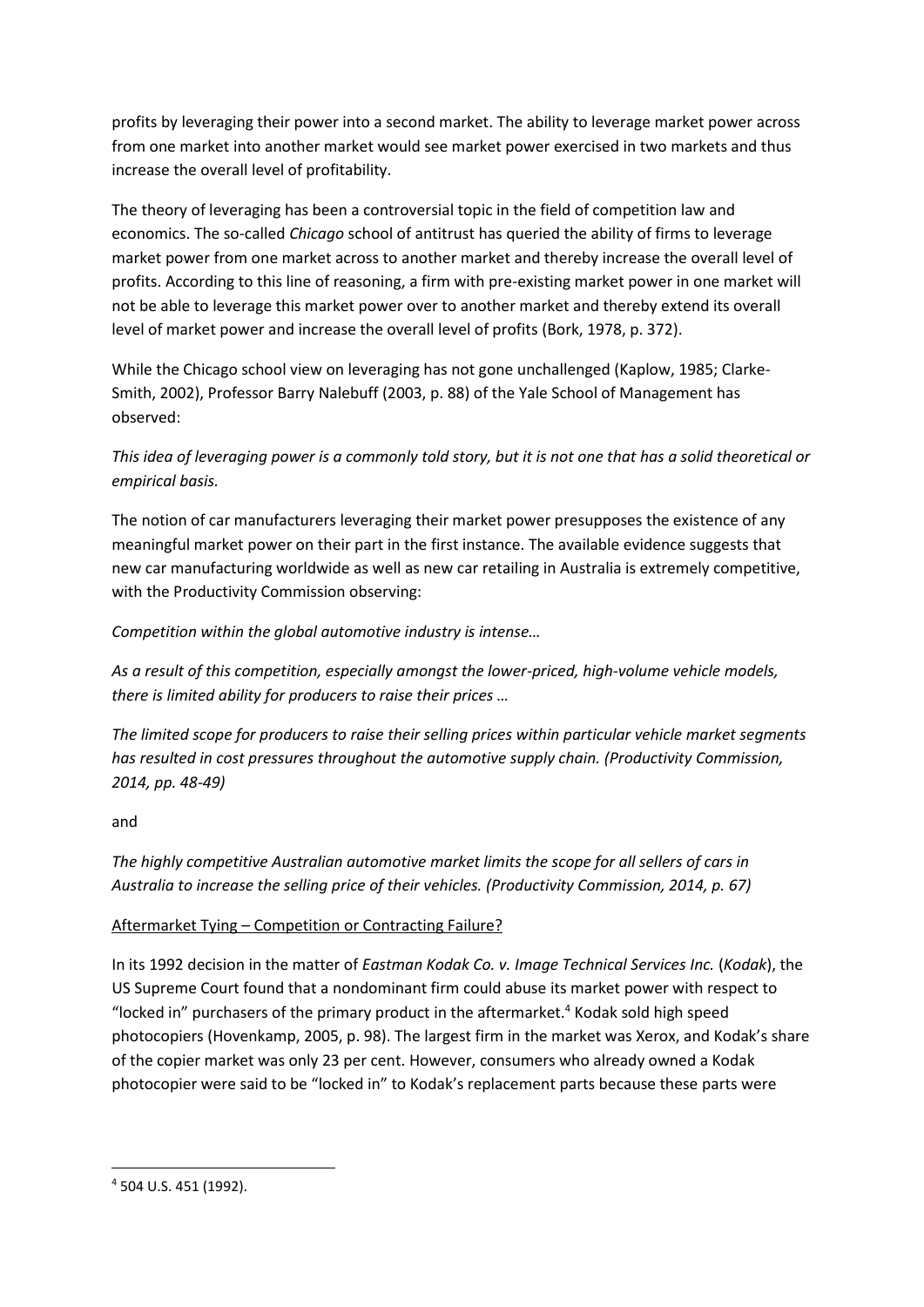unique in that many of them were not interchangeable with the replacement parts for Xerox or other machines.

A "lock-in" raises concerns regarding the ability of a durable goods manufacturer to charge prices above the competitive level for their aftermarket parts and/or services (Goldfine & Vorrasi, 2004, p. 212). In this case, it has been suggested that a consumer could be "locked-in" to paying a higher price for aftermarket goods and services by virtue of their original investment in a durable good.

Tying customers in an aftermarket does not pose a problem if customers are reasonably well informed and are able to engage in life-cycle pricing. Life cycle costing refers to a buyer's contemplation at the time of purchase of not only the initial purchase price, but also expected future costs including any subsequent maintenance, repairs, parts, or services purchased over the expected duration of the product's use (Gundlach, 2007, p. 25).

However, the US Supreme Court raised concerns that there might be a group of myopic, or uniformed buyers who could be duped because they lacked the information to engage in life-cycle cost calculations (Hovenkamp, 2005, p. 98). <sup>5</sup> These buyers would not discover that aftermarket price were too high until after they had made their purchase in the primary market.

Customers who invest in a proprietary durable good are vulnerable to hold-ups. An investment in a specialised asset creates quasi-rents which provide the potential scope for opportunistic behaviour.<sup>6</sup> A quasi-rent value of an asset has been defined as the excess of its value over its salvage or its value in its next best use to another renter (Klein, Crawford, & Alchian, 1978, p. 298). The potentially appropriable specialised portion of the quasi-rent is that portion, if any, in excess of its value to the second highest-valuing user (Klein, Crawford, & Alchian, 1978, p. 298).

Asset specificity creates the scope for opportunistic behaviour that leads to the hold-up problem as outlined by former Industry Commission economist Jim Rose (1999, pp. 81-82):

*Asset specialisation creates openings for opportunistic behaviour in which one party to the relationship manoeuvres to extract wealth from the other; and that wealth is wealth that could not be extracted in the absence of the interdependence. Specialised assets are vulnerable to hold-ups.* 

The ACCC has previously recognised the possibility of a hold up occurring in a matter before the Australian Competition Tribunal:

*... a contracting problem that can arise where (a) incomplete or otherwise limited contracts exist between two or more parties who can engage in a mutually beneficial activity, and (b) prior to the parties engaging in the mutually beneficial activity, one of the parties must make an investment that is substantially sunk and, as such, the recoverable value of the investment for the investor is significantly below the initial investment cost. 'Hold up' occurs in this situation when the party making the relevant investment cannot, through the contracting process and prior to making his or* 

<sup>5</sup> 504 U.S. 451 (1992) at 473-475.

<sup>6</sup> Opportunism has been described as a variety of self-interest seeking but extends simple self-interest seeking to include self-interest seeking with guile (Williamson, 1979, p. 234).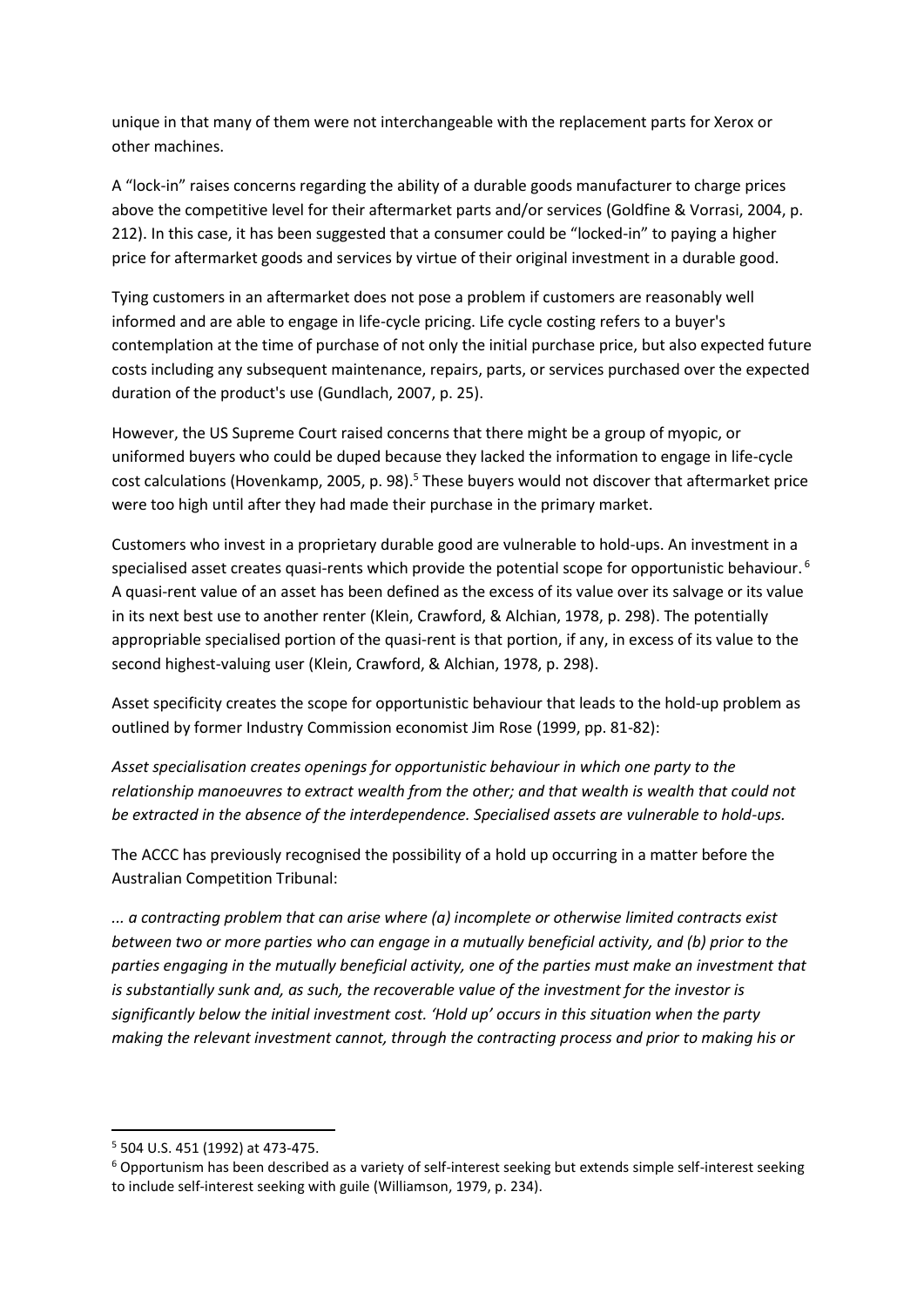*her investment, be guaranteed to receive an adequate share of the returns from the mutually beneficial activity after the investment is made and the activity occurs.<sup>7</sup>*

Professor Emeritus Benjamin Klein (1993, pp. 50-51) of the University of California Los Angeles has characterised the potential for hold-ups in durable good aftermarkets as a failure to contract:

*Buyers aware of a "hold-up" potential will protect themselves either by dealing with sellers that possess sufficiently large reputations for fair dealing and, therefore, who have more to lose than they could gain by a "hold-up" policy or they will write contract terms that prevent "hold-ups" by limiting what the seller can do.*

Klein (1993, p. 52) suggests that in order to protect themselves from hold-ups in aftermarkets, all consumers need to do is to contract with durable good manufacturers:

*The important general point that can be made from what we know about "hold-up" problems is that ... buyers need not be fully knowledgeable, and, in particular, need not know all future aftermarket prices at the time they make their equipment purchase, in order to avoid a "hold-up." Buyers need only know that switching costs are present and, therefore, that a "hold-up" potential exists. This will motivate buyers ... to take the relevant precautions, namely demanding sufficient reputation capital and/or contract protection.*

According to distinguish competition law scholar Professor Herbert Hovenkamp (2005, p. 99) of the University of Pennsylvania, the *Kodak* decision risks turning competition law into a free-ranging engine for repair of any contract that either deceives or has not taken every possible contingency into account.

Initiatives by car manufacturers in relation to aftermarket contracting of new car buyers are outlined further below.

Other Anticompetitive Detriments with Aftermarket Tying

According to the US Supreme Court in its *Kodak* decision:

*If the cost of switching is high, consumers who already have purchased the equipment, and are thus "locked in," will tolerate some level of service-price increases before changing equipment brands. Under this scenario, a seller profitably could maintain supracompetitive prices in the aftermarket if the switching costs were high relative to the increase in service prices, and the number of locked-in customers were high relative to the number of new purchasers.*<sup>8</sup>

Switching costs are the additional costs over the market price that consumers incur if they elect to abandon their investment and switch to another product (Goldfine & Vorrasi, 2004, p. 213). The costs of switching increase when consumers are unable to recover the useful life of their investment in a product if they choose to shift to another brand. Large switching costs lock in a consumer once they have made an initial product purchase, so they are effectively buying a series of goods and services (Farrell & Klemperer, 2007, p. 1972).

<sup>7</sup> Re VFF Chicken Meat Growers' Boycott Authorisation [2006] ACompT 2, para. 103.

<sup>8</sup> 504 U.S. 451 (1992) at 476.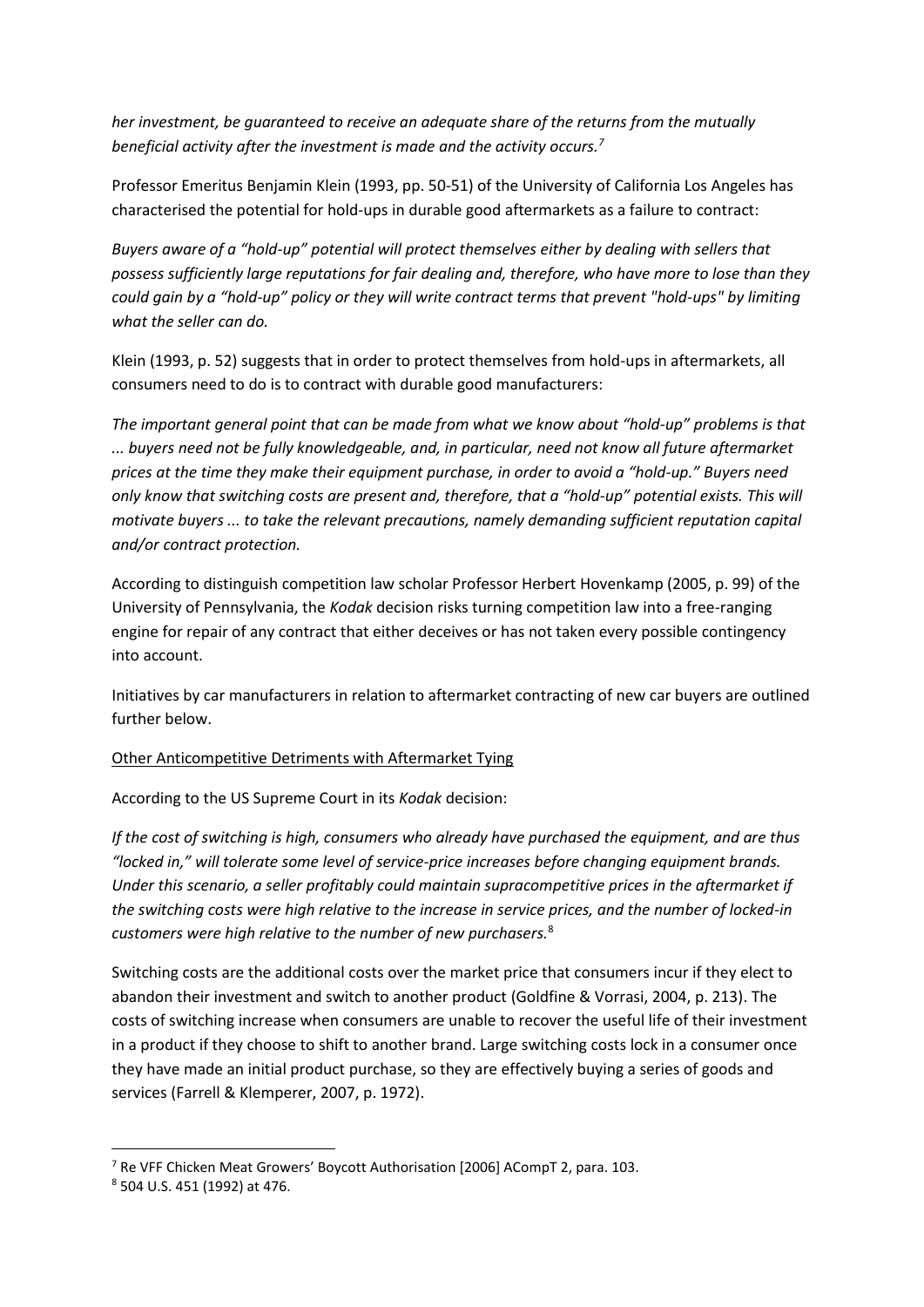The reasoning outlined by the US Supreme Court in its *Kodak* decision is consistent with the ACCC's view that customer switching between new car brands is unlikely to impose any competitive constraint on car manufacturers:

*Consumer switching in the new car market is unlikely to provide strong competitive discipline on manufacturers and dealers in aftermarkets … (Australian Competition and Consumer Commission, 2017, p. 129)*

The FCAI concurs with the ACCC that because switching costs are high, that consumer switching in turn provides no short-term competitive constraint on the behaviour of producers and related entities in aftermarkets. However, the available literature suggests the situation is far more complicated and nuanced than the ACCC is suggesting and that there are other mechanisms available to protect consumers in aftermarkets and discipline producers.

According to Professors Carl Shapiro and David Teece from the University of California at Berkeley (1994, p. 148):

*... aftermarket power is most likely to be significant if switching costs are high and long lived, if customers lack the protection of long-term contracts, and if information costs prevent most customers from engaging in life-cycle costing.*

According to Professor Shapiro (1995, pp. 487-488), there are four theories of consumer exploitation in aftermarkets:

- 1. *The Surprise Theory*. The durable goods manufacturer can engage in exploitation of locked-in consumers in aftermarkets by making unexpected changes in policies that exclude aftermarket rivals and thus allow the manufacturer to extract more money from consumers who have already purchased the good.
- 2. *The "Costly Information" Theory*. There are a large number of myopic or poorly informed consumers who fail to account for aftermarket costs when purchasing the durable good. Since these consumers are not frightened away by monopolistic aftermarket prices, it creates incentives for manufacturers to extract the greatest profits possible from these locked-in consumers.
- 3. *The "Limited Manufacturer Commitment" Theory*. The durable good manufacturer has limited ability, at the time a consumer purchases the durable good to make credible and binding price and quality commitments for aftermarket service. As a result, the manufacturer inevitably takes advantage of customers in the aftermarket, at least to some degree, if not prevented from doing so by aftermarket competition.
- 4. *The "Price Discrimination" Theory*. A firm with market power in the overall interbrand market for the durable good as well as associated aftermarket goods and services can price discriminate more effectively if it can separately control the prices of parts and service for its durable good. Exclusion of aftermarket rivals can therefore be profitable by permitting enhanced price discrimination by the manufacturer.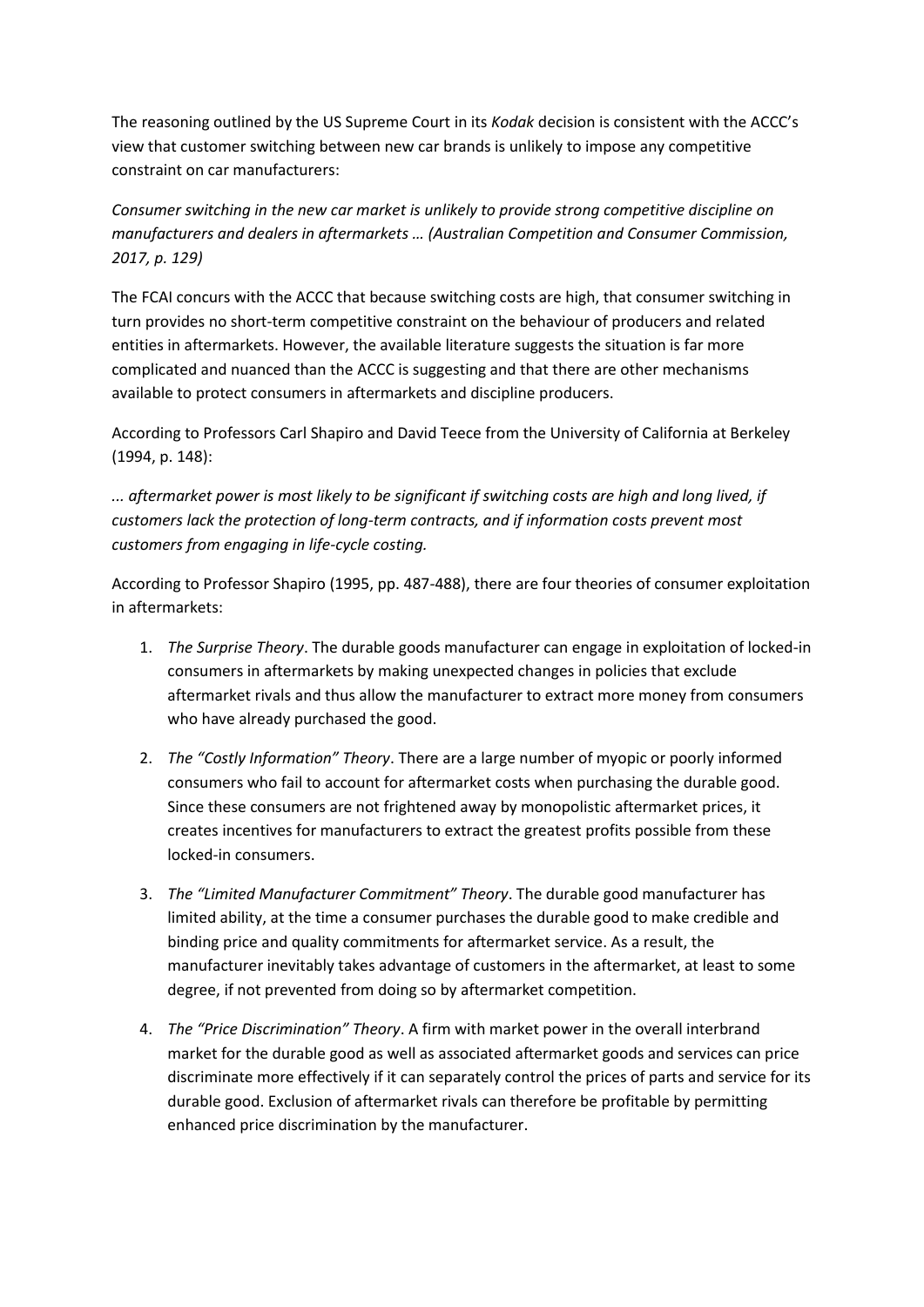The first three theories are discussed further below. As price discrimination as already been considered above, it will not be discussed further.

## The Surprise Theory

In relation to the Surprise Theory, Shapiro (1995, p. 488) notes that any consumer injury would likely be short-lived, and typically confined to those consumers who already owned the durable good by the time the manufacturer made its policies more restrictive or less favourable to consumers and aftermarket rivals. Shapiro (1995, pp. 488-489) suggests that consumers will have strong incentives to obtain contractual protections to prevent their exploitation in aftermarkets through various mechanisms including:

- 1. Warranty Coverage. By obtaining warranty coverage, the consumer contracts for some service when the durable good is purchased before any lock-in occurs.
- 2. Long-Term Service Contracts. Buyers frequently obtain long-term service contracts concurrently with the purchase of durable goods.

These types of contractual arrangements all serve the function of shifting the consumer's purchases from the aftermarkets to the durable goods market (Shapiro, 1995, p. 489). It should be noted that such contractual arrangements are now widely available with the sale of new cars in Australia and likely to continue to expand in scope and coverage. According to the AADA (2015, p. 5):

*The intense competition in the Australian motor vehicle retail market has led to a situation where manufacturers … , distributors and dealers augment the consumer guarantees under the ACL by offering additional consumer benefits including warranting a vehicle for longer than required by the ACL guarantees, or providing free or capped price servicing. Such offers have obvious public benefits.*

[Hyundai](https://www.caradvice.com.au/hyundai/) introduced five-year warranty coverage back in 1999 with Mitsubishi following in 2004 (Dowling, 2020). In recent years most car manufacturers have moved to extend their new car warranties from three years to five years (Jeremic, 2019a). In 2014 Kia offered its 7-7-7 deal (seven years warranty, roadside assist and capped-price servicing). In July 2017 Honda rolled out a five-year and unlimited kilometre warranty on all vehicles (Costello, 2017).

In 2018 Holden, Ford, Mazda and Volkswagen all increased their coverage from three to five years, with Toyota and Subaru following suit in the first week of 2019. In April 2019, Nissan became the last of the top selling brands to offer a 5 year warranty (Jeremic, 2019b). In September 2020 Mitsubishi began offering a 10 year or 200 000km (whichever occurs first) warranty to purchasers of new Mitsubishi vehicles on the condition that those consumers acquire aftermarket servicing for their new vehicle exclusively from a Mitsubishi dealer or service centre (Australian Competition and Consumer Commission, 2020, p. 1).

Basically every car manufacturer operating in Australia has introduced capped-price servicing on its vehicles in recent times (Jeremic, 2019). Capped price servicing is used to give transparency of the cost of each scheduled service ahead of time instead of revealing the cost at the end (Camden Haven Courier, 2019). In some cases the capped-price servicing plans are built into the purchase of the car. Capped-price servicing sets a maximum price that a dealer can charge for a particular service (Fung, 2020).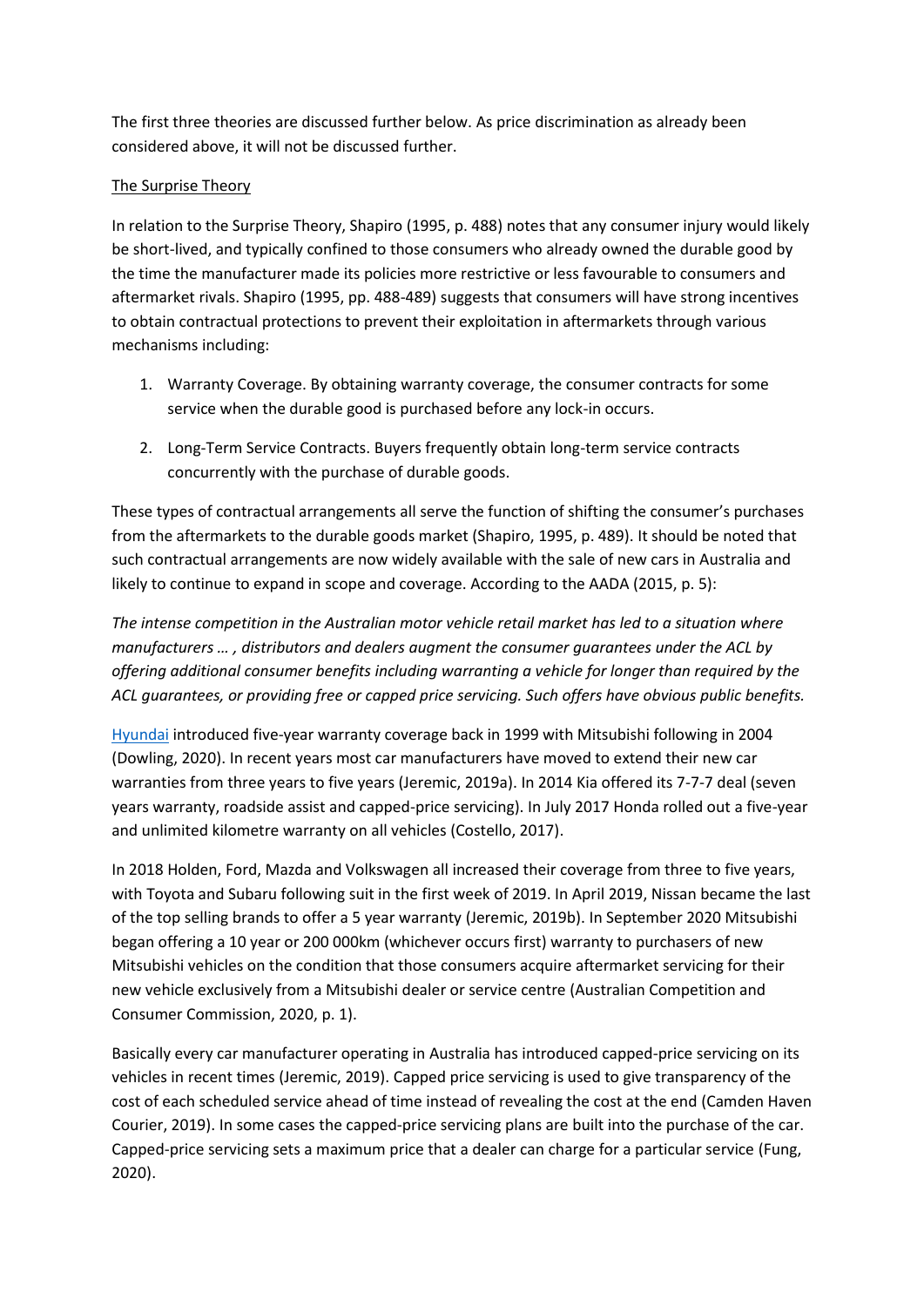Luxury car makers have by-and-large opted to offer pre-paid servicing schemes instead (Fung, 2020). Pre-paid service plans are popular overseas and lock in pricing years in advance. Pre-paid servicing can be bought at the same time as the car, or at any time prior to a car's first scheduled service.

Additional consumer protection is afforded by damage to the reputation of a manufacturer if they seek to exploit their customers in aftermarkets. This is because the damage done to a manufacturer's reputation through consumer exploitation in aftermarkets may not be limited to the product market in question, but undermine the consumer's trust in the firm, or alter the consumer's expectations on how that manufacturer will behave in the future, thereby undermining the brand in general (Shapiro, 1995).

## The "Costly Information" Theory

In relation to the Costly Information Theory, if most buyers are ignorant of aftermarket costs when buying a durable good, then a competitive durable good market might do little in assisting in protecting them in ensuring competitive aftermarkets (Shapiro, 1995, p. 492). However, Shapiro (1995, p. 492) observes that competitive durable goods markets still offer substantial protections to consumers even if they are poorly informed or myopic.

According to Shapiro (1995, p. 493), information costs are lowered by:

- 1. third party sources of information such as consultants, brokers and publications
- 2. buyers' ability to spread information costs over multiple units
- 3. repeat buyers who have experience with life cycle costs.

Thus Shapiro (1995, p. 493) observes the Costly Information Theory is unlikely to apply for expensive equipment and very difficult to sustain where buyers are large and/or experienced. The Costly Information Theory is only viable if customers are unable to evaluate equipment on a life-cycle basis, which is difficult to argue if the equipment is expensive and the buyers are businesses (Shapiro, 1995, p. 501).

In any event it is not necessary for all consumers to have good information in order for aftermarket prices to be disciplined by durable good market competition (Shapiro, 1995, p. 493). Instead, poorly informed buyers can be protected by informed buyers, whose presence forces durable goods manufacturers to compete on a total cost of ownership basis, especially as it may be difficult for sellers to identify poorly informed buyers so as to price discriminate against them.

The evidence for Australia suggests the Costly Information Theory is unlikely to be applicable to the new car market given that new car sales are fairly evenly split between private buyers and sophisticated purchasers (including fleet, rental and government purchasers) who are presumably well informed consumers (even if one makes the rather large assumption that most private buyers are ill-informed). This is outlined in Figure 1 below.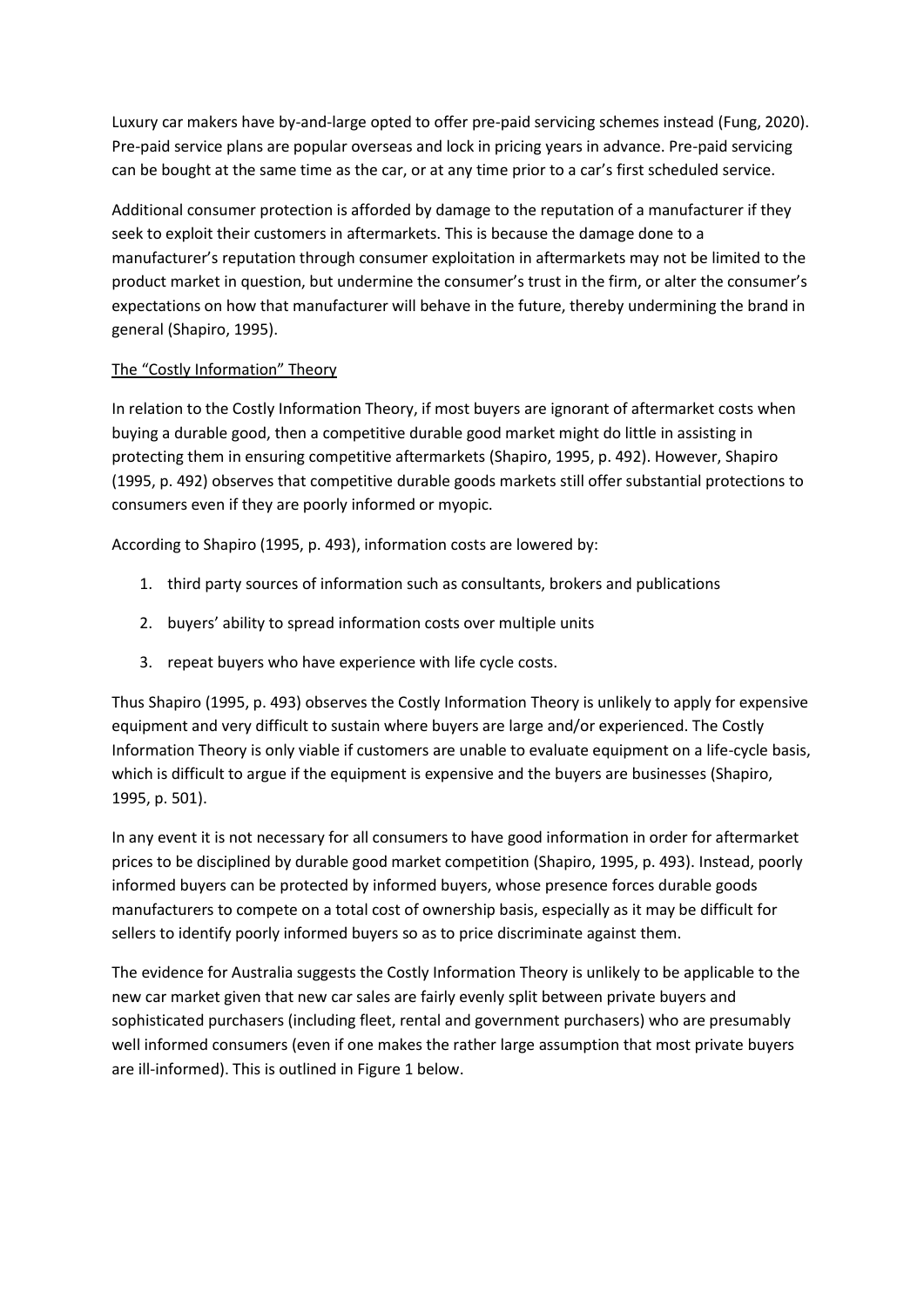

*Figure 1: New Car Sales by Buyer Type – 2009 to 2020\**

Source: VFACTS database.

\* Includes sales of passenger motor vehicles, sports utility vehicles and light commercial vehicles.

Even if consumers were to suffer from exploitation in aftermarkets due to the Costly Information Theory, Shapiro (1995) argues the welfare implications would be limited and reduced as consumers would be compensated by discounting in the durable good market once exploitation in the aftermarkets was taken into account by the manufacturers.

## The "Limited Manufacturer Commitment" Theory

The notion behind the Limited Manufacturer Commitment Theory is that because manufacturers cannot commit to aftermarket prices due to imperfections in the contracting process, they will inevitably be tempted to raise their aftermarket prices to consumers to above the competitive level and thus exploit their locked-in customers (Shapiro, 1995, p. 495). In this instance, reputation does provide some constraint on the conduct of the manufacturer. It may not be profitable for a manufacturer to charge above-competitive aftermarket prices to locked-in service customers if the information easily spreads, inducing potential new consumers to purchase other brands (Borenstein, MacKie-Mason, & Netz, 2000, pp. 162-163).

According to Shapiro (1995, p. 496) the Limited Manufacturer Commitment Theory implies that each manufacturer has the incentive to try to offer stronger commitments to consumers than other manufacturers in order to gain market share that in turn will offer additional consumer protection and reduce the level of exploitation. The proliferation of extended warranties and capped price servicing packages being offered to new car purchasers through authorised dealers at the instigation of manufacturers is a pertinent example of stronger commitments being provided to new car purchasers. According to the AADA (2016, p. 4):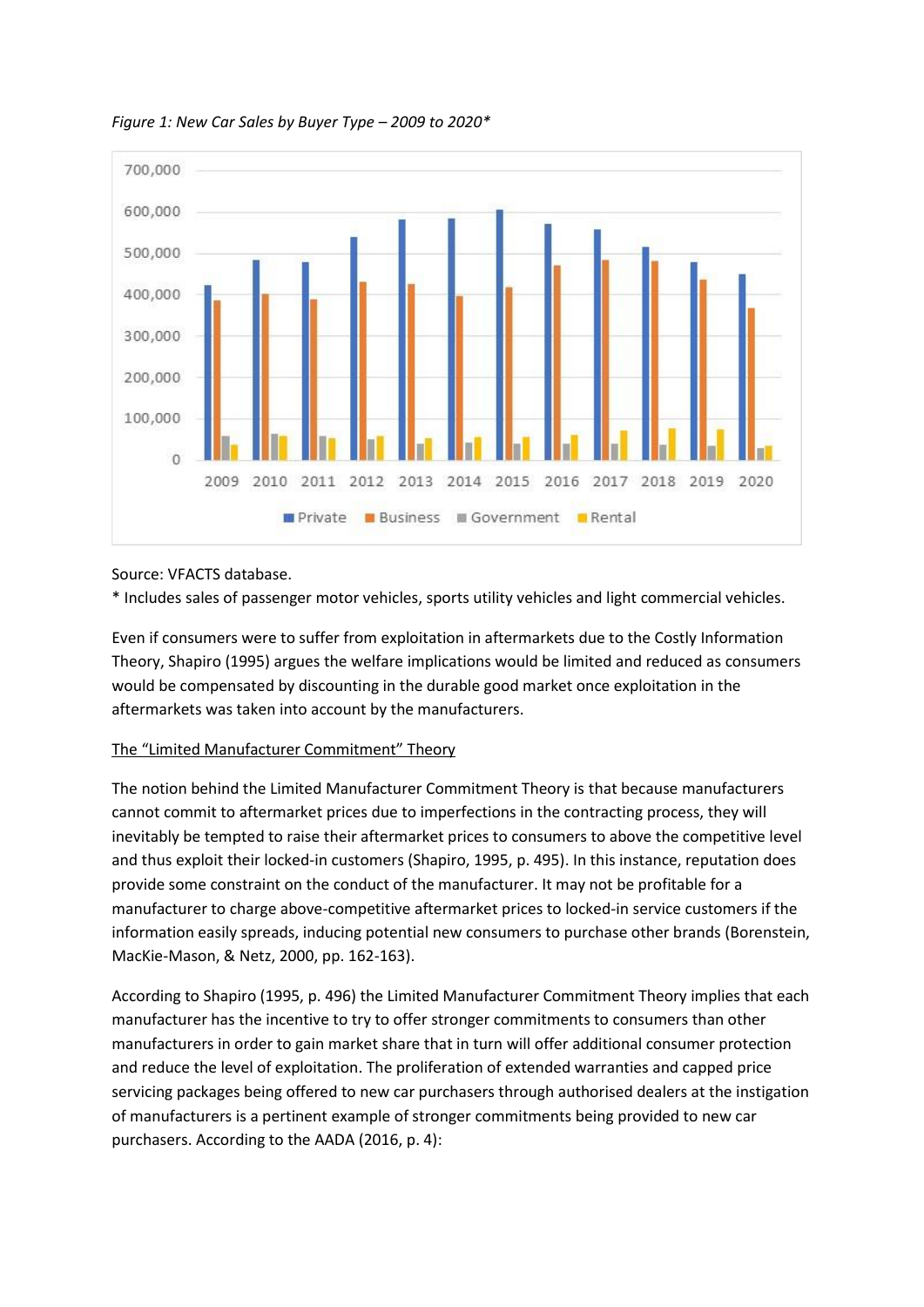*Consumers are also additionally protected by the issue of an express warranty to the purchaser of any new vehicles which entitles a consumer to various contractual remedies, such as repair and replacement of parts at no cost to a consumer for a period which may be up to 7 years.*

In any event, Shapiro (1995, p. 497) has expressed scepticism as to whether competition law is appropriate mechanism to responding to the anticompetitive detriment posed by the Limited Manufacturer Commitment Theory:

*I am not convinced that this type of consumer injury is worthy of the attention of antitrust laws. This injury tends to be far smaller than traditional monopoly overcharges and deadweight losses. I am sceptical that good antitrust policy requires the courts to be involved in regulating the conduct of businesses unless significant consumer injury or inefficiency is involved.*

Like the Costly Information Theory, the Limited Manufacturers Commitment Theory also suffers from the fact that any consumer detriment will be diminished by competition and discounting in the durable good market (Shapiro, 1995, p. 501).

### Electronic Logbooks

Some car manufacturers have replaced traditional manual based logbooks with online logbooks operated in a secure database through their authorised dealer network.

When a consumer brings their vehicle into an authorised service provider for servicing, the authorised service provider can log into the database and bring up the vehicle's records contained in the online logbook. This assists in identifying what services are required. Once the authorised service provider has completed the service, they will update the online logbook and provide a printout of the service for the consumer.

Unlike manual logbooks, the online logbooks provides a complete service history for vehicles serviced within the authorised dealer network. Manual logbooks typically only contain very limited details on services, and usually only involves a stamp from the service provider certifying the service was completed and a record of whether brake fluid was replaced.

Consumers are able to access the information contained in online logbooks either through logging in on a personalised online account, or through requesting a copy of the service information through an authorised dealer.

The provision of online logbooks is a means through which authorised dealers can provide a differentiated and qualitatively superior record keeping service to customers.

While independent repairers cannot access online logbooks, there is absolutely no attempt to foreclose service and repair markets and exclude independent repairers. This is because consumers still have the freedom to choose servicing from independent repairers if they wish to do so, and can provide independent repairers with access to the information contained in an online logbook.

While independent repairers are not able to update an online logbook, it also does not preclude a consumer from maintaining their own manual logbook of servicing for the purposes of increasing the resale value of a vehicle.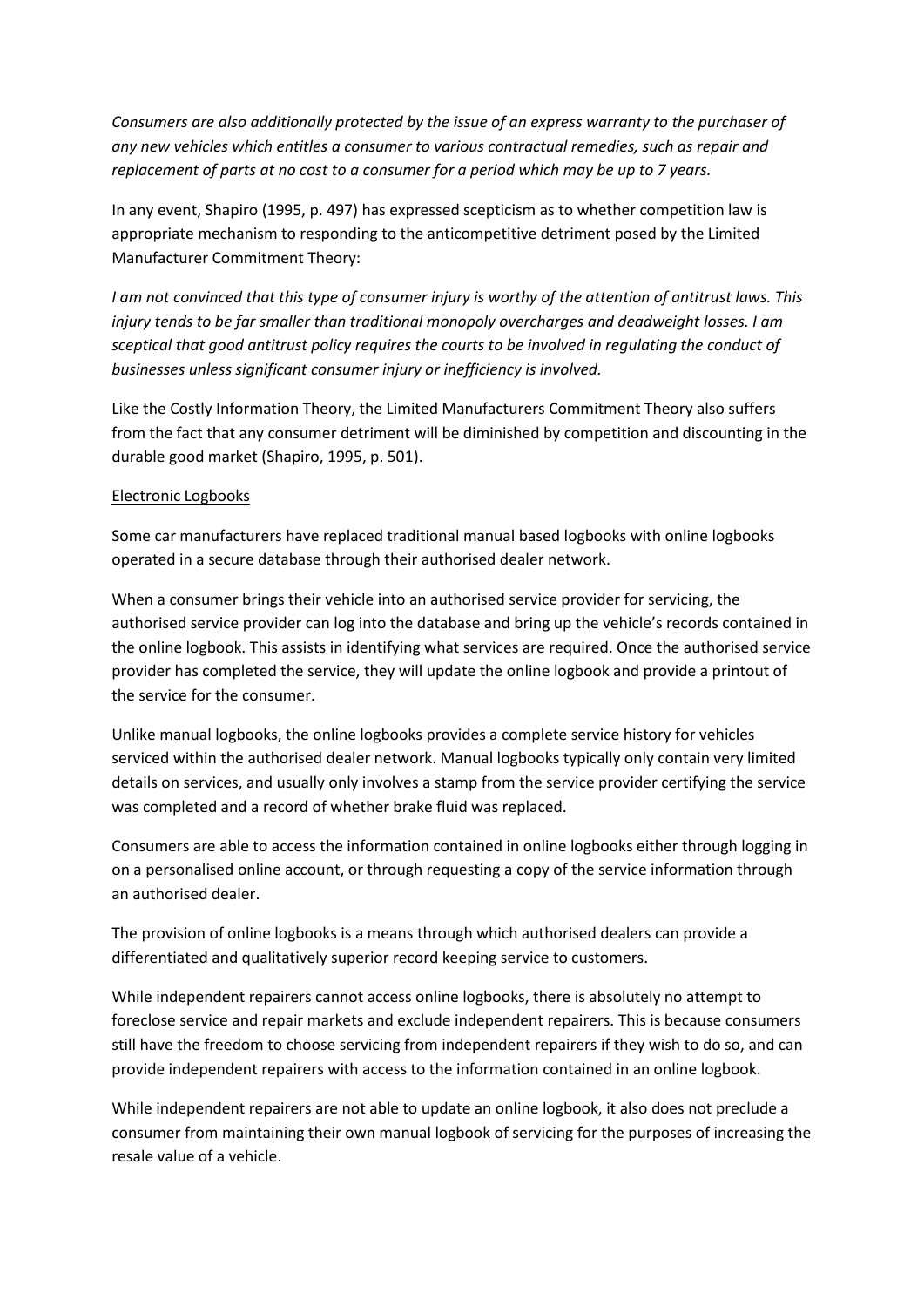An inability on the part of independent repairers to access an online logbook only raises competition issues in the event that it results in an input foreclosure. Input foreclosure occurs where the upstream division of a vertically integrated entity by denying (i.e. refusing to sell) its input, degrading the quality of the input sold, or discriminating by raising the input price to one or more downstream firms (Salop & Culley, 2014, p. 13). Foreclosure of sources of supply of inputs can affect competition adversely, although the conditions necessary for such harm are stringent (Areeda, Hovenkamp, & Solow, 2006, p. 166). However, according to the authoritative *Antitrust Law*:

*It cannot be emphasised too strongly that "small" foreclosures cannot impair competition. (Areeda, Hovenkamp, & Solow, 2006, p. 167)*

# **Application of Existing Competition Law**

## Competition Law and the Rule of Reason Approach

Where OEMs seek to control repair markets and this substantially reduces competition and harms consumers, there are remedies already available under the *Competition and Consumer Act 2010* (CCA) (Productivity Commission, 2020, p. 11). Relevant provisions contained in Part IV of the CCA relating to restrictive trade practices include:

- s. 45 that prohibits making or giving effect to contracts, arrangements or understandings containing a provision which has the purpose, effect or likely effect of substantially lessening competition
- s. 46 where a corporation with a substantial degree of power in a market is not allowed to take advantage of this power by engaging in conduct that has the purpose, effect, or likely effect of substantially lessening competition in a market
- s. 47 prohibits various forms of exclusive dealing where the restriction has the purpose, effect, or likely effect of substantially lessening competition.

In discussing these provisions, the Productivity Commission (2020, p. 11) observes:

*In principle, these provisions cover competition issues in repair markets, although their application in repair markets is challenging and requires demonstration that the conduct has the purpose, effect or likely effect of substantially lessening competition.*

The above statement appears to amount to almost a tacit admission that existing problems that independent repairers may encounter in relation to accessing information and data to repair new cars are not actually likely to raise compliance issues in relation to Part IV of the CCA under a rule of reason approach.

Where a statute imposes severe sanctions for violations, society generally holds that the costs of false positives exceed those of false negative (Arthur, 2000, p. 340). Judge Frank F. Easterbrook (1984, p. 17) of the US Court of Appeals for the Seventh Circuit has declared the challenge for competition law is to create simple rules that filter the category of probably-beneficial practices out of the legal system, leaving to assessment under a rule of reason approach only those with significant risks of competitive injury. The rule of reason requires an assessment and balancing of a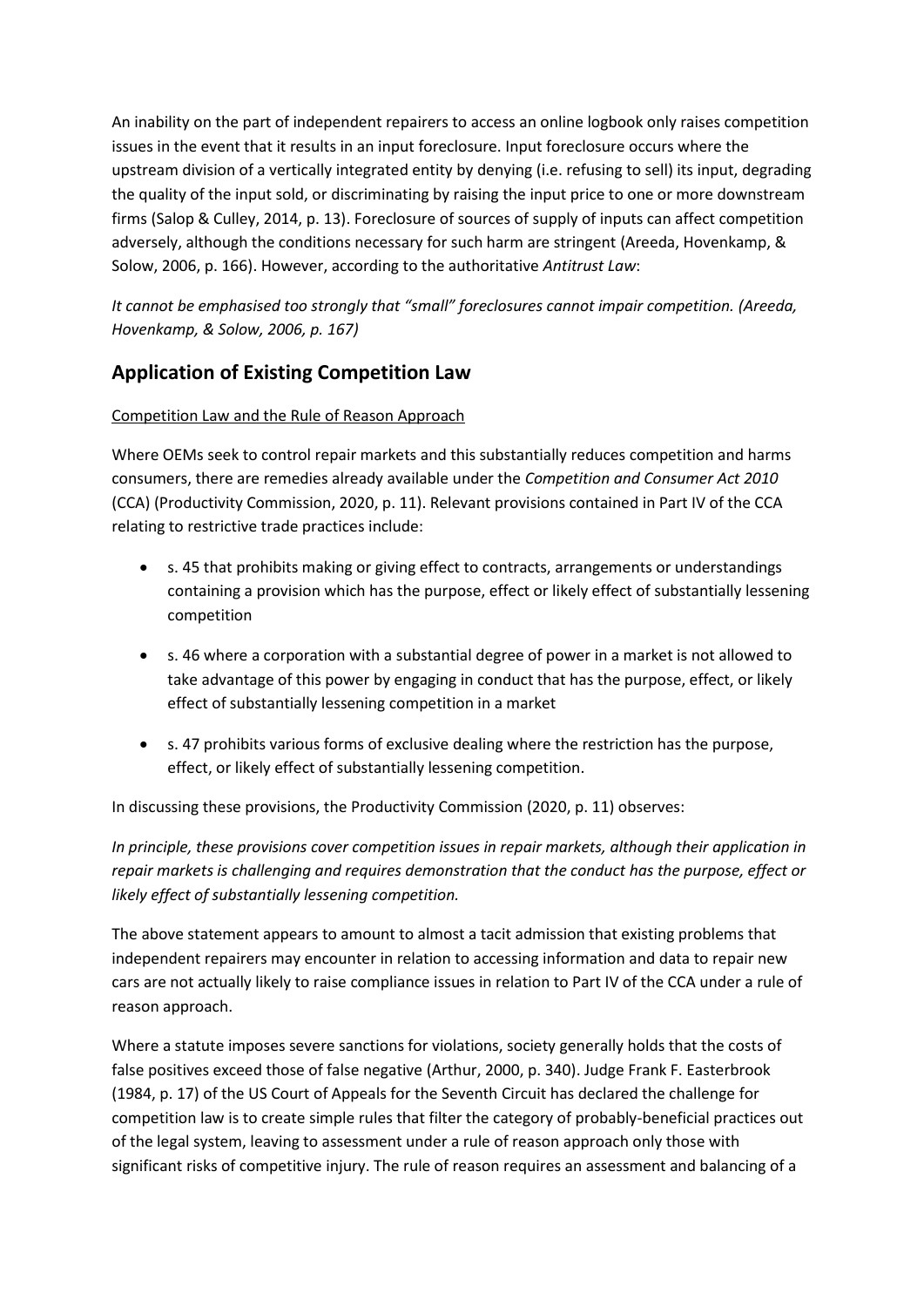restraint's harms, benefits and alternatives (Areeda & Hovenhamp, 2003, p. 391). Under the rule of reason approach, a practice is only condemned if it is found to interfere with competition unreasonably (Posner, 2001, p. 39). According to Judge Easterbrook (1984, pp. 39-40):

*Each filter should be designed to screen out beneficent conduct and pass only practices that are likely to reduce output and increase price…*

*The filters deal with the ingredients of anti-competitive practices. If there is no market power, if the defendant cannot profit by reducing output, or if the conduct fails any of the other tests, there is no substantial competitive problem.*

In order to ameliorate the risk of false positives, it is absolutely critical there are appropriate filters to help separate pro-competitive conduct from anti-competitive conduct.

## Protecting Competition or Certain Competitors?

Parties are able to obtain legal protection to engage in exclusive dealing conduct that might otherwise breach s. 47 of the CCA through lodging an exclusive dealing notification with the ACCC.

In September 2020 Mitsubishi lodged an exclusive dealing notification with the ACCC (2020) to offer a 10 year or 200,000km (whichever occurs first) warranty to purchasers of new Mitsubishi vehicles on the condition that those consumers acquire aftermarket servicing for their new vehicle exclusively from a Mitsubishi dealer or service centre.<sup>9</sup> The ACCC came to the conclusion that the Notified Conduct was unlikely to have the purpose, effect or likely effect of substantially lessening competition.

When push came to shove on the competitive merits of right to repair and exclusive dealing, and the ACCC faced the prospect of review of its decision making by the Australian Competition Tribunal, the ACCC was forced to acknowledged that such exclusive dealing conduct was unlikely to raise compliance issues under s. 47 of the CCA.<sup>10</sup>

Under the existing competition law, a manufacturer has no duty to aid an aftermarket entrant. While a manufacturer has no duty to aid a competitor, a manufacturer does not have unfettered discretion to impede a competitor through technological innovation (Glick & Cameron, 1999, p. 380). Provided that design changes can be justified by either improvements in quality or reductions in costs, then it is arguably the case that a car manufacturer faces no compliance issues in relation to Part IV of the CCA. This is highly unlikely to raise issues for car manufacturers.

In measuring rises in the consumer price index (CPI), so that it can measure 'like' products with 'like' products, the Australian Bureau of Statistics (ABS) makes adjustments to prices when there has been changes in the quality of a product. For motor vehicles, the ABS (2018, p. 32) makes adjustments for quality in relation to safety and fuel efficiency. Because there is a continuing increase in the number of features added to new cars, the ABS has continually adjusted the price of motor vehicles down to

<sup>&</sup>lt;sup>9</sup> Under s. 93 of the CCA, a business can obtain legal protection to engage in exclusive dealing conduct that might other breach s. 47 of the CCA by lodging an exclusive dealing notification.

<sup>&</sup>lt;sup>10</sup> The giving of a final notice to revoke a notification by the ACCC is subject to review by the Australian Competition Tribunal under s. 101A of the CCA.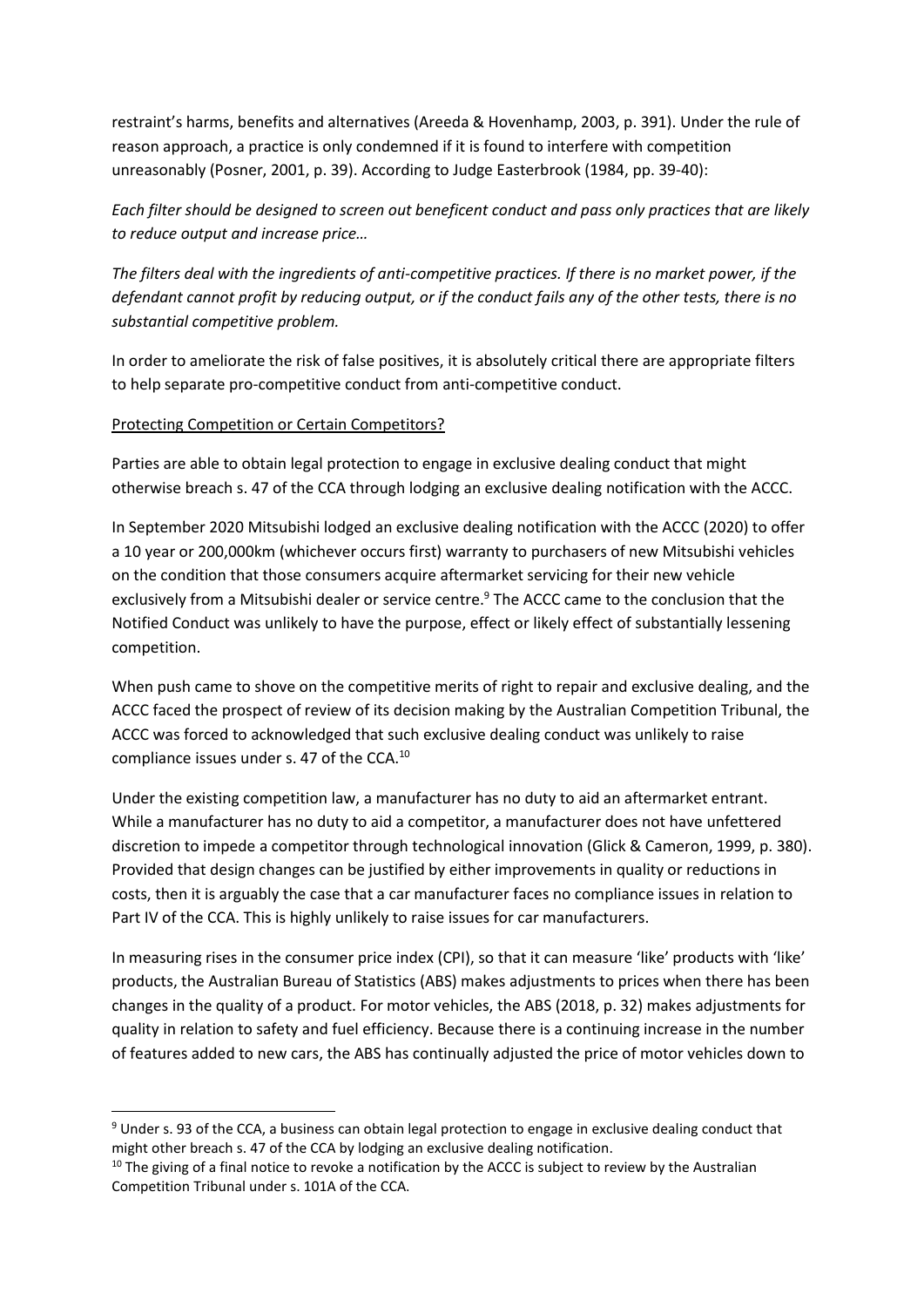take in account the ongoing improvements in the quality of the vehicles.<sup>11</sup> This means that while the cost of vehicles can increase over time, the motor vehicle purchase component of the CPI (CPIMV) has gone through extended periods of decline. This can be seen in Figure 2 below that reveals the quality adjusted cost of motor vehicles in December 2020 was actually lower than it was March 2009.



*Figure 2: Quarterly index numbers for the motor vehicle purchase component of the consumer price index – March 2009 to December 2020*

#### Source: ABS (Australian Bureau of Statistics, 2021)

If no car manufacturer is likely to face compliance issues under the CCA for withholding servicing and repair information from independent repairers, this raises two distinct possibilities: either there is a gap in the existing restrictive trade practices provisions of the CCA; or the policy intent of right to repair regulation serves some other policy intention.

In arriving at a list of attributes for the application of a workable competition (antitrust) policy, Judge Easterbrook (1986, pp. 1700-1701) has warned:

*No antitrust policy should be based on a belief that courts and other institutions of government can identify the "best" structure of a market. The history of regulation demonstrates that intervention in pursuit of such goals will be unsuccessful or the playground of special interest groups.*

In the absence of anyone making a serious case of a gap in the existing restrictive trade practices provisions of the CCA as they relate to right to repair, this leaves the distinct possibility that right to repair is being pursued at the behest of special interest groups. This would in turn suggest that right to repair regulation, including the proposed Part IVE of the CCA (motor vehicle service and repair

<sup>&</sup>lt;sup>11</sup> Although the CPIMV does include the sale of used cars, this relates only on the transfer of ex-government and ex-business to the household sector (Australian Bureau of Statistics, 2018, p. 38), which would be reasonably close substitutes for new cars because they wouldn't be that old.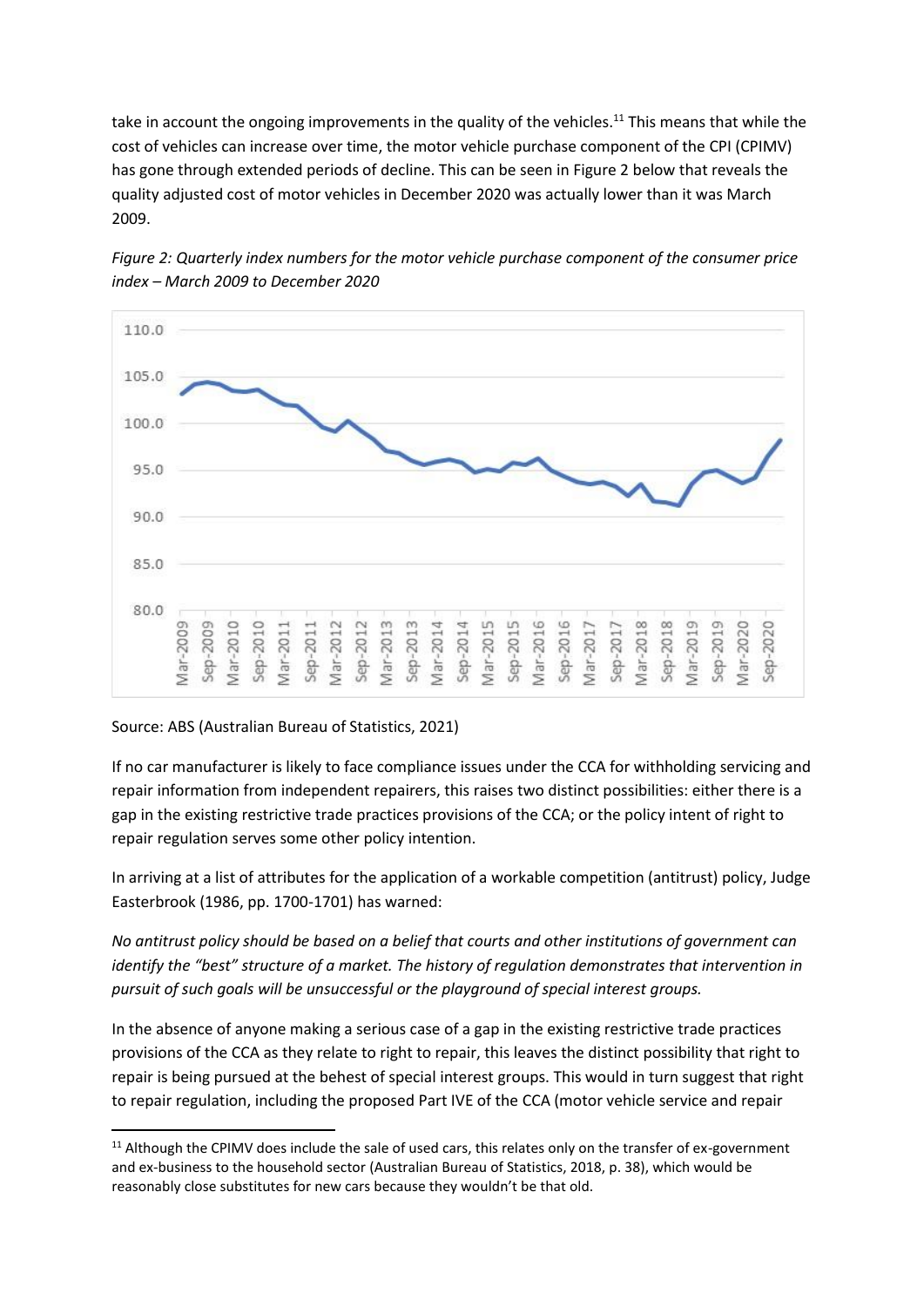information sharing scheme), is being pursued in order to protect certain competitors rather competition.

The High Court has clearly articulated on a number of occasions that the purpose of the CCA (formerly the *Trade Practice Act 1974*) is to protect the competitive process rather than individual competitors. According to the former Chief Justice Gleeson and former Justice Callinan of the High Court in the *Boral* judgement:

*The purpose of the Act is to promote competition, not to protect the private interests of particular persons or corporations. Competition damages competitors. If the damage is sufficiently serious, competition may eliminate a competitor.<sup>12</sup>*

According to former Justices Gaudron, Gummow and Hayne in the *Boral* judgement:

*The structure of Pt IV of the Act does, despite the considerable textual differences, reflect three propositions found in the United States antitrust decisions. The first is that these laws are concerned with "the protection of competition, not competitors". The second … is that "[e]ven an act of pure malice by one business competitor against another does not, without more, state a claim under the federal antitrust laws; those laws do not create a federal law of unfair competition or 'purport to afford remedies for all torts committed by or against persons engaged in interstate commerce'." The third … is that it is in the interest of competition to permit firms with substantial degrees of power in the market (or, in the United States, a dominant position) to engage in vigorous price competition and that it would be a perverse result to render illegal the cutting of prices in order to maintain or increase market share.<sup>13</sup>*

## Intellectual Property Protection

Repair and service information and data is knowledge created by vehicle manufacturers during the development of new cars and is their intellectual property. Property rights refers to an owner's right to use a good or asset for consumption and/or income generation (referred to as use rights) (Besley and Ghatak, 2010, p. 4526). A property right includes the right to exclude others.

Intellectual property refers to creations of the mind: inventions; literary and artistic works; and symbols, names and images used in commerce (World Intellectual Property Organization, 2012a, p. 2). Intellectual property rights are like any other property right in that they allow creators, or owners, to benefit from their own work or investment in a creation.

Repair and service information and data is the intellectual property of vehicle manufacturers that is usually referred to as trade secrets. A trade secret is any proprietary knowledge or any confidential information that has value for a company (IP Australia). As a signatory to the Agreement on Trade-Related Aspects of Intellectual Property Rights (TRIPS), Australia must have a legal system for protecting trade secrets from unfair disclosure (Article 39.2).

<sup>12</sup> *Boral Besser Masonry Limited (now Boral Masonry Ltd) v Australian Competition and Consumer Commission*  [2003] HCA 5 at 87.

<sup>13</sup> [2003] HCA 5 at 160.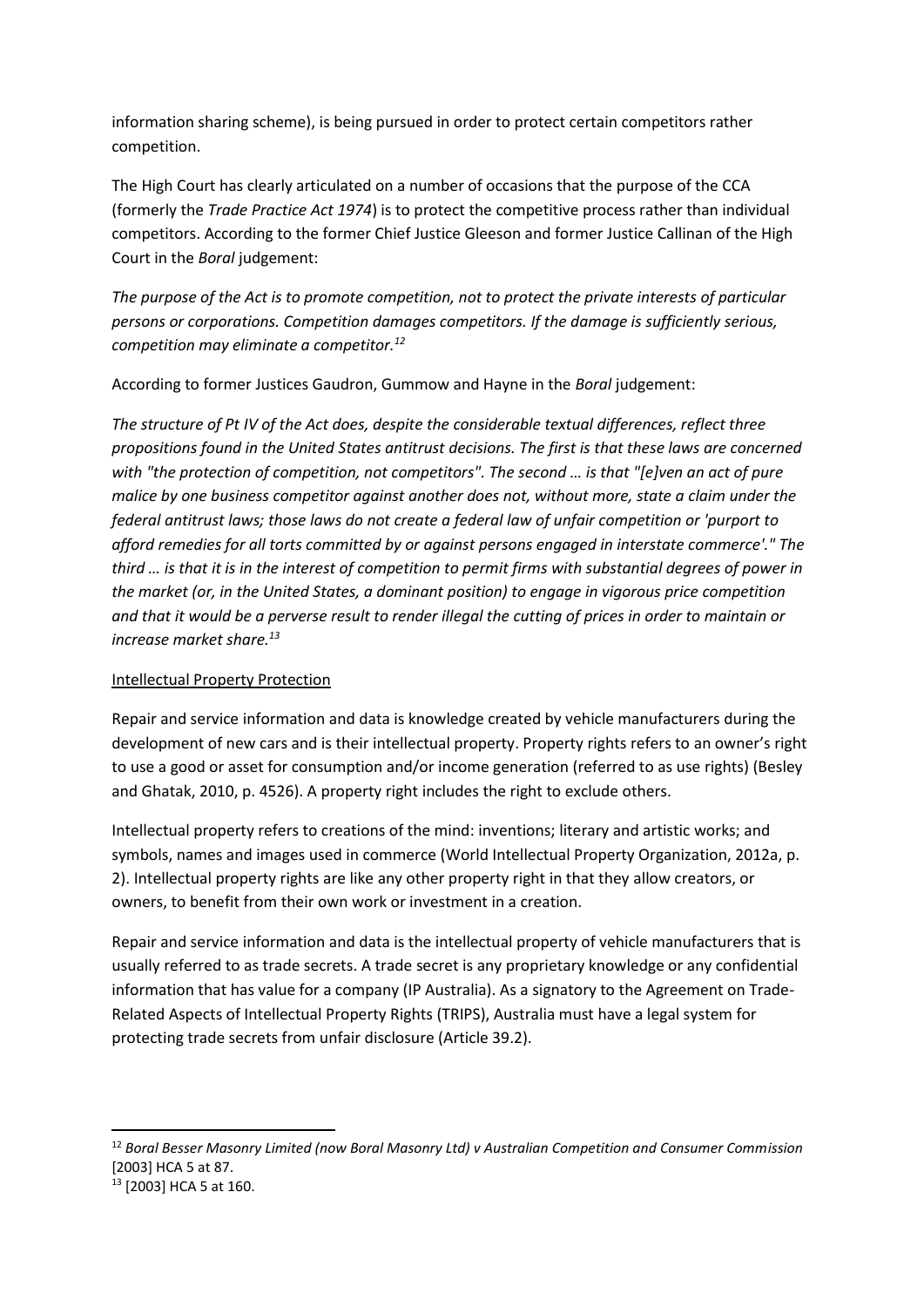It has been contended that exclusionary practices in aftermarkets by durable goods manufacturers enhances the returns they receive from exploiting their intellectual property. According to Associate Professor Boylston Herndon (2002, p. 326):

*… the extension of a "parts monopoly" to a "service monopoly" may serve as an efficient means for the manufacturer to capture the returns from its investment in intellectual property.*

Similarly, According to the OECD (Organisation for Economic Co-operation and Development, 2017, p. 2):

*Such conduct (often of an exclusionary nature) can be objectively justified by IP and efficiency considerations.* 

The promotion of aftermarket competition through the right to repair regulation places an undue emphasis on allocative efficiency and price competition over dynamic efficiency that in turn risks undermining innovation and intellectual property protection.

Efficiency in competition economics is multifaceted encompassing several different concepts. Allocative along with productive efficiency are static concepts of efficiency. Static efficiency refers to holding society's technological know-how constant (Kolasky & Dick, 2003, p. 247). On the other hand, dynamic efficiency refers to the efficiency benefits achieved through research, development, and innovation, including the diffusion of technology to produce new products and processes (Fox, 2008). Dynamic efficiency brings benefits to consumers either through the introduction of improved new products that buyers value more highly ("product innovations"), or through the use of new, lower cost ways of producing existing products ("process innovations") (Commerce Commission, 2003a, p. X)

Competition law is often directed toward the preservation of allocation efficiency. For example, the ACCC (2002, p. 226) has previously stated that the theoretical case for competition laws has been traditionally founded on the need to protect allocative efficiency.

Sometimes there are trade-offs between the different concepts of efficiency. For example, the 2009 Nobel Laureate for economics, Oliver Williamson (1968), postulated a trade-off model to assess the societal benefits and detriments of mergers. Under Williamson's *naïve trade-off model*, it is possible for the improved productive efficiency achieved through the creation of a merged firm to outweigh the detrimental consequences through the loss of allocative efficiency from allowing the merger to proceed.

In terms of trade-offs, economists generally place greater emphasis on dynamic efficiency because it is the main driver of economic growth over the longer term. The reason why economies continue to grow despite the diminishing marginal product of capital is due to the cumulative improvements in technique (Romer, 1994). While capital investments by individual firms remain subject to diminishing returns, improvements in the techniques of production through innovation ensure that there is no decline in the marginal product of capital at the aggregate level.

Both economic arguments and empirical studies of the literature have confirmed that dynamic efficiency gains are more important for social welfare than static efficiency gains (Evans & Hughes, 2003, p. 12).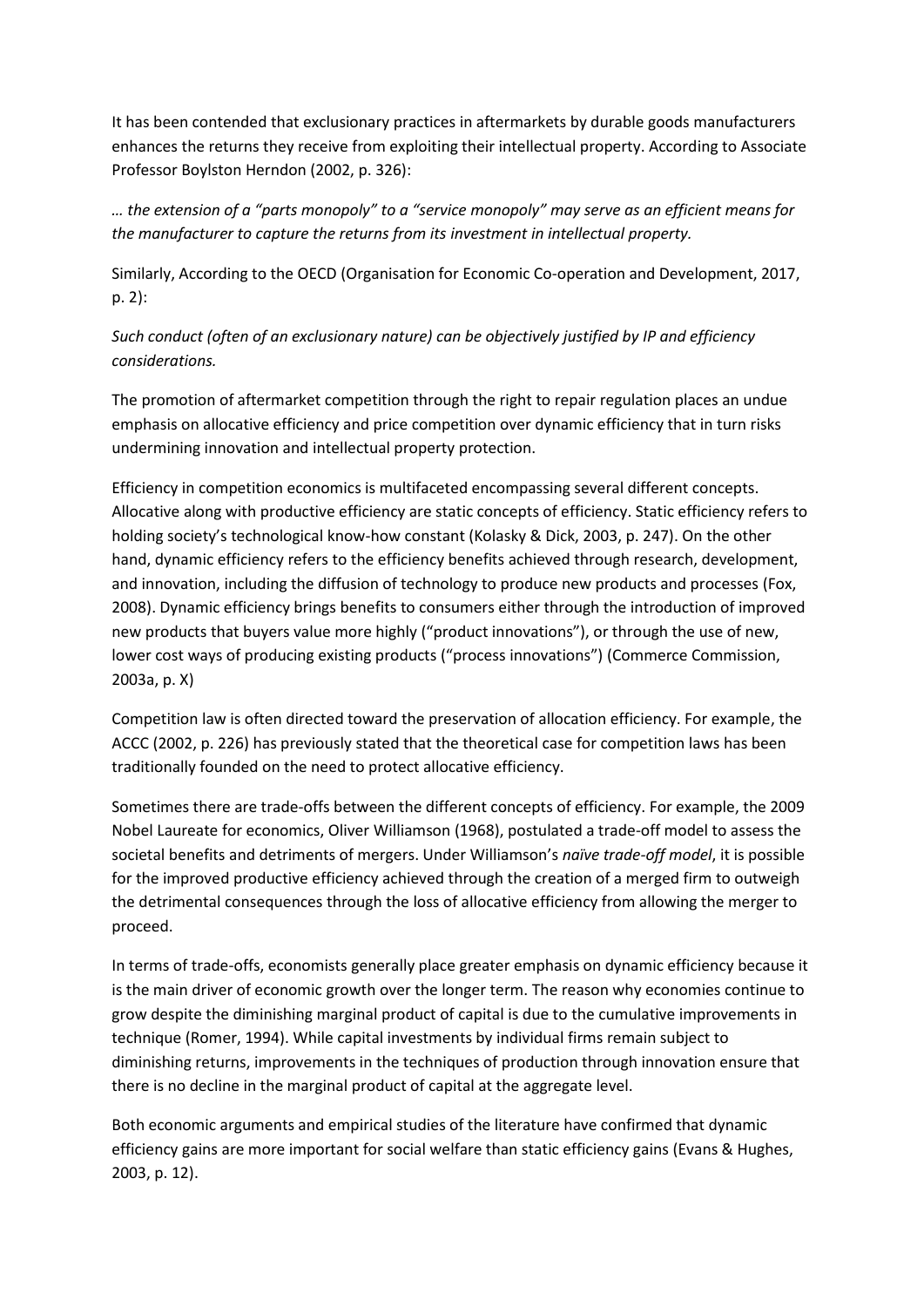Regulation that delays investment and innovation may delay beneficial effects on future surpluses that can arise from such things as lower costs and new products. In turn, regulation that results in a missing market will result in the loss of the entire consumer and producer surplus (Evans & Hahn, 2010, p. 5). Similarly, a delay induced by regulation will see the total surplus of that market missing for the period of the delay. The entire combined consumer and producer surplus in a market usually dwarfs a traditional deadweight loss triangle (Goolsbee, 2006).

Information can be like any other commodity in that it can be costly to obtain (Productivity Commission, 2005, p. 48). The costs of obtaining information may not just be financial – they may also include the opportunity cost devoting time and effort that could be spent elsewhere (Productivity Commission, 2005, p. 48). Cost of obtaining information can be considered as a transaction cost.

On the other hand, information can have some characteristics of a public good (Productivity Commission, 2005, p. 49). A pure public good has the characteristics of non-rivalry in consumption and being non-excludable. Non-rivalry is where the consumption of one individual does not diminish the amount of product available for other consumers. Non-excludability means that it is not possible to exclude anyone from consuming the product. Information can be used many times over without reducing what is available to others, and it can sometimes be difficult to exclude its use by others.

Information that is easy to replicate has the property of non-rivalry (Shapiro & Varian, 1997, p. 9). However, the question as to whether information has the property of non-excludability is more problematic. Because some forms of information are or can be made excludable and because the returns from some forms of information can be appropriated (there is some degree of excludability), information can be considered an impure public good (Stiglitz, 1999). A public good that becomes excludable is a club good (McNutt, 2000, p. 928).

Because repair and service information and data is information that is potentially easy to replicate on the hand, and potentially excludable on the other, it has the characteristic of a club good. The thrust of club theory is that the competitive market will function efficiently to provide club goods, so there is no reason that such goods should be publicly provided at all (Scotchmer, 2002, p. 1999). Through excludability individuals who do not contribute to the financing of the club can be prevented, at relatively low cost, of gaining access to the benefits of club membership (Anderson, Shughart II, & Tollison, 2004, p. 176). Essentially, clubs exist to confer benefits on members and to exclude free riders.

Because information, unlike a tangible good, can be used without being used up and can be sold without being given up, it means that information will generally be sold on condition that it must not be shared with others in order to maintain its excludability from free riders.<sup>14</sup> Otherwise, an inability on the part of information creators to protect their information in this manner will act as a disincentive to information creation and deterrent towards innovation, the main driver of economic growth in the long term.

 $14$  The one exception to this is when parties are licensed to distribute the information to other parties on a subscription basis.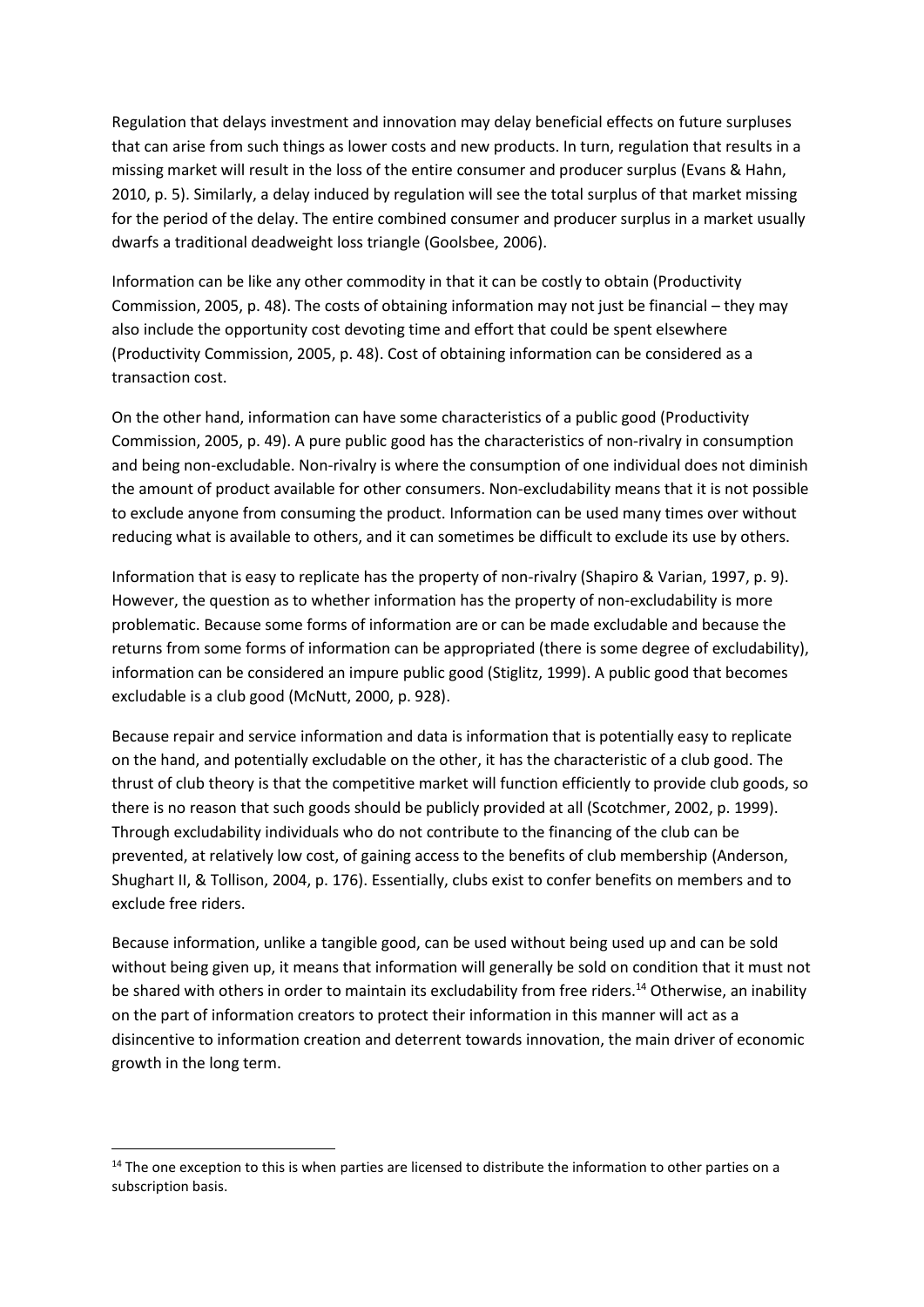Because repair and service information and data is expensive to create for car manufacturers, excludable and thus marketable to vehicle repairers, it is not a free good and should be used so as to make a contribution towards covering the substantial fixed costs expended in its creation during the vehicle development process.

#### Bibliography

Anderson, G. M., Shughart II, W. F., & Tollison, R. D. (2004). The Economic Theory of Clubs. In C. K. Rowley, & F. Schnieder, *The Encyclopedia of Public Choice* (pp. 175-180). New York: Kluwer Academic Publishers.

Areeda, P. E., & Hovenhamp, H. (2003). *Antitrust Law, Vol. VII, 2nd Edition.* New York: Aspen Law & Business.

Areeda, P. E., Hovenkamp, H., & Solow, J. L. (2006). *Antitrust Law, Vol. IVA Second Edition.* New York: Aspen Law & Business.

Arthur, T. C. (2000). A Workable Rule of Reason: A Less Ambitious Antitrust Role for the Federal Courts. *Antitrust Law Journal, 68*, 337-389.

Australian Automotive Aftermarket Association. (2020). *AAAA Submission: Mitsubishi Motors Australian Limited (MMAL) Exclusive Dealing Notification.* Melbourne.

Australian Automotive Dealer Association . (2015). *Australian Automotive Dealer Association Submission into the Consumer Protections and Remedies for Buyers of New Motor Vehicles.* Brisbane.

Australian Automotive Dealer Association. (2011). *Submission to the Commonwealth Consumer Affairs Advisory Committee (CCAAC) Discussion Paper - 'Sharing of Repair Information in the Automotive Industry'.* Brisbane.

Australian Automotive Dealer Association. (2016). *AADA Submission to the Australian Consumer Law Review Issues Paper 2016.* Brisbane.

Australian Automotive Dealer Association. (2016a). *Submission to the New Car Retailing Industry - A Market Study by the ACCC.* Brisbane.

Australian Automotive Dealer Association. (2020). *Submission - Senate Inquiry into the Relationship between Car Manufacturers and Care Dealership Models in Australia.* Canberra.

Australian Bureau of Statistics. (2018). *Information Paper Consumer Price Index: Concept, Sources and Methods Australia 2017, ABS Cat no. 6461.0.* Canberra.

Australian Bureau of Statistics. (2021). *Consumer Price Index, Australia, ABS Cat. no. 6401.0.* Canberra.

Australian Competition and Consumer Commission. (2008). *Report of the ACCC inquiry into the competitiveness of retail prices for standard groceries.* Canberra.

Australian Competition and Consumer Commission. (2017). *New Car Retailing Industry – a market study by the ACCC.* Canberra.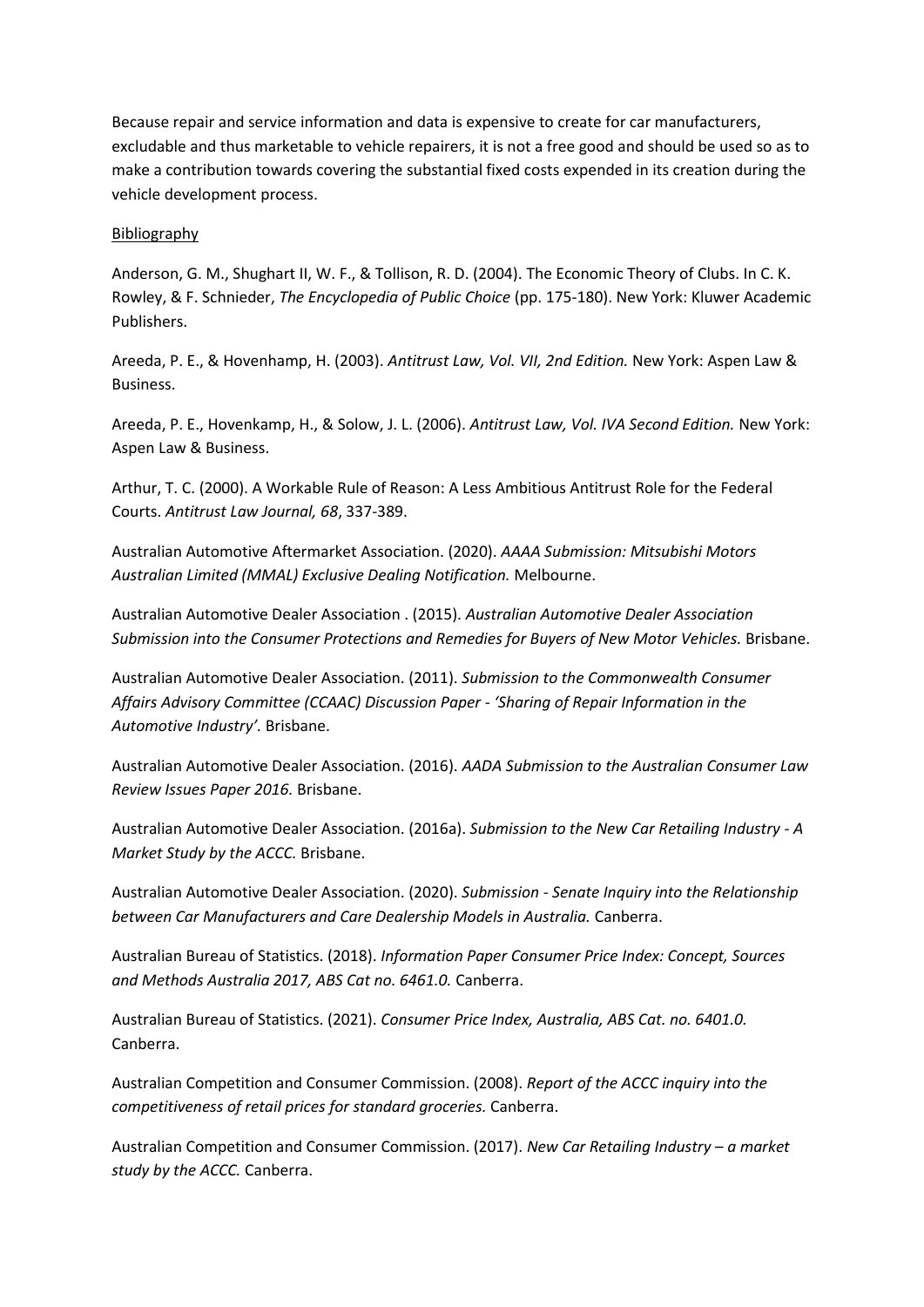Australian Competition and Consumer Commission. (2020). *Statement of Reasons: Notification number: N10000534.* Canberra.

Australian Competition and Consumer Commmission. (2002). *Submission to the Trade Practices Act review.* Canberra.

Bauer, J. P. (2007). Antitrust Implications of Aftermarkets. *The Antitrust Bulletin, 52*, 31-51.

Baumol, W. J. (2005). *Regulation Misled by Misread Theory: Perfect Competition and Competition-Imposed Price Discrimination.* Washington DC: AEI-Brookings Joint Center for Regulatory Studies.

Baumol, W. J., Bresnahan, T. F., Crandall, R. W., Evans, D. S., Fisher, F. M., Froeb, L. M., . . . Scherer, F. M. (2006). *Leegin Creative Leather Products, Inc., Petitioner, v. PSKS, Inc., Supreme Court of the United States, Brief of Amici Curiae Economists in Support of Petitioner, 3 November.*

Berkovec, J. (1985). New Car Sales and Used Car Stocks: A Model of the Automobile Market. *The RAND Journal of Economics, 16*, 195-214.

Blair, R. D., & Cotter, T. F. (1999). An Economic Analysis of Seller and User Liability in Intellectual Property Law. *University of Cincinnati Law Review, 68*, 1-45.

Borenstein, S., MacKie-Mason, J. K., & Netz, J. S. (1995). Antitrust Policy in Aftermarkets. *Antitrust Law Journal, 63*, 455-482.

Borenstein, S., MacKie-Mason, J. K., & Netz, J. S. (2000). Exercising Market Power in Proprietary Aftermarkets. *Journal of Economics & Management Strategy, 9*, 157-188.

Bork, R. H. (1978). *The Antitrust Paradox: A Policy at War with Itself.* New York: The Free Press.

Boylston Herndon, J. (2002). Intellectual property, antitrust, and the economics of aftermarkets. *Antitrust Bulletin, 47*, 309-344.

Camden Haven Courier. (2019, June 19). Facts about warranties. *Camden Haven Courier*, p. 36.

Chang, E. K. (2009). Expanding Definition of Monopoly Leveraging. *University of Miami Business Law Review, 17*, 325-342.

Church, R., & Ware, R. (2000). *Industrial Organization: A Strategic Approach.* Boston: McGraw-Hill.

Clarke-Smith, J. M. (2002). The Development of Monopolistic Leveraging Theory and its Appropriate Role in Antitrust Law. *Catholic University Law Review, 52*, 179-205.

Clough, D. (2001). Law And Economics Of Vertical Restraints In Australia. *Melbourne University Law Review, 25*, 551-622.

Cohen, W. E. (1996). Competition and Foreclosure in the Context of Installed Base and Compatibility Effects. *Antitrust Law Journal, 64*, 535-569.

Commerce Commission. (2003). *Report on access to the unbundled elements of Telecom's local loop network and access to the unbundled elements of and interconnection with Telecom's fixed Public Data Network under section 64 and Schedule 3 of the Telecommunications Act 2001.* Wellington.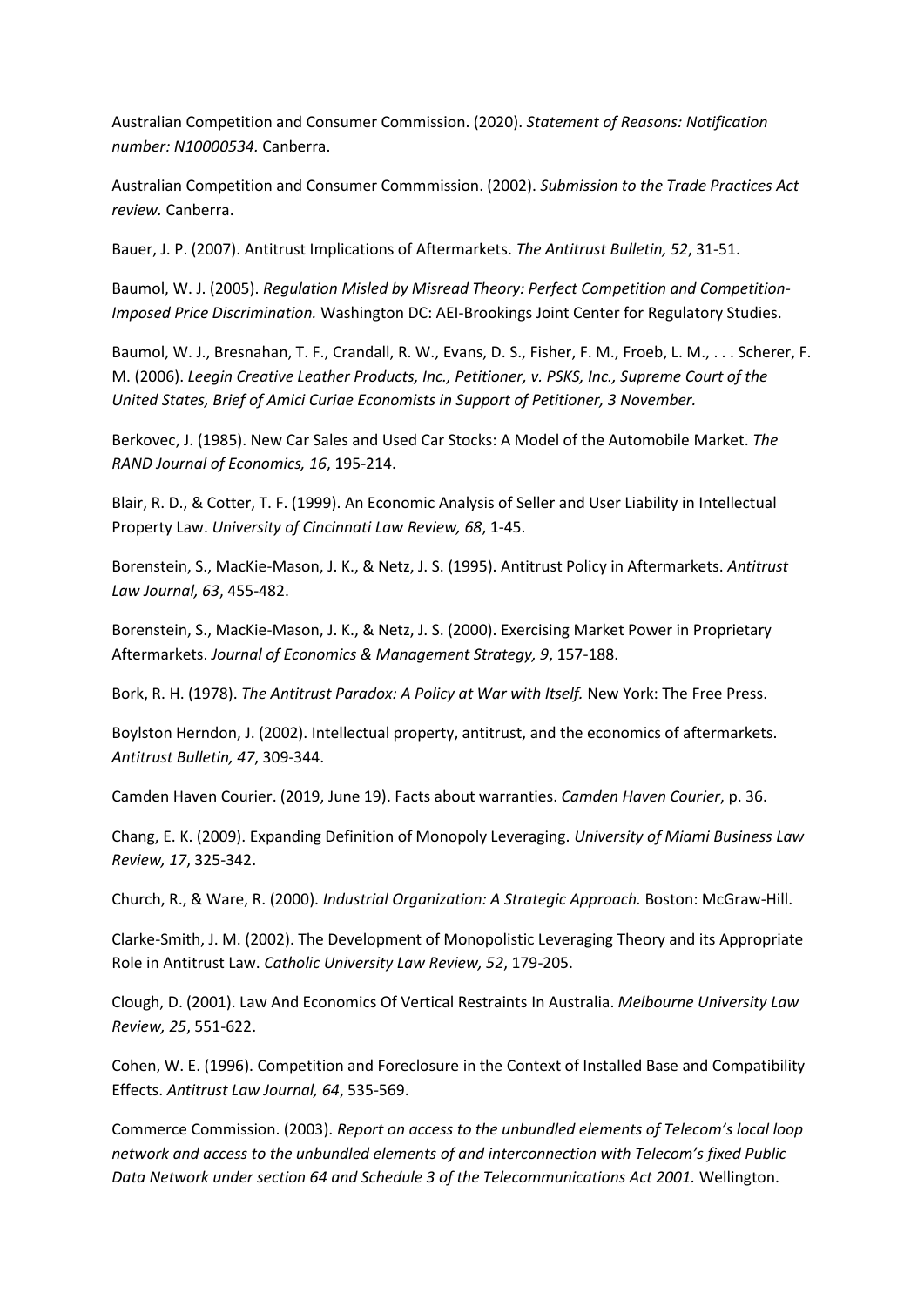Commerce Commission. (2003a). *Final Determination: Proposed Alliance Between Air NZ and Qantas.* Wellington.

Commonwealth Consumer Affairs Advisory Council. (2011). *Sharing of repair information in the automotive industry: Issues Paper July 2011.* Canberra: The Treasury.

Commonwealth Consumer Affairs Advisory Council. (2012). *Sharing of repair information in the automotive industry the automotive industry: Final Report 27 November 2012.* Canberra: The Treasury.

Coppi, L. (2007). Aftermarkets monopolization: the emerging consensus in economics. *The Antitrust Bulletin, 52*, 53-71.

Costello, M. (2017, July 3). *Honda Australia introduces five-year warranty.* Retrieved from car advice: https://www.caradvice.com.au/563683/honda-australia-introduces-five-year-warranty/

Dawson, D., Segal, J., & Rendall, C. (2003). *Review of the Competition Provisions of the Trade Practices Act.* Canberra.

Dowling, J. (2020, September 17). *Mitsubishi launches 10-year warranty, but there's a catch.* Retrieved from car advice: https://www.caradvice.com.au/884298/mitsubishi-launches-10-yearwarranty-but-theres-a-catch/

Easterbrook, F. H. (1984). The Limits of Antitrust. *Texas Law Review, 63*, 1-40.

Easterbrook, F. H. (1986). Workable Antitrust Policy. *Michigan Law Review, 84*, 1696-1713.

Elzinga, K. G., & Mills, D. E. (2010). Leegin and Procompetitive Resale Price Mainteance. *Antitrust Bulletin, 55*, 349-379.

Elzinga, K., & Mills, D. E. (2008). The Economics of Resale Price Maintenance. In W. (. Collins, *III Issues in Competition Law and Policy* (pp. 1841-1858). American Bar Association, Antitrust Section.

Esteban, S., & Shum, M. (2007). Durable-goods oligopoly with secondary markets: the case of automobiles. *RAND Journal of Economics, 38*, 332-354.

Evans, L., & Hahn, R. (2010). *Regulating Dynamic Markets: Progress in Theory and Practice.* Wellington: New Zealand Institute for the Study of Competition and Regulation Inc.

Evans, L., & Hughes, P. (2003). *Competition Policy in Small Distant Open Economies: Some Lessons from the Economic Literature.* Wellington: New Zealand Treasury.

Farrell, J., & Klemperer, P. (2007). Coordination and Lock-In: Competition with Switching Costs and Network Effects. In M. Armstrong, & J. H. Porter, *Handbook of Industrial Organization* (Vol. 3, pp. 1967-2072). New York: North-Holland.

Fox, E. M. (2008). The Efficiency Paradox. In R. Pitofsky, *How the Chicago School Overshot the Mark: The Effect of Conservative Economic Analysis on U.S. Antitrust* (pp. 77-88). New York: Oxford University Press.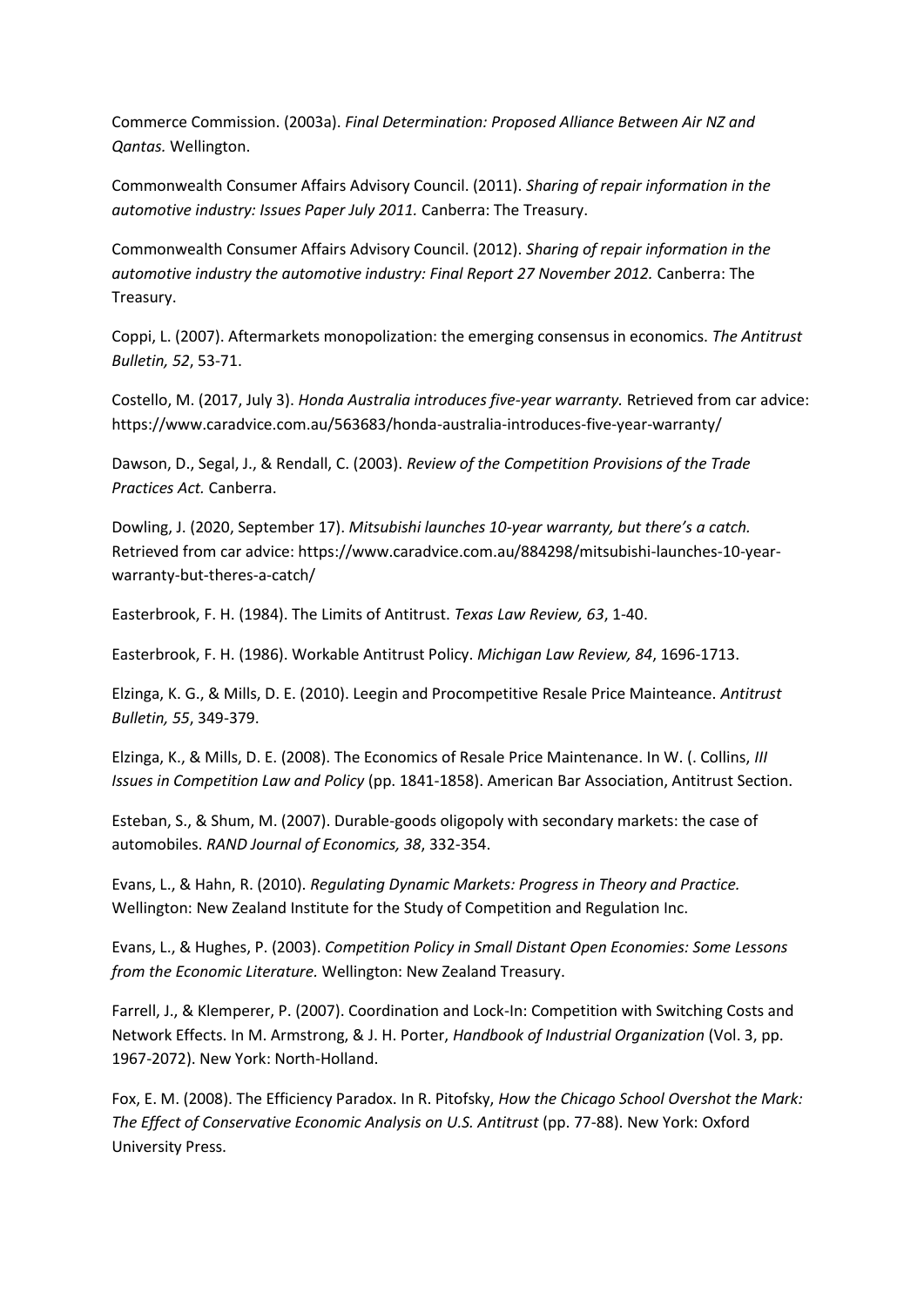Fung, D. (2020). *Capped-price servicing explained: A guide to what's offered, what's covered and the limitations.* Retrieved from car advice: https://www.caradvice.com.au/299662/capped-priceservicing-faq-whats-offered-whats-covered-and-the-limitations/

Geradin, D., & Petit, N. (2006). Price Discrimination under EC Competition Law: Another Antitrust Doctrine in Search of Limiting Principles. *Journal of Competition Law and Economics, 2*, 479-531.

Gleken, J. I. (2012). The ISO Litigation Legacy of Eastman Kodak Co. v. Image Technical Services:. *Antitrust, 27*, 56-63.

Glick, M. A., & Cameron, D. J. (1999). When do proprietary aftermarkets benefit consumers? *Antitrust Law Journal, 67*, 357-382.

Goldfine, D. A., & Vorrasi, K. M. (2004). The Fall of the Kodak Aftermarket Doctrine: Dying a Slow Death in the Lower Courts. *Antitrust Law Journal, 72*, 209-231.

Goolsbee, A. (2006). *The Value of Broadband and the Deadweight Loss of Taxing New Technology.* Cambridge: National Bureau of Economic Research.

Grubel, H. G. (1980). International Trade in Used Automobiles and Problems of Economic Development. *World Development, 8*, 781-788.

Gundlach, G. T. (2007). Aftermarkets, systems, and antitrust: a primer. *The Antitrust Bulletin, 52*, 17- 29.

Gundlach, G. T., & Foer, A. A. (2007). The Future of Aftermarkets in Systems Competition: An Overview of the American Antitrust Institute's Invitational Symposium. *The Antitrust Bulleton, 52*, 1- 15.

Hahn, R. W. (2006). Introduction. In R. W. Hahn, *Antitrust Policy and Vertical Restraints* (pp. 1-9). Washington D.C.: AEI-Brookings Joint Center for Regulatory Studies.

Hawker, N. W. (2011). Automotive Aftermarkets: A Case Study in Systems Competition. *The Antitrust Bulletin, 56*, 57-79.

Hovenkamp, H. (2005). *The Antitrust Enterprise: Principle and Execution.* Cambridge, Massachusetts: Harvard University Press.

IP Australia. (n.d.). *Types of IP*. Retrieved November 5, 2016, from IP Australia: https://www.ipaustralia.gov.au/understanding-ip/getting-started-with-ip/types-of-ip

Jeremic, S. (2019, November 13). If cap fits, wear and tear covered. *The West Australian*, p. 10.

Jeremic, S. (2019a, March 13). Korean to roll dice on warranties. *The West Australia*, p. 10.

Jeremic, S. (2019b, April 3). Nissan finally joins warranty war. *The West Australian*, p. 3.

Kaplow, L. (1985). Extension of Monopoly Power Through Leverage. *Columbia Law Review, 85*, 515- 556.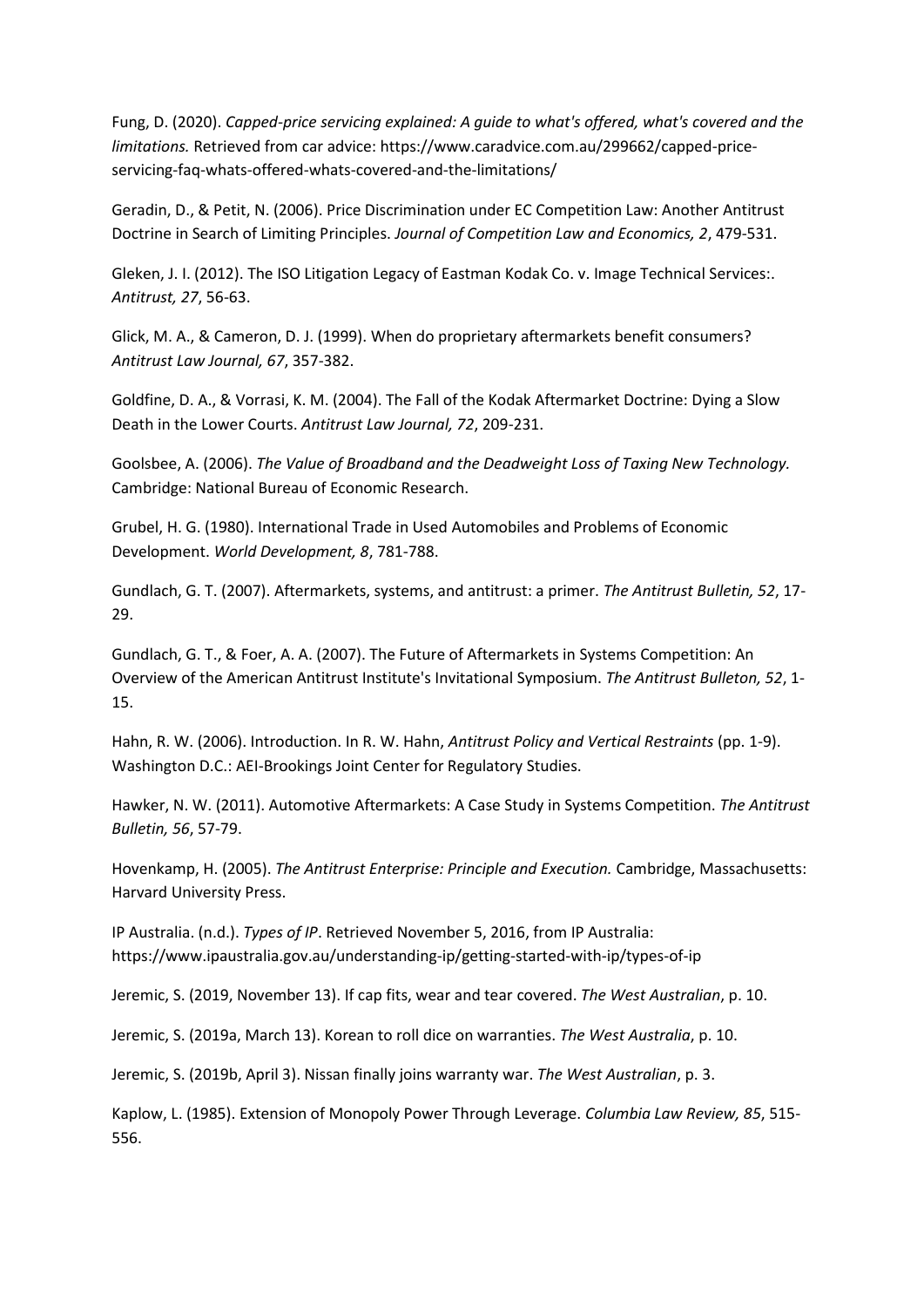Kaysen, C., & Turner, D. F. (1959). *Antitrust Policy: An Economic and Legal Analysis.* Cambridge: Harvard University Press.

King, R. P. (1992). Management and Financing of Vertical Coordination in Agriculture: An Overview. *American Journal of Agricultural Economics, 74*, 1217-1218.

King, S. (2011, June 12). *Surcharging on credit cards.* Retrieved July 7, 2011, from Core Economics: http://economics.com.au/?p=7509

Klein, B. (1993). Market Power in Antitrust: Economic Analysis after Kodak. *Supreme Court Economic Review, 3*, 43-92.

Klein, B., Crawford, R. G., & Alchian, A. A. (1978). Vertical Integration, Appropriable Rents, and the Competitive Contracting Process. *Journal of Law and Economics, 21*, 297-326.

Kolasky, W. J., & Dick, A. R. (2003). The Mergers Guidelines and the Integration of Efficiencies into Antitrust Review of Horizontal Mergers. *Antitrust Law Journal, 71*, 207-251.

Landes, W. M., & Posner, R. A. (1987). Trademark Law: An Economic Perspective. *Journal of Law and Economics, 30*, 265-309.

Landes, W. M., & Posner, R. A. (1988). The Economics of Trademark Law. *The Trademark Reporter, 78*, 267-306.

MacKie-Mason, J. K., & Metzler, J. (2009). Links between Markets and Aftermarkets: Kodak. In J. E. Kwoka, & L. J. White, *The Antitrust Revolution: Economics, Competition, and Policy* (5 ed., pp. 558- 583). New York: Oxford University Press.

McNutt, P. (2000). Public Goods and Club Goods. In B. Bouckaert, & G. deGeest, *Encyclopedia of Law and Economics, Volume I, The History and Methodology of Law and Economics* (pp. 927-951). Cheltenham: Edward Elgar.

Nalebuff, B. (2003). *Bundling, Tying, and Portfolio Effects: Part 1 - Conceptual Issues.* London: Department of Trade and Industry.

Organisation for Economic Co-operation and Development. (2017). *Competition issues in aftermarkets - Background note by the Secretariat.* Paris.

Pashigian, P. B., Bowen, B., & Gould, E. (1995). Fashion, Styling, and the Within-Season Decline in Automobile Prices. *Journal of Law and Economics, 38*, 281-309.

Posner, R. A. (2001). *Antitrust Law, Second Edition.* Chicago: The University of Chicago Press.

Productivity Commission. (2005). *The Private Cost Effectiveness of Improving Energy Efficiency.* Report no. 36, Canberra.

Productivity Commission. (2014). *Australia's Automotive Manufacturing Industry.* Inquiry Report No. 70, Canberra.

Productivity Commission. (2020). *Right to Repair: Productivity Commission Issues Paper.* Canberra.